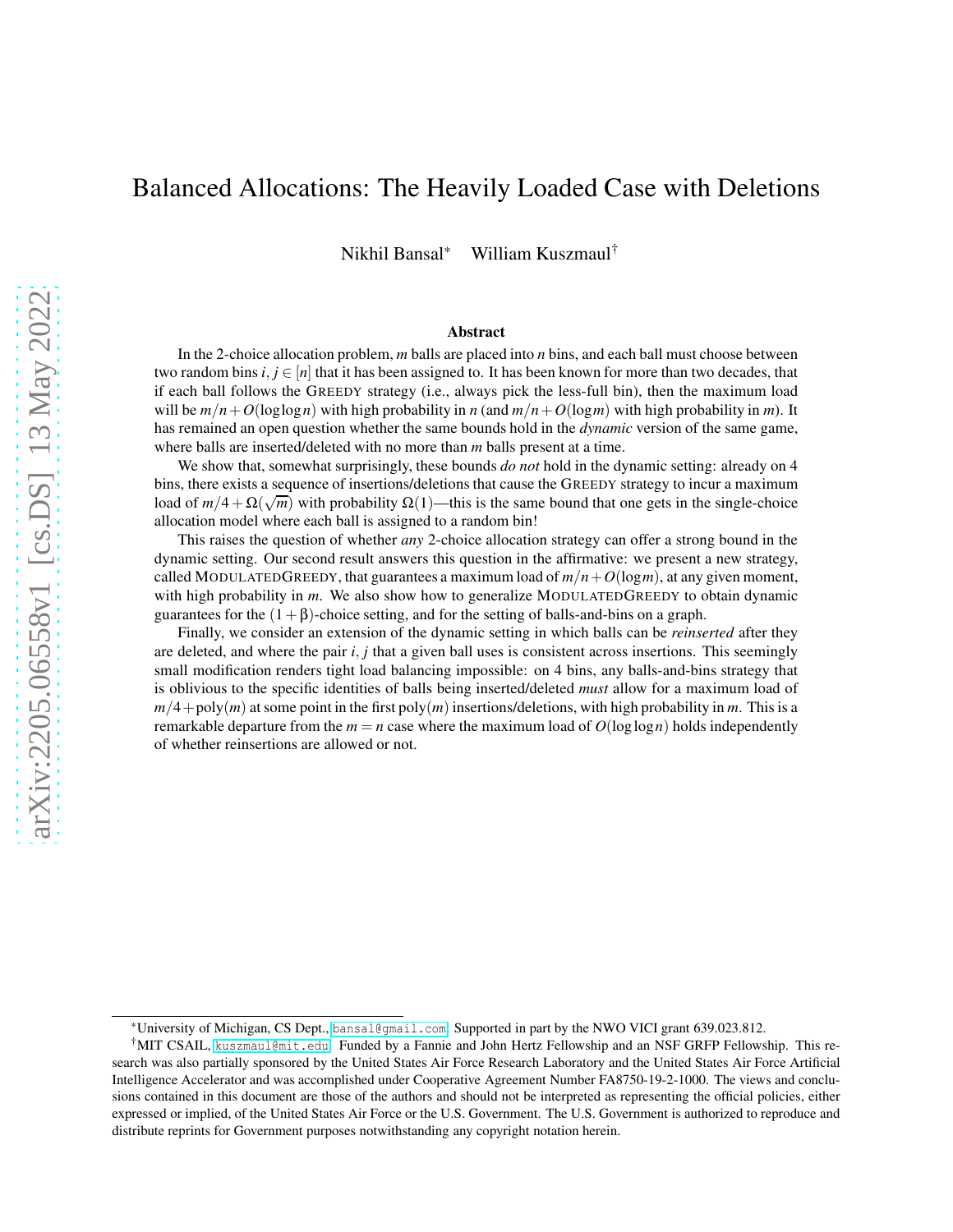## 1 Introduction

Randomized balls-into-bins processes [\[MRS01,](#page-29-0) [Wie17\]](#page-30-0) serve as a useful abstraction for studying loadbalancing problems, with applications such as scheduling, distributed systems, and data structures. The goal is to assign balls (e.g., tasks) to bins (e.g., machines) such that the balls are balanced as evenly as possible across the bins, where each individual ball may have only a few available random options for bins that it can be placed in.

It is well known that, if *n* balls are placed into *n* bins using the classical SINGLECHOICE rule, where each ball is placed independently in a uniformly random bin, then the maximum load is Θ(log *n*/loglog*n*) with probability  $1 - 1/poly(n)$ .

The power of 2-choices. In a seminal 1994 paper, Azar, Broder, Karlin and Upfal [\[ABKU94\]](#page-28-0) showed that under a seemingly minor modification, where for each ball *two* bins are chosen independently and uniformly at random, and the ball is placed *greedily* in the least loaded of the two bins, the maximum load reduces to  $\log \log n + O(1)$  with high probability in *n*. In the decades since, this *power of 2-choices* paradigm has been extremely influential, with both theoretical (e.g., [\[PR04,](#page-29-1) [FNP04,](#page-29-2) [BMP](#page-28-1)+06, [FMMM09,](#page-29-3) [HMZ11\]](#page-29-4)) and empirical (e.g., [\[DB13,](#page-28-2) [YYRC08,](#page-30-1) [OWZS13,](#page-29-5) [ORS](#page-29-6) $\pm$ 11, [BM01\]](#page-28-3)) applications, and with a large literature on generalizations; see e.g., [\[MRS01,](#page-29-0)[Wie17\]](#page-30-0) for some excellent surveys.

The heavily-loaded case. Azar et al.'s result [\[ABKU94\]](#page-28-0) prompted researchers to consider the *heavilyloaded case*, where *m* ≫ *n* balls are inserted into *n* bins. The early techniques that were developed for the lightly-loaded setting (i.e., layered induction [\[ABKU94\]](#page-28-0), witness trees [V $\ddot{\rm o}$ cego, [CFM](#page-28-4)<sup>+</sup>98], and differentialequation approaches [\[Mit01,](#page-29-7)[Mit99\]](#page-29-8)) struggled to deliver strong bounds in the heavily-loaded setting, and for several years the best known bound stood at  $m/n + \log \log n + O(m/n)$  [\[CFM](#page-28-4)+98, Vöc99]. If we define the *overload* to be the amount by which the maximum load exceeds  $m/n$ , then this bound allows for an overload as large as  $\log \log n + O(m/n)$ —such a bound is useful if  $m \approx n$ , but when  $m \gg n \log n$ , the bound becomes worse even than the standard bound offered by SINGLECHOICE (i.e., an overload of  $O(\sqrt{(m/n)\log n})$ ).

In a breakthrough result, Berenbrink, Czumaj, Steger and Vöcking [\[BCSV00\]](#page-28-5) showed how to use Markov-chain techniques to obtain a much stronger bound of  $\log \log n + O(1)$  on the overload, with probability 1−1/poly(*n*). Thus, somewhat remarkably, the gap between the maximum and average loads in the heavily-loaded case *is the same* as in the lightly-loaded case, with high probability in *n*.

When  $m \gg n$ , the  $O(log \log n)$  overload bound does not, in general, extend to hold with probability 1−1/poly(*m*) (i.e., w.h.p. in the number of *balls*). However, the known techniques can be used to achieve a quite strong (and, when  $n = O(1)$ , optimal) bound of  $O(\log m)$  on the overload in this case.

The dynamic setting. In typical load-balancing and data-structures applications, however, the items can be both inserted and deleted dynamically over time. Here two natural models have been studied: (i) the *insertion/deletion* model in which each insertion involves a new ball with independent random bin choices, and (ii) the *reinsertion/deletion* model in which a ball can be *reinserted* after being deleted, and has the same two random bin choices each time it is reinserted. Although these two models may seem quite similar at first glance, we shall see later that the distinction is significant.

Note that, whereas in the insertion-only setting, *m* is set to be the total number of insertions, in the dynamic setting, *m* is set to be an *upper bound* on the number of balls that are present at any given moment (and the sequence of insertions/deletions may be infinite). The objective is to minimize the *overload*, which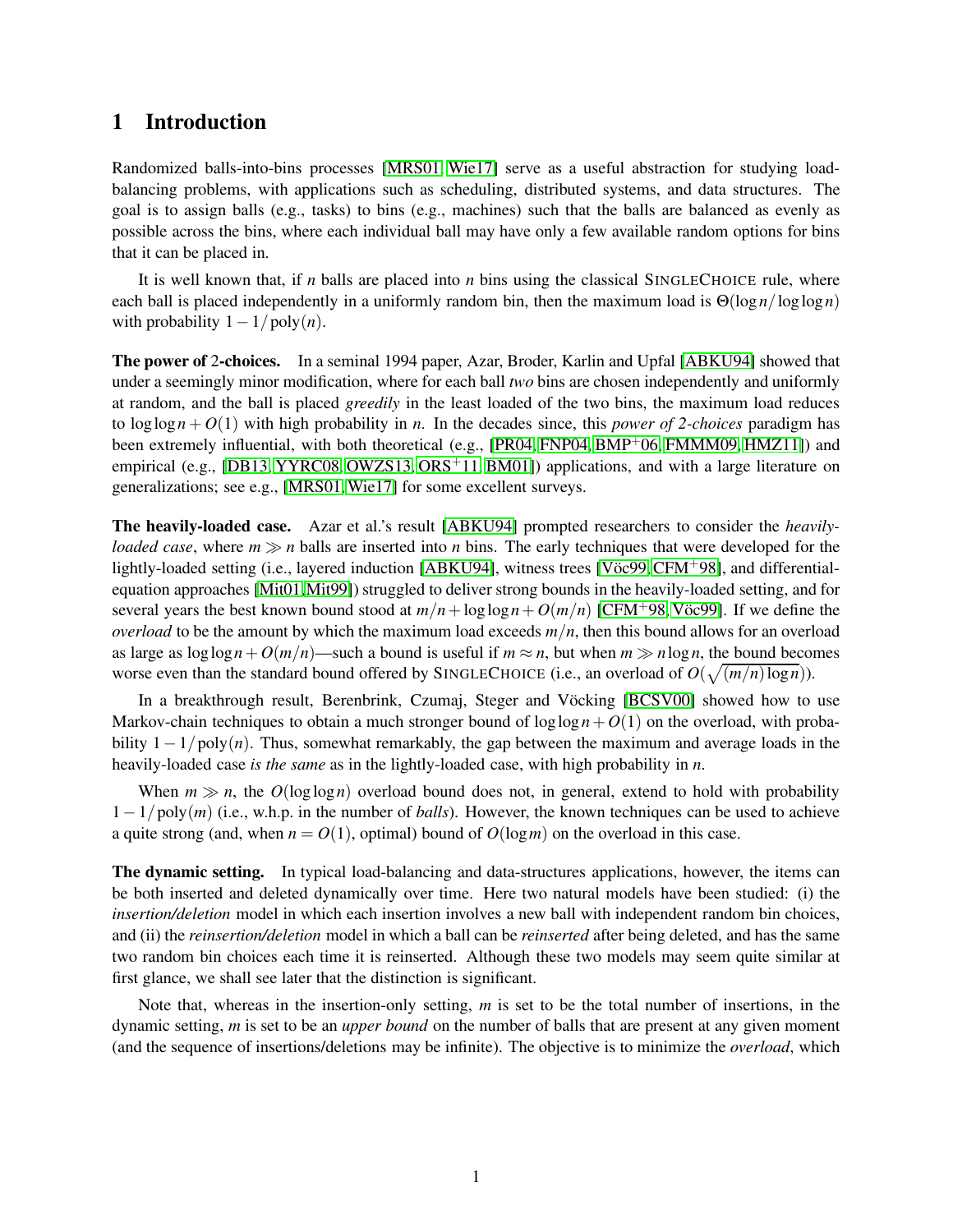is now defined as the amount by which the maximum load exceeds  $m/n$  at any given moment.<sup>[1](#page-2-0)</sup>

Azar et al. [\[ABKU94\]](#page-28-0) considered the insertion/deletion model with  $m = n$  and with *random deletions*: that is, *n* balls are inserted initially, and then there is an infinite sequence of alternating insertions/deletions, where each deletion removes a *random* ball. They showed that, at any given moment, the GREEDY strategy achieves a maximum load of  $\log \log n + O(1)$ , with high probability in *n*.

Subsequent work has considered the more general setting where the insertions/deletions are determined by an *oblivious-adversary* (i.e., an adversary that does not know the random choices of the algorithm), and where the only constraint on the adversary is that the number of balls in the system can never exceed *m*. Using the witness tree technique, first introduced by [\[CMadH](#page-28-6)<sup>+</sup>98], Cole et al. [\[CFM](#page-28-4)<sup>+</sup>98] analyzed the reinsertion/deletion model with  $m = n$ , and established that the GREEDY strategy guarantees a maximum load of  $O(\log \log n)$  with high probability in *n*. Later, Vöcking [Vöc99] improved this to  $\log \log n + O(1)$ , which remarkably, matches the bound in the non-dynamic (insertion-only) case up to an additive  $O(1)$  term.

What about the dynamic heavily-loaded case? For more than two decades, it has remained an open question what the optimal bounds are in the *heavily-loaded case* if we wish to support both insertions and deletions performed by an oblivious adversary. Besides obvious theoretical interest, the question also arises naturally in practice—for example, as a scheduling problem in which jobs arrive and depart over time, the number of jobs (balls) at any moment is much larger than the number *n* of machines (bins), and the only guarantee on the arrivals/departures of jobs is an upperbound *m*/*n* on the average load at any moment.

The dynamic heavily-loaded setting was studied by Cole et al. [\[CFM](#page-28-4)+98] and Vöcking [Vöc99, Vöc03], who showed that GREEDY has overload  $\log \log n + O(m/n)$  with high probability in *n*. But again this bound is already worse for  $m \gg n \log n$  than the  $O(\sqrt{(m/n) \log n})$  overload bound for SINGLECHOICE (which also holds in the dynamic setting).

However, it is widely believed that GREEDY should also achieve similar bounds in the dynamic heavilyloaded case as in the non-dynamic heavily-loaded case (i.e., an overload of  $O(\log \log n)$ ) and  $O(\log m)$ , w.h.p. in *n* and *m*, respectively). The current limitation would seem to be a technical one: the witness-tree techniques that allow for us to analyze dynamic games with oblivious adversaries  $[CFM+98, V\ddot{o}c03]$  $[CFM+98, V\ddot{o}c03]$  are incompatible with the techniques (i.e., Markov-chain [\[BCSV00\]](#page-28-5) and potential-function [\[PTW10a,](#page-29-9) [LSS22,](#page-29-10) [TW14\]](#page-30-4) arguments) that achieve strong bounds in the heavily-loaded case.

In this work we prove new upper and lower bounds for the dynamic heavily-loaded case. We split our results into two parts, the first of which considers the insertion/deletion model, and the second of which considers the reinsertion/deletion model.

### 1.1 Results in the Insertion/Deletion Model

We begin by considering the insertion/deletion model, that is, an oblivious adversary performs an arbitrary sequence of insertions/deletions subject only to the constraint that no more than *m* balls are present at a time.

A lower bound for GREEDY. We show that, somewhat surprisingly, the GREEDY strategy actually *does not* offer strong bounds in the dynamic heavily-loaded setting. In particular, already for  $n = 4$  bins, there exists an oblivious sequence of insertions/deletions after which there is a maximum load of

$$
m/n + \Omega(\sqrt{m})
$$

<span id="page-2-0"></span><sup>&</sup>lt;sup>1</sup>It is tempting to define the overload to be the amount by which the maximum load exceeds  $m(t)/n$ , where  $m(t)$  is the number of balls present at time *t*. However, the following (folklore) example demonstrates the flaw with such a definition: Suppose we insert *m* balls (using an arbitrary insertion strategy), and then we delete a random *m*/2 of those balls. Since the *m*/2 deletions are random, even if the system was perfectly balanced after the initial *m* insertions, the bin loads will typically be  $m/2n \pm \sqrt{m/2n}$ , and the maximum load will be  $m(t)/n + \tilde{\Theta}(\sqrt{m/n})$ , which is no better than the bound trivially achieved by SINGLECHOICE.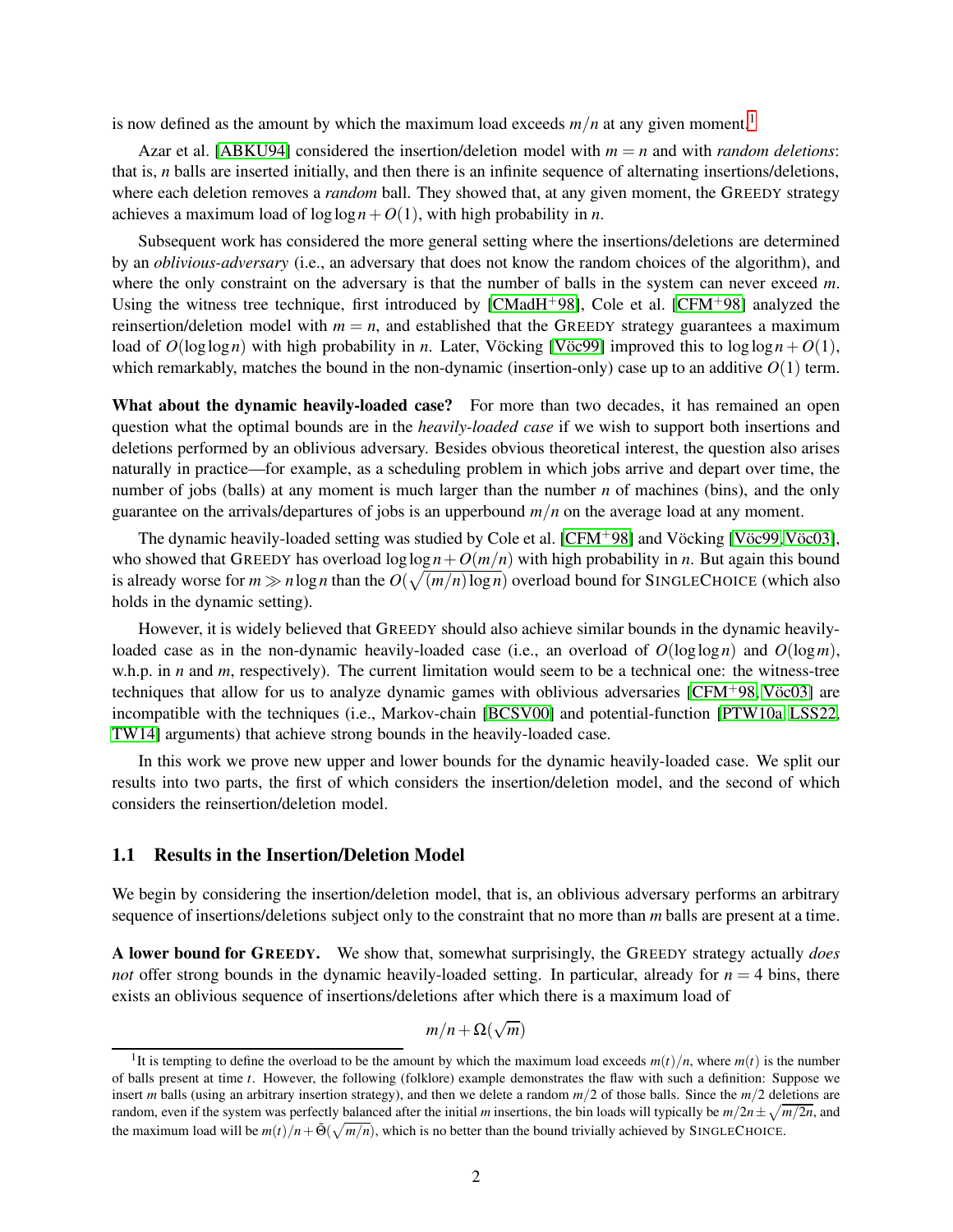with probability  $\Omega(1)$ . In other words, the GREEDY strategy is no better than SINGLECHOICE in this setting!

Our result represents a remarkable departure from the lightly-loaded  $m = n$  case, where GREEDY achieves an optimal bound of  $O(\log \log n)$  (even in the *re*insertion/deletion model). The result also offers an explanation for why all previous attempts  $[CFM+98, V\ddot{o}c03]$  to analyze GREEDY for large *m* have yielded only relatively weak bounds.

The high-level intuition behind our lower bound is as follows. Using GREEDY, if some bin *i* contains far fewer balls than the other bins, then there will be a contiguous time window during which all of the insertions are maximally biased towards bin *i*. But this means that, later on, the adversary can perform a sequence of deletions in which the balls being *deleted* exhibit a strong bias towards being from bin *i*. In other words, the biases that GREEDY exhibits during insertions can be thrown back at it by future deletions.

We present the full construction in Section [3.](#page-9-0) As a warmup, we first show a simpler (but already nontrivial) lower bound of  $m/n + \Omega(m^{1/4})$  for  $n = 4$  bins in Section [3.1,](#page-10-0) and then give the full lower bound of  $m/n + \Omega(m^{1/2})$  in Section [3.2.](#page-11-0) For ease of exposition we mostly focus on the case of  $n = 4$ — however, we also show how to use our techniques to obtain a lower bound of  $m/n + m^{1/4}/poly(n)$  for general *n*.

The MODULATEDGREEDY algorithm. Of course, the above phenomenon is not isolated to the GREEDY strategy. Any strategy that exhibits biases between bins is at risk of having those biases thrown back at it via future deletions. This raises a natural question: is it possible for *any 2-choice allocation strategy* to beat the bounds trivially achieved in the single-choice model?

Our second result is a new algorithm called MODULATEDGREEDY, in the insertion/deletion model, that at any time, with high probability in *m*, achieves a maximum load of

$$
m/n + O(\log m).
$$

This bound is optimal for any strategy that achieves high-probability bounds in *m* (see Section [2.3\)](#page-9-1).

Given the choice between two bins *i* and *j*, the MODULATEDGREEDY algorithm chooses between the bins probabilistically, based on how their loads compare. In particular, it carefully modulates its biases between bins so that the adversary is unable to find any non-trivial correlations between how balls are inserted. Interestingly, the structure of MODULATEDGREEDY also allows for a direct combinatorial analysis, which proceeds by coupling the behavior of MODULATEDGREEDY to a seemingly different (and much simpler) randomized process that we call the *stone game*.

Generalizations. Our analysis of MODULATEDGREEDY extends to support a number of generalizations and applications. This includes a tight bound of  $m/n + O(\beta^{-1} \log m)$  for the  $(1 + \beta)$ *-choice* version of the game [\[PTW10b\]](#page-29-11), where a  $(1 - \beta)$ -fraction of the balls are inserted using SINGLECHOICE and only a βfraction of the balls get two choices; a bound of *m*/*n*+polylog*m* for the dynamic balls-and-bins game on an undirected well-connected regular graphs [\[BF22,](#page-28-7) [KP06\]](#page-29-12); and a bound of  $m/n + O(\log M)$  for the setting in which *m* is permitted to increase over time, subject only to the constraint that  $m \leq M$ . In all of these settings, the previous states of the art were restricted to the insertion-only model.

To describe the main ideas as clearly as possible, we describe these results in two parts. In Section [2](#page-5-0) we consider a simpler version of MODULATEDGREEDY that guarantees the  $m/n + O(\log m)$  bound for insertion/deletion sequences of  $poly(m)$  length. Later, in Section [5,](#page-20-0) we consider the general setting with unbounded request sequences and where *m* can increase over time. The extensions to the (1+β)-choice and the graphical 2-choice processes are described in Section [5.3.](#page-24-0)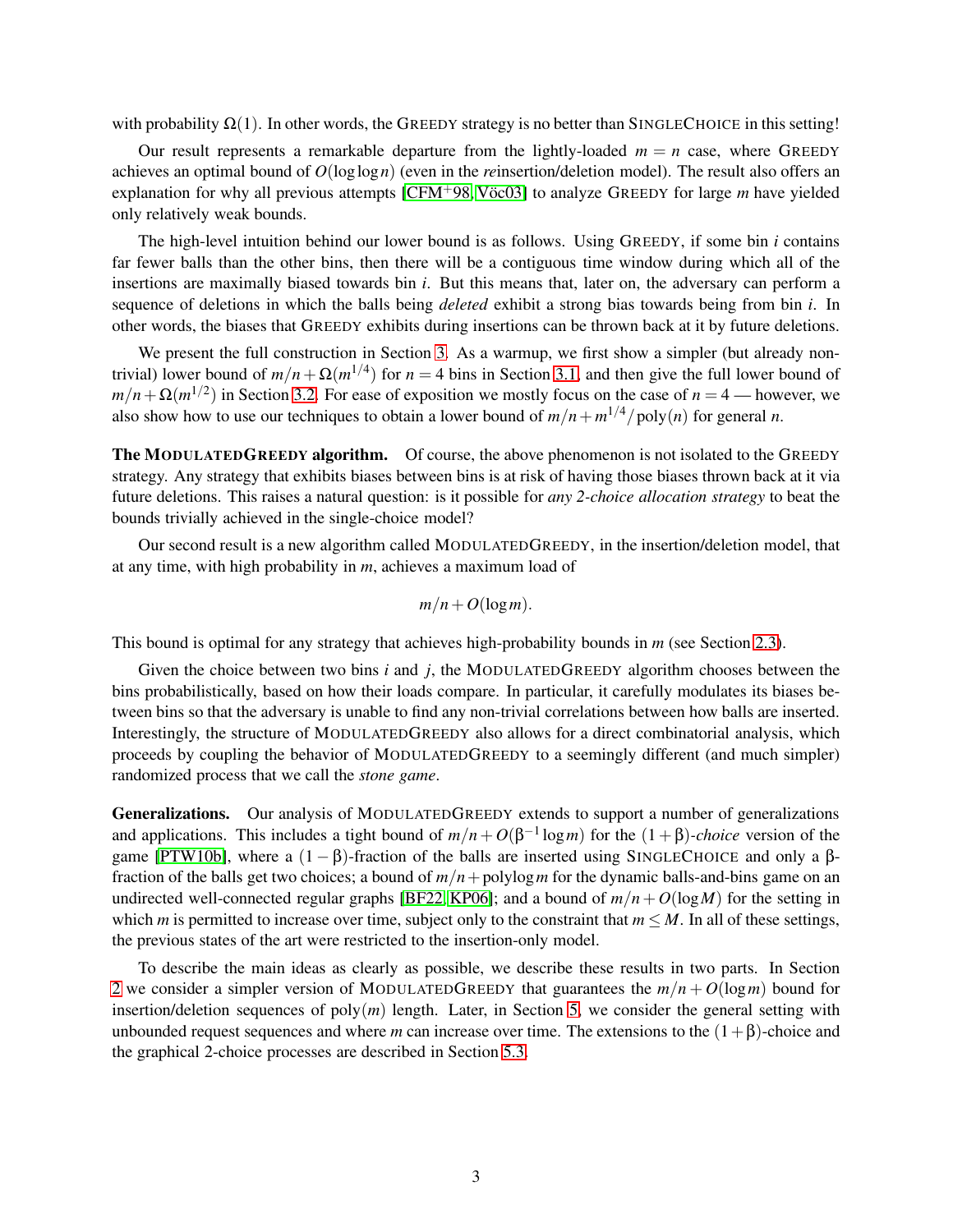### 1.2 An Impossibility Result for the Reinsertion/Deletion Model

Finally, in Section [4,](#page-15-0) we turn our attention to the reinsertion/deletion model. That is, the adversary can perform an arbitrary sequence of insertions, deletions, and reinsertions (as long as the ball being reinserted is not currently present) subject only to the constraint that no more than *m* balls are present at a time.

Here we establish an impossibility result. Consider any 2-choice bin-allocation strategy that is *oblivious* to the specific *identities* of balls (i.e., when a ball is inserted, all that the strategy gets to see is the pair *i*, *j* of bins that the ball is assigned to). We show that, against any such strategy, it is possible for an oblivious adversary to force a maximum load of  $m/4 + \text{poly}(m)$  at some point in the first  $\text{poly}(m)$  insertions/deletions, with high probability in *m*.

This result reveals a fundamental (and perhaps unexpected) gap between the insertion/deletion model and the reinsertion/deletion model. In particular, in the lightly-loaded setting with deletions where  $m <$ *n*, both models yield the same *O*(loglog*n*) bounds even for infinite sequences of reinsertions/deletions  $[CFM+98, V\ddot{o}c03]$  $[CFM+98, V\ddot{o}c03]$ . But, in the heavily-loaded setting, the cyclic dependencies that are introduced by reinsertions (i.e., a ball *x* being reinserted is being placed into a system whose state has *already* been affected by *x*'s bin choices in the past) end up being lethal to any ID-oblivious allocation strategy.

### 1.3 Other Related Work

Beyond research on the heavily-loaded and dynamic settings, there has been a large body of work on other ways to extend the 2-choice allocation framework—because the literature on this subject is so extensive, we give only a brief overview here. These extensions have included work on restricted classes of insertion strategies (e.g.,  $(1 + \beta)$ -choice strategies [\[PTW10b,](#page-29-11) [PTW10c\]](#page-29-13), thinning strategies [\[LSS22,](#page-29-10) [FGG21,](#page-29-14) [LS22\]](#page-29-15), strategies with limited information [\[LS22\]](#page-29-15), etc.), on balls with nonuniform sizes [\[TW14,](#page-30-4)[BFHM08,](#page-28-8)[PTW10c,](#page-29-13) [TW07\]](#page-30-5), on parallel settings in which balls arrive in batches [\[Ste96,](#page-30-6) [LPY19,](#page-29-16) [BCE](#page-28-9)<sup>+</sup>12, [BFK](#page-28-11)<sup>+</sup>16, BFK<sup>+</sup>18], on settings in which bins correspond to vertices on a graph [\[BF22,](#page-28-7) [KP06\]](#page-29-12), on settings where balls can be relocated after insertion [\[AKT21,](#page-28-12) [BFCKK22\]](#page-28-13), etc. Another notable extension is Vöcking's asymmetric *d*choice paradigm [V $\ddot{\text{o}}$ c03] which, in the lightly-loaded setting, chooses between *d* bins on each insertion to achieve a maximum load of  $O((\log \log n)/d)$ .

Another line of work, related to the current work on the dynamic setting, is on queuing models [\[Mit01,](#page-29-7) [VDK96,](#page-30-7) [MBVLW18,](#page-29-17) [BLP10,](#page-28-14) [LM06,](#page-29-18) [BL12,](#page-28-15) [EG16,](#page-28-16) [LN05\]](#page-29-19), where insertions and deletions are *stochastic*. Many of these focus on the so-called supermarket model, introduced by [\[Mit01,](#page-29-7) [VDK96\]](#page-30-7), in which customers (i.e., balls) arrive in a Poisson stream of rate  $\lambda n$ ,  $\lambda < 1$ , and are processed within each queue (i.e., bin) in FIFO order, where each customers requires processing time that is exponentially distributed with mean 1. In the case where  $\lambda$  is allowed to go to 1 (see, e.g., [\[BL12,](#page-28-15) [EG16\]](#page-28-16)), the number of balls in the system can become  $\omega(n)$  (this is analogous to the heavy case in standard balls and bins). However, because insertions/deletions are assumed to be stochastic, the analyses (and the flavors of the results) take a very different form than those in this paper (where deletions are performed by an oblivious adversary, and the number of balls in the system is deterministically bounded by a parameter *m*).

In addition to the past work described above, there have also been recent efforts within the succinct-datastructure literature to obtain stronger bounds for the reinsertion/deletion model in specialized regimes, resulting in a 3-choice allocation scheme that achieves a bound of  $m/n + O(\log \log n) + O(\sqrt{m/n} \cdot \sqrt{\log(m/n)})$ on the maximum load at any given moment [\[BCFC](#page-28-17)<sup>+</sup>21b, [BCFC](#page-28-18)<sup>+</sup>21a]. This bound is useful when  $m <$  $O(n \log n)$ , but does not improve significantly on SINGLECHOICE when  $m \gg n$ .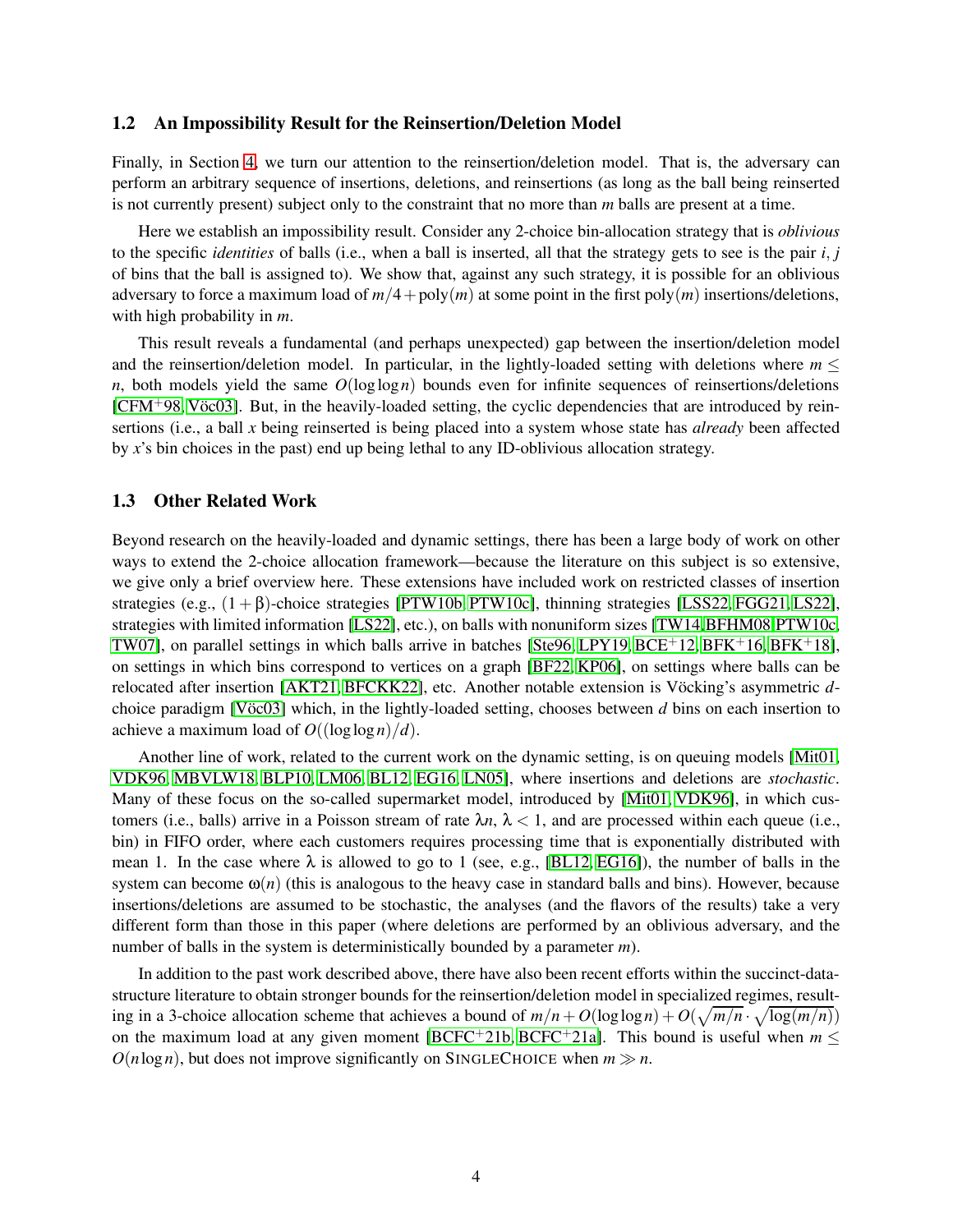### 1.4 Preliminaries

In the *dynamic 2-choice allocation problem*, an oblivious adversary performs a sequence of ball insertions and deletions subject to the constraint that the number of balls in the system can never exceed *m*. Whenever a ball *x* is inserted, a uniformly random pair  $h(x) = (h_1(x), h_2(x)) \in [n] \times [n]$  of distinct bins is selected, and the *insertion strategy* must choose which of the bins  $h_1(x)$  or  $h_2(x)$  the ball will be placed in. The pair  $h(x)$ is sometimes referred to as the *hash* of the ball *x*.

There are two models that we will consider for insertions and deletions. In the *insertion/deletion model*, each insertion INSERT $(x)$  places a new ball x into the system that has never been present before. In the *reinsertion/deletion model*, each insertion INSERT(*x*) places a ball *x* into the system that is not *currently* present, but that may have been present in the past (each time *x* is inserted, its bin pair  $h(x)$  stays the same). In both models, the  $D \text{ELETE}(x)$  operation selects a ball x that is currently present and removes it.

We are interested in bounding the maximum *load* (i.e., the number of balls) of any bin. Our algorithms will offer guarantees with high probability (w.h.p.) in *m*, meaning that the failure probability is  $1/poly(m)$ for a polynomial of our choice. Two basic insertion strategies that we will discuss frequently are GREEDY, which always selects the least full of the bins  $h_1(x), h_2(x)$ , and SINGLECHOICE, which always selects bin  $h_1(x)$ .

In our lower bound for the reinsertion/deletion model (Section [4\)](#page-15-0), we will study the class of *ID-oblivious* insertion strategies—such a strategy makes each insertion decision based on the hash  $h(x)$  of the ball being inserted, rather than based on the specific identity *x* of the ball. Formally, an ID-oblivious strategy is one that can be implemented with operations  $INSERT(h_1(x), h_2(x))$  (indicating the pair of bins for the ball being inserted) and DELETE(*r*) (indicating a deletion of the *r*-th-most-recently-inserted ball of those present).

Finally, although  $h(x) = (h_1(x), h_2(x))$  is a uniformly random pair of *distinct* bins, any strategy in the insertion/deletion model can choose to view  $h(x)$  as a pair of *independent bins* by artificially resetting  $h_2(x) = h_1(x)$  with probability  $1/n$ . The strategies that we design in this paper will assume (without loss of generality) that they are given a uniformly random pair of (not necessarily distinct) bins for each insertion.

## <span id="page-5-0"></span>2 MODULATEDGREEDY: Handling poly(*m*) Insertions/Deletions

In this section, we consider the insertion/deletion model, with *n* bins and up to *m* balls present at a time, and we describe an insertion strategy, called MODULATEDGREEDY, that achieves a strong bound on maximum load. Here, we describe the simplest possible version of the strategy, which supports any sequence of  $poly(m)$  insertions/deletions while guaranteeing a maximum load of  $m/n + O(\log m)$  with high probability in *m*. Later, in Section [5,](#page-20-0) we will extend MODULATEDGREEDY in various ways, such as supporting an infinite sequence of insertions/deletions, allowing *m* to increase over time, etc.

The main result of the section is the following:

<span id="page-5-1"></span>**Theorem 1.** Let  $m \ge n$ . Consider the insertion/deletion model with *n* bins and an upper bound of at most *m* balls present at a time. Consider a sequence of poly(*m*) insertions/deletions, where insertions are implemented using MODULATEDGREEDY. With high probability in *m*, MODULATEDGREEDY does not halt during any of the insertions/deletions, and no bin ever has load more than  $m/n + O(\log m)$ .

When we describe the lower bound for GREEDY in Section [3,](#page-9-0) we will see that the main problem with GREEDY is that it is too aggressive. Given the choice between two bins  $i, j$ , as GREEDY always chooses the less loaded of the two—this creates correlations between balls that can be exploited to construct a bad sequence of insertions/deletions. In contrast, MODULATEDGREEDY will try to be as *unaggressive* as possible, while still guaranteeing an upper gap of *O*(log*m*). In particular, it carefully modulates its behavior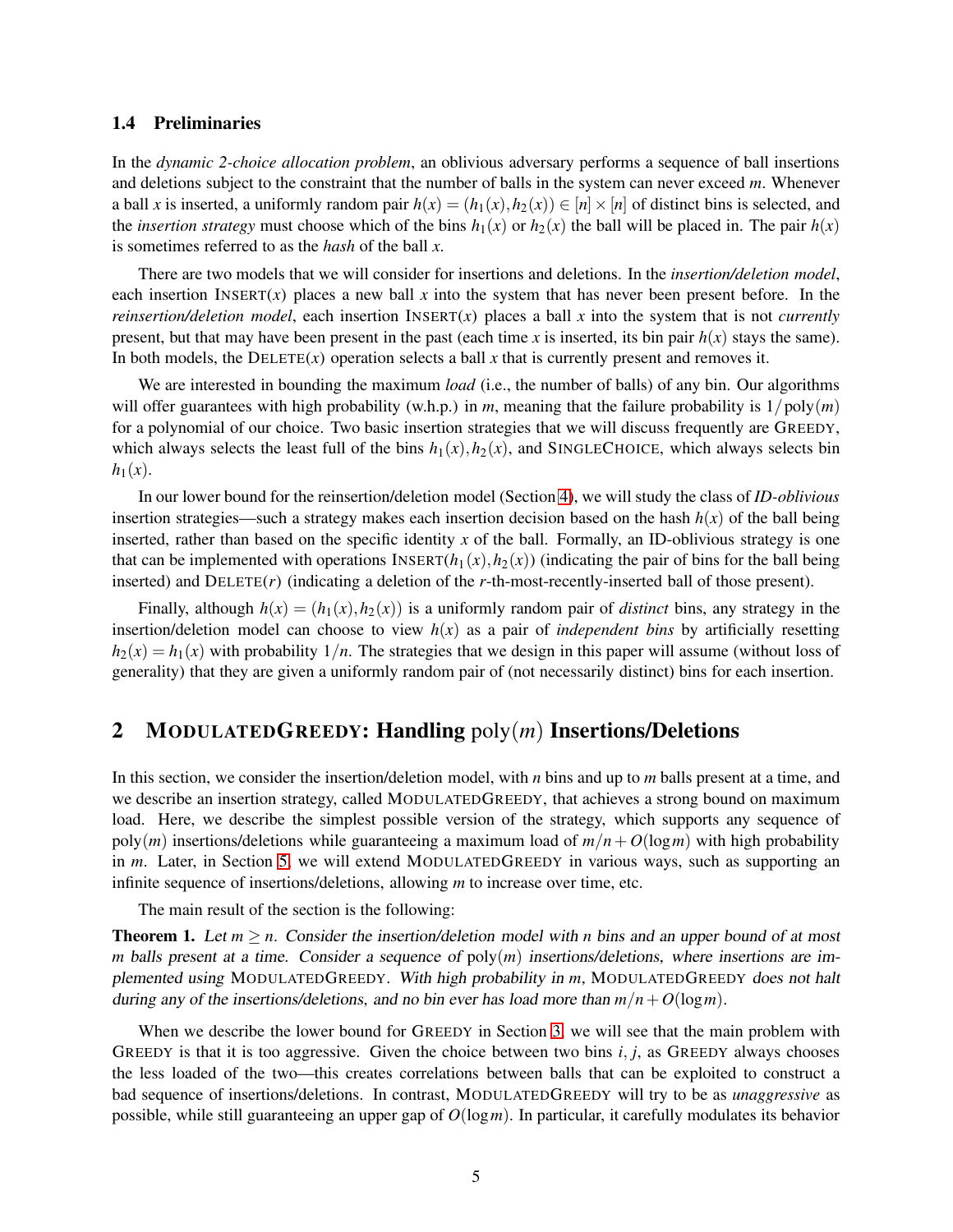and only exhibits a strong bias between two bins *i* and *j* if (1) the two bins *i* and *j* have significantly different loads; and (2) the system is nearly saturated (i.e., there are nearly *m* balls present).

As we shall see, this modulated behavior also allows for a simple (but clever) combinatorial analysis, marking a departure from the (typically quite involved) potential-function and Markov-chain arguments used in past analyses of the heavily-loaded case.

### 2.1 The Algorithm

The MODULATEDGREEDY algorithm for allocating a bin to a ball is given below. We assume without loss of generality that *m* is a multiple of *n*.

| <b>Algorithm 1</b> The MODULATEDGREEDY insertion strategy. Here, $\ell_k$ is the number of balls in bin k prior to |  |  |  |  |  |
|--------------------------------------------------------------------------------------------------------------------|--|--|--|--|--|
| the insertion, and $c$ is a large positive constant.                                                               |  |  |  |  |  |

| procedure MODULATEDGREEDY                                                                                                       |
|---------------------------------------------------------------------------------------------------------------------------------|
| Select two bins $i, j \in [n]$ independently and uniformly at random.                                                           |
| Set $T = m/n + c \log m - \sum_r \ell_r/n$ .                                                                                    |
| <b>if</b> $(\max_k \ell_k) - (\min_k \ell_k) \leq T$ then                                                                       |
| Assign the ball to bin <i>i</i> with probability $1/2 + \frac{\ell_j - \ell_i}{2T}$ , and otherwise assign it to bin <i>j</i> . |
| else                                                                                                                            |
| Halt.                                                                                                                           |

For  $k \in [n]$ , let  $\ell_k$  denote the load on bin  $k$  prior to the insertion, let  $\ell = \sum_k \ell_k/n$  be the average bin load, and *c* be a (sufficiently large) fixed constant. When choosing between two bins *i*, *j*, the algorithm exhibits bias

$$
(\ell_j - \ell_i)/2T
$$

towards bin *i*, where

$$
T = m/n + c \log m - \overline{\ell}.
$$

Note that the algorithm is well-defined as long as  $|\ell_j - \ell_i| \leq T$  for all  $i, j \in [n]$ . One should think of *T* as representing the average amount of leftover space that each bin would have if each bin had a total capacity of  $m/n + c \log m$  balls. This means that the bias is proportional to the difference  $\ell_i - \ell_i$  between the loads of the bins, and is inversely proportional to the average amount *T* of space left in each bin.

The following lemma gives a closed-form solution for the probability of a given bin *k* being selected by MODULATEDGREEDY.

<span id="page-6-0"></span>**Lemma 2.** Suppose that  $|\ell_i - \ell_j| \leq T$  for all bins *i*, *j*. Consider a bin *k*, and set  $T_k = m/n + c \log m - \ell_k$ . Upon an insertion, a bin *k* is selected with probability  $T_k/(nT) = T_k/(\sum_i T_i)$ .

*Proof.* Let *i*, *j* denote the random bin choices for the ball being inserted. The probability that a given bin *k* is selected is given by

$$
\Pr[i, j = k] + \sum_{s \neq k} \Pr[i = k, j = s] \left( \frac{1}{2} + \frac{\ell_s - \ell_k}{2T} \right) + \sum_{s \neq k} \Pr[i = s, j = k] \left( \frac{1}{2} + \frac{\ell_s - \ell_k}{2T} \right)
$$
  
=  $\frac{1}{n^2} + \frac{2}{n^2} \sum_{s \neq k} \left( \frac{1}{2} + \frac{\ell_s - \ell_k}{2T} \right) = \frac{2}{n^2} \sum_{s=1}^n \left( \frac{1}{2} + \frac{\ell_s - \ell_k}{2T} \right)$   
=  $\frac{2}{n} \left( \frac{1}{2} + \frac{\overline{\ell} - \ell_k}{2T} \right) = \frac{T + \overline{\ell} - \ell_k}{nT} = \frac{T_k}{nT}.$ 

Finally we note that  $\sum_{i=1}^{n} T_i = \sum_{i=1}^{n} (m/n + c \log m - \ell_i) = m + nc \log m - n\overline{\ell} = nT$ .

 $\Box$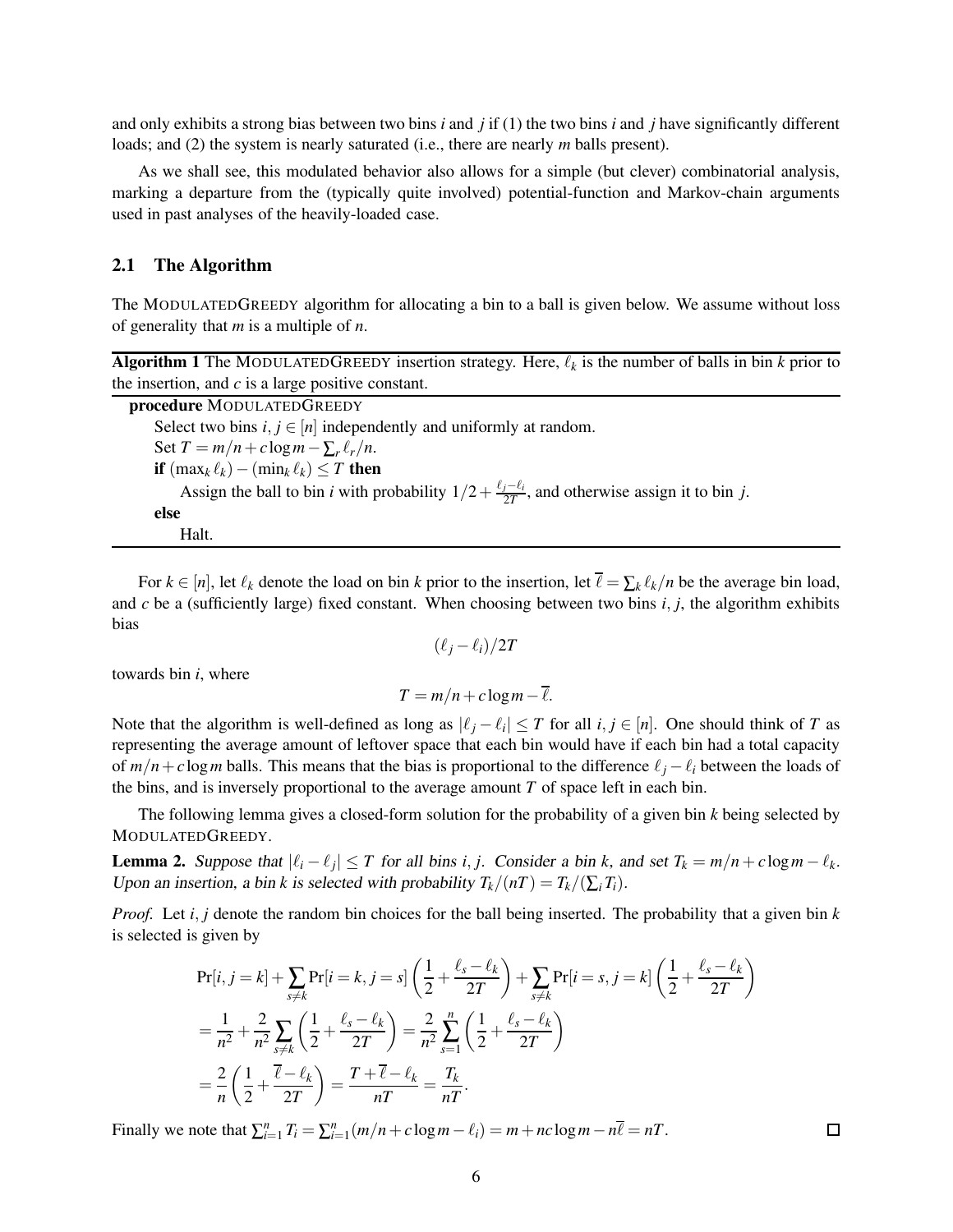### 2.2 Analysis

To analyze MODULATEDGREEDY, we begin by describing a seemingly different process (which we call the stone game) that, by design, yields to a simple combinatorial analysis. We then show that the MODULAT-EDGREEDY algorithm and the stone game can be *coupled together* so that bounds on the behavior of the stone game directly imply bounds on the behavior of MODULATEDGREEDY.

**Stone Game.** In the  $(Q, n)$ -*stone game*, parameterized by  $Q$  and  $n$ , there are  $Qn$  stones which are distributed among two bags; an *inactive bag* and an *active bag*. Initially the active bag is empty, and all the stones are in the inactive bag.

The game supports two types of operations: the ACTIVATE() operation moves a *random* stone from the inactive bag to the active bag; and the DEACTIVATE $(r)$  operation examines the stones in the active bag, selects the stone that was added the *r*-th most recently, and moves it back to the inactive bag. (ACTIVATE() can only be called if the inactive bag is non-empty, and  $DEACTIVATE(r)$  can only be called if the active bag contains *r* or more balls). The sequence of operations is generated by an oblivious adversary, independent of the random bits used by the game.

The stones are labeled  $x_{k,q}$  for  $k \in [n], q \in [Q]$ . We call *k* the *color* of the stone, so that there are *Q* stones of each color. However, the labels of the stone should be thought of as *hidden*, since the behaviors of  $ACTIVATE()$  and  $DEACTIVATE(r)$  do not depend on the labels of the stones.

We will now prove some lemmas establishing that the stone game is, by design, very well behaved. Our first lemma shows that, even though the adversary gets to perform activations/deactivations, it has no control over which specific stones are in the active bag.

<span id="page-7-0"></span>Lemma 3. At any given moment, if the active/inactive bag contains *s* stones, then these stones are <sup>a</sup> uniformly random subset of size *s* of the stones  $\{x_{k,q}\}_{k \in [n], q \in [Q]}$ .

*Proof.* The point is that the activation/deactivation operations do not depend on the labels of the balls.

Formally, fix any sequence of activations/deactivations and the random choices of the ACTIVATE() operations, and let *S* be set of stones currently in the inactive bag (the argument for the active bag is identical). Then for any run of the game with a random permutation  $\pi$  applied to the *Qn* labels  $\{x_{k,q}\}_{k \in [n], q \in [Q]}$ , the set stones in the active bag will be  $\pi(S)$ . Thus, if the inactive bag contains *s* stones, every *s*-element subset of the *nQ* stones is equally likely.  $\Box$ 

This implies that as long as the inactive bag contains a reasonably large number of stones (namely,  $\Omega(n \log(nQ))$ , each color is guaranteed to have roughly equal representation in the bag.

<span id="page-7-1"></span>**Lemma 4.** Suppose at some given moment, the inactive bag contains  $s \geq c n \log(nQ)$  stones, for some large enough constant *c*. Let  $s_k$  be the number of these stones with color *k*. Then  $s_k \in [s/2n, 3s/2n]$  for each  $k \in [n]$ , with probability at least  $1 - 1/(Qn)^{\Omega(c)}$ .

*Proof.* By Lemma [3,](#page-7-0) the balls *S* in the inactive bag are a random subset of size *s* of the *Qn* balls {*xk*,*q*}. Let  $X_k = \{x_{k,1}, \ldots, x_{k,Q}\}\$ be the set of all color-k balls. Then  $s_k = |X_k \cap S|$ , the number  $s_k$  of balls of color k in S, has the hypergeometric distribution  $H(Qn, Q, s)$ .

As the standard tail bounds on sampling without replacement at least as sharp as those given by Chernoff bounds for sampling with replacement [\[FK15\]](#page-29-20) (Section 22.5), and as  $\mathbb{E}[s_i] = s/n$ , we get that

$$
\Pr[|s_k - s/n| \ge \varepsilon s/n] \le 2\exp(-\varepsilon^2 s/3n). \tag{1}
$$

Setting ε = 1/2, and taking a union bound over the *n* colors, gives that *s<sub>k</sub>* ∈ [*s*/2*n*,3*s*/2*n*] for each *k* ∈ [*n*] with probability 1 − 2*n* exp(−Ω(*c* log *On*)) which is 1 − 1/(*On*)<sup>Ω(*c*)</sup> for large enough with probability  $1 - 2n \exp(-\Omega(c \log Qn))$  which is  $1 - 1/(Qn)^{\Omega(c)}$  for large enough *c*.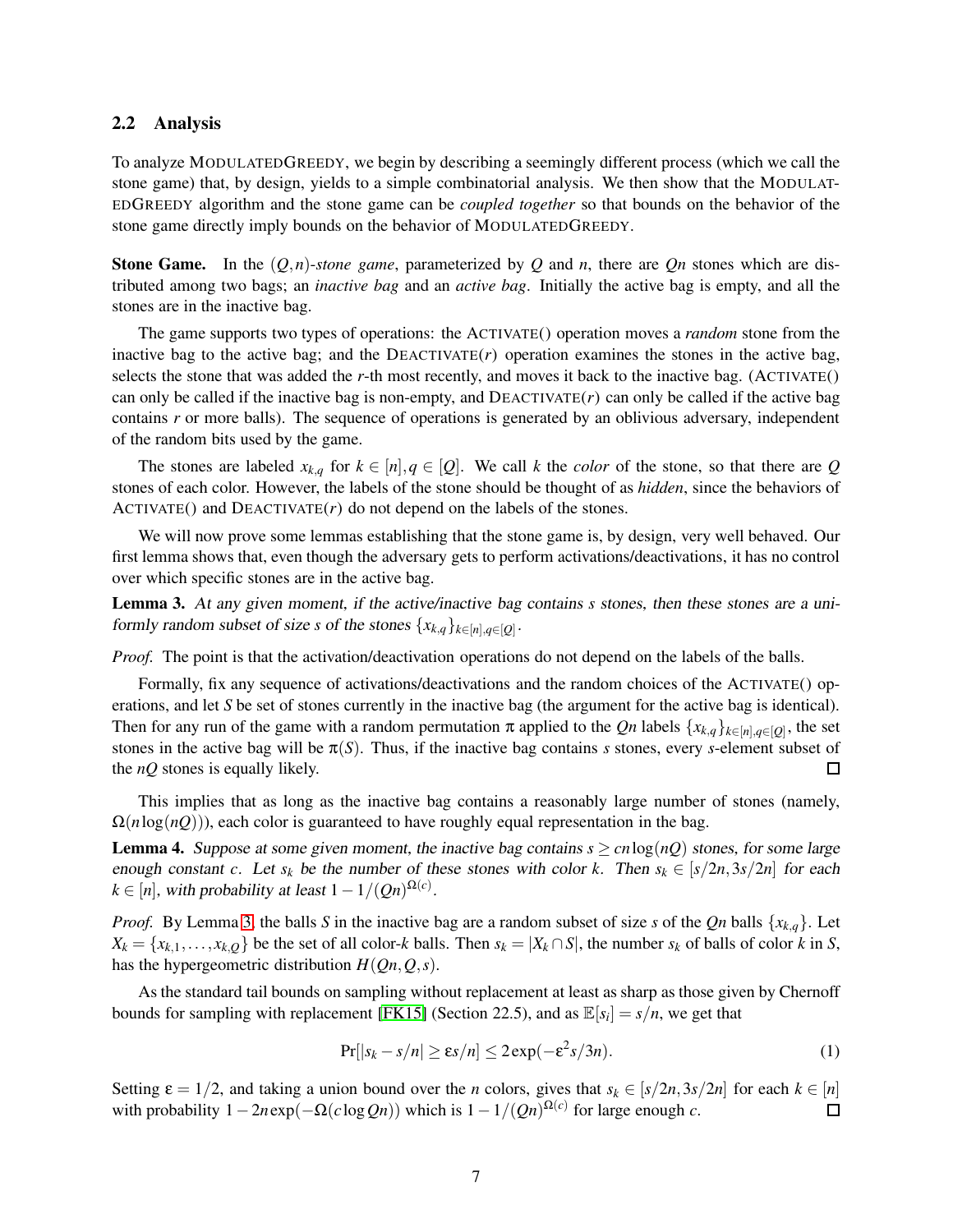#### 2.2.1 Relating the stone game to the balls-and-bins game

One can think of the stones in the stone game as being similar to balls in the balls-and-bins game—the active bag represents the set of balls that are present, the color of a stone dictates which "bin" a given ball is in, and activations/deactivations correspond to insertions/deletions.

However, there are several significant differences between the games. Notably, the whole point of the balls-and-bins game is to ensure that no single bin contains too many balls, but in the stone game, the active bag trivially (and deterministically) has at most *Q* stones of any given color. Nonetheless, we shall now see how to couple the two games together in such a way that our analysis of the stone game yields a bound for the balls-and-bins game.

Mapping between instances. We first giving a mapping between the sequence of insertions/deletions for balls-and-bins game and the input sequence for the stone game. For any sequence *S* of insertions/deletions in balls-and-bins game, define  $\phi(S)$  to be a corresponding sequence of activations/deactivations, where each INSERT operation is replaced with an ALLOCATE operation, and where each DELETE(*x*) operation on a ball *x* is replaced with a DEACTIVATE(*r*) operation, where  $r - 1$  is the number of balls in the system that were inserted after *x*.

The following key lemma shows that the random choices in the two games can be coupled.

<span id="page-8-2"></span>**Lemma 5** (Coupling). Let  $n \le m$  and let  $\Delta = c \log m$ , where *c* is the positive constant used by MODULAT-EDGREEDY. Consider <sup>a</sup> sequence *S* of insertions/deletions in <sup>a</sup> balls-and-bins game on *n* bins, where there are never more than *m* balls present at <sup>a</sup> time. Let *G*<sup>1</sup> be <sup>a</sup> balls-and-bins game with operation-sequence *S* and let  $G_2$  be  $(Q, n)$ -stone game with  $Q = m/n + \Delta$  with operation sequence  $\phi(S)$ .

If  $G_1$  is implemented using MODULATEDGREEDY, then there exists a coupling between  $G_1$  and  $G_2$  with the following property: Up until MODULATEDGREEDY halts, the number of balls in <sup>a</sup> given bin *k* (in the balls-and-bins game) always equals the number of stones in the active bag with color *k* (in the stone game).

*Proof.* Let  $\ell_1, \ell_2, \ldots, \ell_n$  denote the loads of the bins at any given moment. By Lemma [2,](#page-6-0) we know that, on any given insertion in which MODULATEDGREEDY does not halt, each bin *k* is selected with probability

<span id="page-8-0"></span>
$$
\frac{T_k}{nT} = \frac{T_k}{\sum_{i=1}^n T_i}.
$$
\n(2)

Now suppose that, for each color *k* there are  $\ell_k$  stones with color *k* in the active bag (and hence  $Q - \ell_k$ such stones in the inactive bag) of the stone game. Then on any given activation, the probability of a ball with color *k* being moved into the active bag is

<span id="page-8-1"></span>
$$
\frac{Q-\ell_k}{nQ-\sum_{i=1}^n \ell_i} = \frac{m/n + \Delta - \ell_k}{m+n\Delta - \sum_i \ell_i} = \frac{T_k}{\sum_{i=1}^n T_i},\tag{3}
$$

where the first equality uses that  $Q = m/n + \Delta$ . The two probabilities [\(2\)](#page-8-0) and [\(3\)](#page-8-1) are precisely equal. Thus, we can couple the games so that the bin selected by the insertion in the balls-and-bins game is the same as the stone color selected by the activation in the stone game.

If we implement the insertions/activations in this way, then the deletions/deactivations also become coupled: whenever a ball is deleted from a bin  $k$ , a stone with color  $k$  is removed from the active bag (in particular, the ball and stone were assigned to have the same bin/color when they were inserted/activated previously). Thus the proof of the lemma is complete.  $\Box$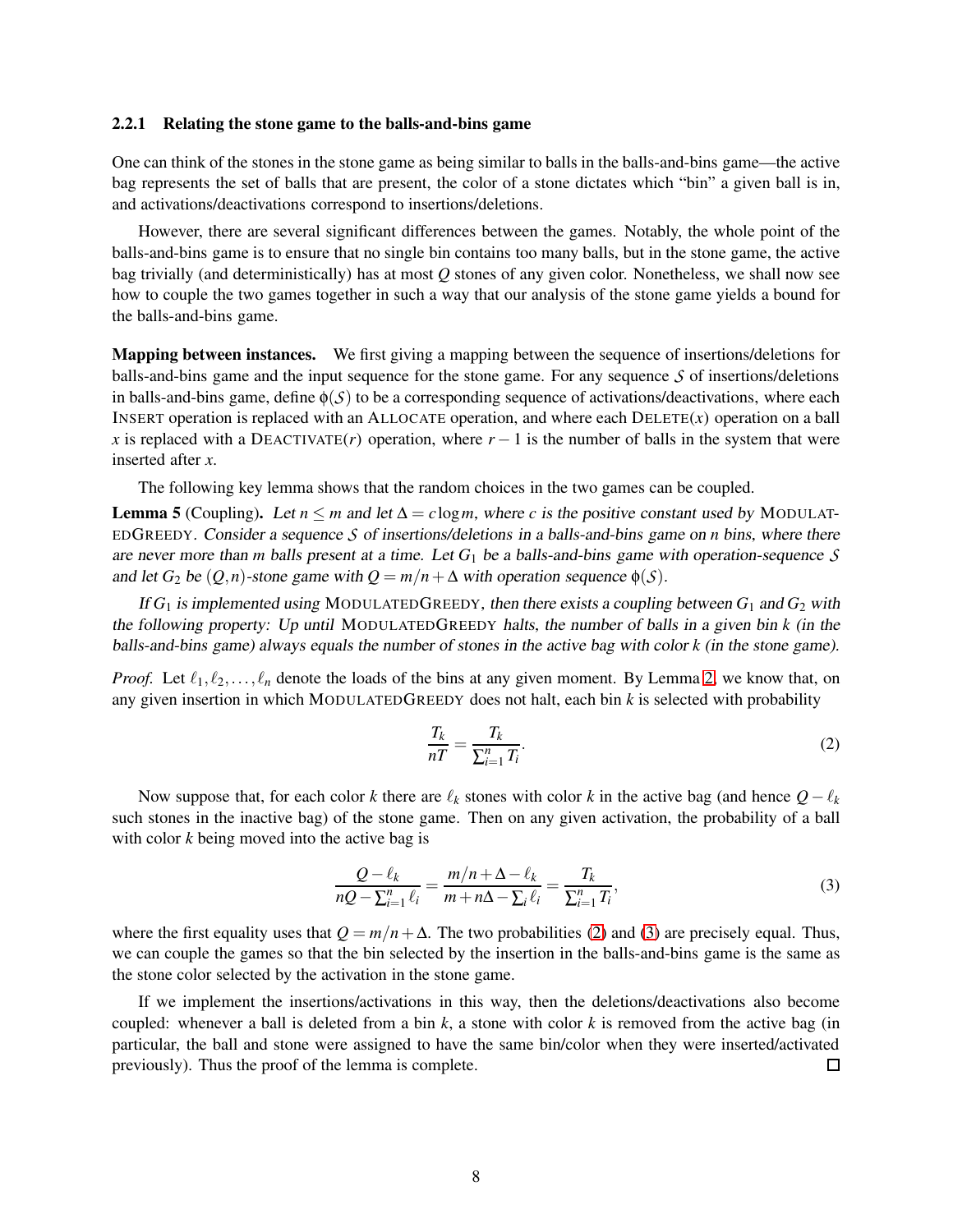Proof of Theorem [1.](#page-5-1) Finally, we can use the coupling in Lemma [5](#page-8-2) to bound the probability of MODU-LATEDGREEDY halting and prove Theorem [1.](#page-5-1)

*Proof.* (Theorem [1\)](#page-5-1) Observe that, if MODULATEDGREEDY does not halt, then deterministically there are at most  $m/n + O(\log m)$  balls in any given bin. In particular, the condition  $\max_k \ell_k - \min_k \ell_k \leq T$  implies that  $\max_k \ell_k - \overline{\ell} \leq T$ . Plugging  $T = m/n + c \log m - \overline{\ell}$ , this gives that  $\max_k \ell_k \leq m/n + c \log m$ .

Thus, it suffices to analyze the probability of halting.

By Lemma [5,](#page-8-2) up until MODULATEDGREEDY halts, it can be coupled to a stone game on  $nQ = m +$ *nc*log*m* balls, where the number of balls in the active bag never exceeds *m*. Under this coupling, the number of balls  $\ell_k$  in bin *k* satisfies  $\ell_k = Q - s_k$ , where  $s_k$  is the number of color-*k* stones in the inactive bag.

The MODULATEDGREEDY algorithm halts only if

<span id="page-9-2"></span>
$$
|\ell_i - \ell_j| > T = m/n + c \log m - \ell = Q - \ell \tag{4}
$$

for some pair *i*, *j* of bins. For the stone game, denoting  $s = \sum_k s_k = \sum_k (Q - \ell_k) = n(Q - \ell)$ , and as  $|s_i - s_j| =$  $|\ell_i - \ell_j|$ , condition [\(4\)](#page-9-2) is equivalent to

$$
|s_i - s_j| > s/n.
$$

But we know by Lemma [4](#page-7-1) that, w.h.p. in *m*, we have  $|s_i - s_j| \leq s/n$  at all times during the stone game (since the number of balls in the inactive bag is always at least *nc*log*m*). Thus, we have w.h.p. in *m* that MODULATEDGREEDY never halts.  $\Box$ 

### <span id="page-9-1"></span>2.3 Tightness of the Bound

Clearly, the bound of  $m/n + O(\log m)$  is not optimal for all parameter regimes, since it is known that GREEDY achieves maximum load  $O(\log \log n)$  in the regime of  $n = m$ . We remark, however, that for parameter regimes where *m* is much larger than *n*, or when *n* is fixed, this bound is essentially optimal.

Proposition 6. Consider *m* insertions into 4 bins using any sequential 2-choice insertion strategy. With probability at least  $1/poly(m)$ , some bin contains at least  $m/4 + \Omega(\log m)$  balls. More generally for *n* bins, some bin contains at least  $m/n + \Omega(\log_n m)$ .

*Proof.* Let us consider the final log *m* insertions  $x_1, \ldots, x_{\log m}$ . Suppose, without loss of generality, that prior to those insertions being performed, bins 1,2 contain at least as many total balls as bins 3,4. With probability  $1/poly(m)$ , all of the insertions  $x_1, \ldots, x_{log m}$  are forced to choose between bins 1 and 2. No matter how they are assigned, this forces at least one of bins 1,2 to have load *m*/4+Ω(log*m*) balls at the end of the insertions.

Deleting all the balls, and repeating the instance again  $poly(m)$  times, this event will occur for one of the instances with high probability.

The same argument also implies a  $m/n + \Omega(\log_n m)$  lower bound; consider the final  $k = \log_n m$  balls, and note that with probability  $\Omega(n^{-2k}) = 1/\text{poly}(m)$  the only bin choices for these balls are 1 and 2.  $\Box$ 

### <span id="page-9-0"></span>3 A Lower Bound for Greedy with Deletions

This section gives a lower bound for the GREEDY algorithm in the insertion/deletion model against an oblivious adversary, with up to *m* balls present at a time. Recall that the trivial SINGLECHOICE strategy achieves an overload of  $O(\sqrt{(m/n)\log n})$  (w.h.p. in *m*) in this setting, so the natural question is whether GREEDY does any better. We show that, even for  $n = 4$  (meaning that SINGLECHOICE has an overload of  $O(\sqrt{n})$ , it does not.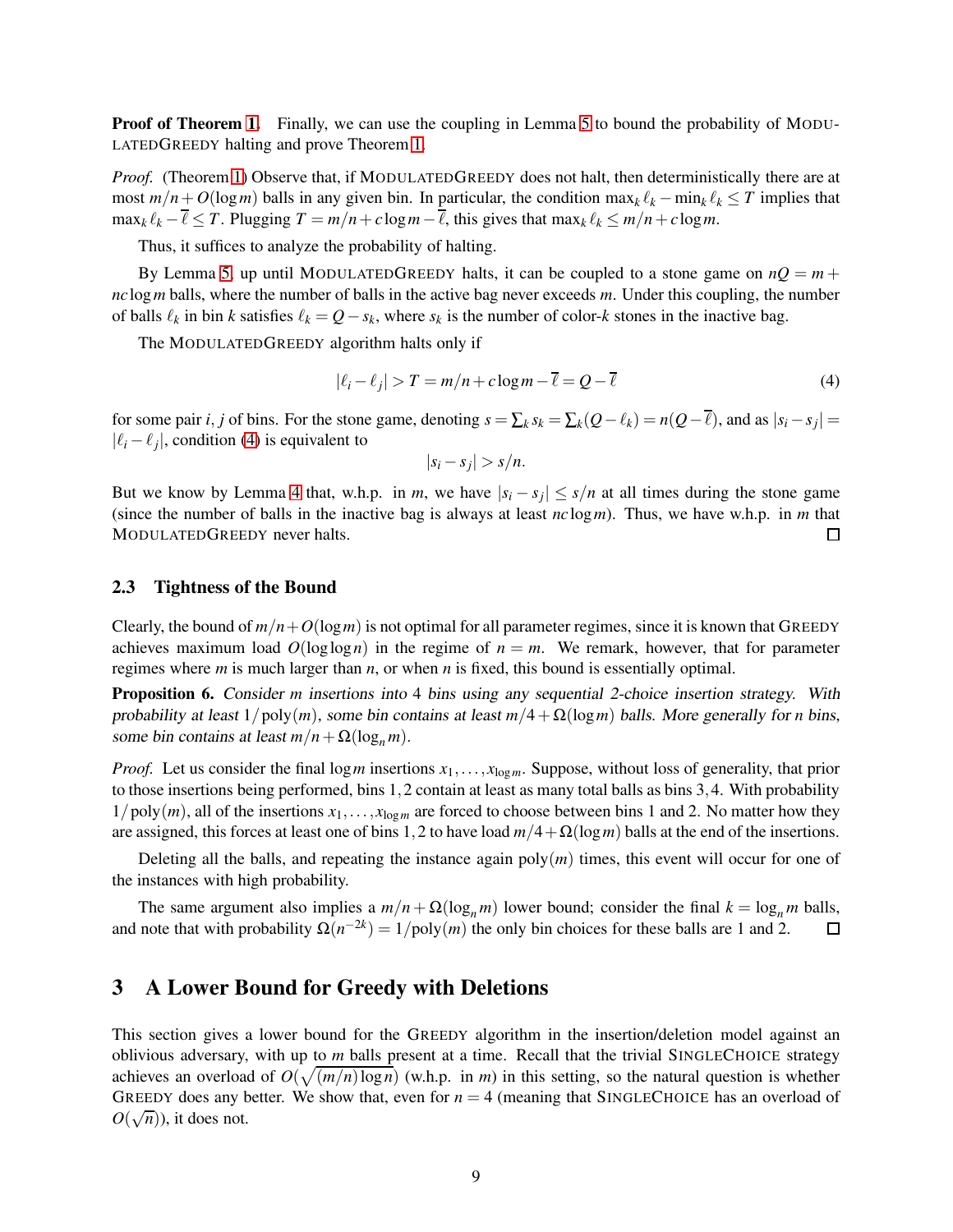<span id="page-10-1"></span>**Theorem 7.** Consider the insertion/deletion model on  $n = 4$  bins, with the restriction that at most *m* balls can be present at any time, and suppose that insertions are implemented using GREEDY. There exists an oblivious sequence of  $poly(m)$  insertions/deletions such that, after the sequence is complete, we have with probability  $\Omega(1)$  that some bin contains  $m/4 + \Omega(\sqrt{m})$  balls.

For ease of exposition, and to keep the main ideas as clear as possible, we focus our lower bound on  $n = 4$  bins. We will also see, however, that for general *n* and *m*, a similar construction gives an  $m/n$  +  $\Omega(\sqrt{m}/\text{poly}(n))$  lower bound on the maximum load.

## <span id="page-10-0"></span>3.1 A Simpler  $\Omega(m^{1/4})$  Bound

Before proving Theorem [7,](#page-10-1) we first describe a simpler (but already surprisingly) lower bound of *m*/4 +  $\Omega(m^{1/4})$ . Later in Section [3.2](#page-11-0) we build on these ideas to prove Theorem [7.](#page-10-1)

We first describe a construction with the property that if we ever reach a state where one of the bins (say, bin 1) contains significantly fewer balls (say, *k* fewer balls) than the other bins, then we can subsequently reach a state in which (with probability  $\Omega(1)$ ), some bin contains at least  $m/4 + \Omega(\sqrt{k})$  balls. As we shall see later in the subsection, this can be used to directly obtain the  $m/4 + \Omega(m^{1/4})$  bound.

<span id="page-10-3"></span>**Proposition 8** (Gap to overload). Consider the GREEDY algorithm on 4 bins, on instances where at most *m* balls can be present at a time. Suppose we begin in a state that contains at most *m* − *k* balls, and where bin 1 contains  $k+1$  fewer balls than each of bins 2,3,4. Then there is an oblivious sequence of  $O(m)$  insertions/deletions such that, after the sequence is complete, we have the following property with probability  $\Omega(1)$ : some bin contains  $m/4 + \Omega(\sqrt{k})$  balls.

*Proof.* Let  $X_0$  denote the initial state of the game. Consider the sequence with the following three steps.

- 1. Insert *k* balls  $x_1, x_2, \ldots, x_k$  to get to a state  $X_1$ .
- 2. Then insert  $m j$  balls  $y_1, y_2, \ldots, y_{m-j}$ , where *j* is the number of balls in state  $X_1$ —this brings us to a state  $X_2$  with *m* balls in total.
- 3. Finally, delete the balls  $x_1, x_2, \ldots, x_k$ , and insert new balls  $z_1, z_2, \ldots, z_k$  to reach a state  $X_3$ .

We claim that, for at least one of the two states  $X_2$  and  $X_3$ , we have with probability  $\Omega(1)$  that some bin contains  $m/4 + \Omega(\sqrt{k})$  balls.

During the insertions of  $x_1, x_2, \ldots, x_k$ , we are always in a state where bin 1 contains fewer balls than bins 2,3,4. Thus, each insertion  $x_i$  will go into bin 1 if and only if  $1 \in \{h_1(x_i), h_2(x_i)\}$  (this is where we are exploiting that the GREEDY algorithm is too aggressive). The number *A* of balls  $x_1, x_2, \ldots, x_k$  that are placed in bin 1 is therefore given by

$$
A = |\{i \mid 1 \in \{h_1(x_i), h_2(x_i)\}\}|.
$$

Let  $\mu = \mathbb{E}[A]$ . As *A* is a binomial random variable with mean  $\mu = \Theta(k)$ , with probability  $\Omega(1)$  we have

$$
A \geq \mu + \Omega(\sqrt{k}).
$$

Now consider the number *B* of balls  $z_1, z_2, \ldots, z_k$  that are placed into bin 1. We deterministically have that

<span id="page-10-2"></span>
$$
B \le |\{i \mid 1 \in \{h_1(z_i), h_2(z_i)\}\}|. \tag{5}
$$

Since the right side of [\(5\)](#page-10-2) is a binomial random variable with mean  $\mu$ , we have with probability  $\Omega(1)$  that

$$
B\leq \mu.
$$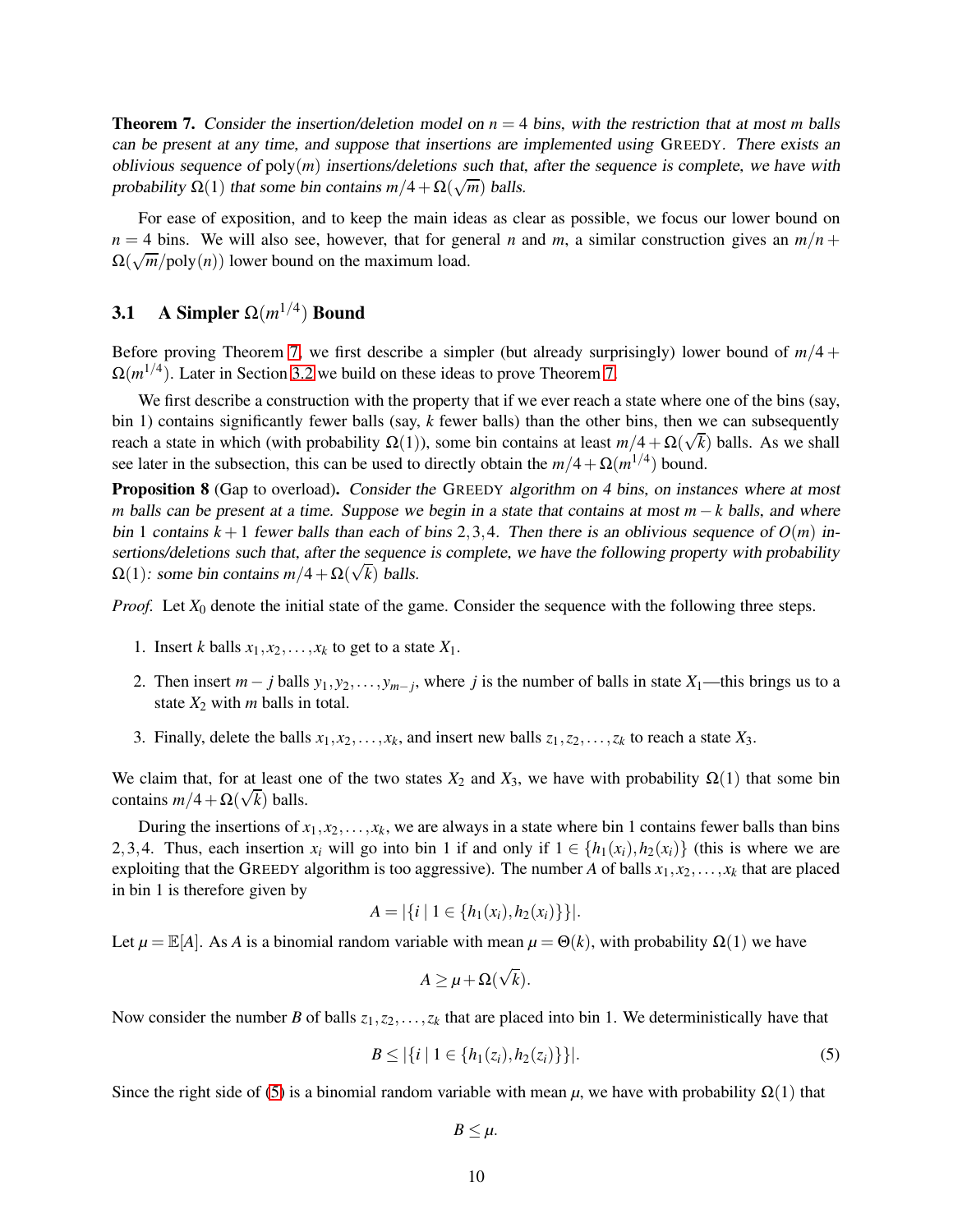Moreover, since *A* and *B* are independent, the above bounds on *A* and *B* hold simultaneously with probability  $\Omega(1)$ .

Finally, let us consider the number of balls in bins 2,3,4 once we reach state  $X_3$ . Assume that state  $X_2$ has maximum load  $m/4 + o(\sqrt{k})$ , otherwise we are already done. Then, since  $X_2$  contains *m* balls in total, bins 2,3,4 must contain a total of at least  $3m/4 - o(\sqrt{k})$  balls. By step 3 of the input sequence above, it follows that, in state  $X_3$ , the total number of balls in bins 2, 3, 4 is at least

$$
3m/4 - o(\sqrt{k}) - (k - A) + (k - B).
$$

Conditioning on the event above, and plugging in our bounds for *A* and *B*, we see that (with probability  $\Omega(1)$ ) this is at least  $3m/4 + \Omega(\sqrt{k})$ . Thus, at least one of bins 2,3,4 must contain  $m/4 + \Omega(\sqrt{k})$  balls, as desired.  $\Box$ 

The lower bound. Using Proposition [8,](#page-10-3) the claimed lower bound follows quite easily. Consider the following input sequence, starting from an empty system. (1) Insert *m* balls into the system; (2) delete each ball independently and randomly with probability 1/2; and (3) apply the sequence in Proposition [8](#page-10-3) with  $k = \sqrt{m}$ .

As the deletions are random in step (2), the precondition for Proposition [8](#page-10-3) (i.e., the least loaded bin contain at least  $k = \sqrt{m}$  fewer balls than every other bins) holds with probability  $\Omega(1)$ . So by Proposition [8,](#page-10-3) we can achieve  $m/4 + \Omega(\sqrt{k}) = m/4 + \Omega(m^{1/4})$  balls in some bin, with probability  $\Omega(1)$ .

General *n*. For *n* bins, where *n* is arbitrary, the same approach gives a lower bound of

<span id="page-11-1"></span>
$$
m/n + \Omega(m^{1/4}/\sqrt{n^3 \log n}).\tag{6}
$$

In particular, Proposition [8](#page-10-3) can be directly modified, in this setting, to achieve an overload of Ω(*k* <sup>1</sup>/2/*n*): instead of using *k* balls in each of steps 1 and 3, use *kn*/100 balls; then by the same argument as in the lemma, we have  $A - B = \Omega(k^{1/2})$  with constant probability; this means that bin 1 is under-loaded by at least  $\Omega(k^{1/2})$ , and thus that some other bin is over-loaded by at elast  $\Omega(k^{1/2}/n)$ .

To achieve [\(6\)](#page-11-1) using the modified Proposition [8,](#page-10-3) we just need to cause the smallest load to be  $k =$ Θ( p *m*/(*n*log *n*)) smaller than the other loads—this can again be achieved again by performing *m* insertions and then deleting each ball independently with probability 1/2. After the *m* insertions, every bin will have essentially the same load  $(\pm O(\log \log n)$  w.h.p. in *n*). Conditioning on the loads, the number of balls deleted from each bin is a Gaussian with standard deviation  $\sigma = \Theta(\sqrt{m/n})$  (and the Gaussians are independent between bins). By standard estimates on order statistics, the difference in loads between the least loaded and the second least loaded bins is roughly the difference between the  $1/n$ -th and  $2/n$ -th percentile of the distribution, see e.g., [\[Roy82\]](#page-30-8), which in expectation is  $\Theta(\sigma/\sqrt{\log n})$  for the Gaussian  $N(0,\sigma^2)$ —hence an imbalance of  $k = \Theta(m/(n \log n))$ .

## <span id="page-11-0"></span>3.2 The Stronger  $\Omega(m^{1/2})$  Lower Bound

We now show how to achieve the stronger bound of  $m/4 + \Omega(\sqrt{m})$  balls in some bin. Given Proposition [8,](#page-10-3) to prove Theorem [7](#page-10-1) it suffices to show how to achieve a gap of  $k = \Omega(m)$  between bin 1 and bins 2,3,4. This is accomplished in the following proposition.

<span id="page-11-2"></span>Proposition 9. Consider the GREEDY algorithm on <sup>4</sup> bins, with the restriction that at most *m* balls can be present at <sup>a</sup> time. There exists an oblivious sequence of poly(*m*) insertions/deletions such that, after the sequence is complete, we have the following property with probability  $\Omega(1)$ : Bin 1 contains  $\Omega(m)$  fewer balls than each of bins 2,3,4.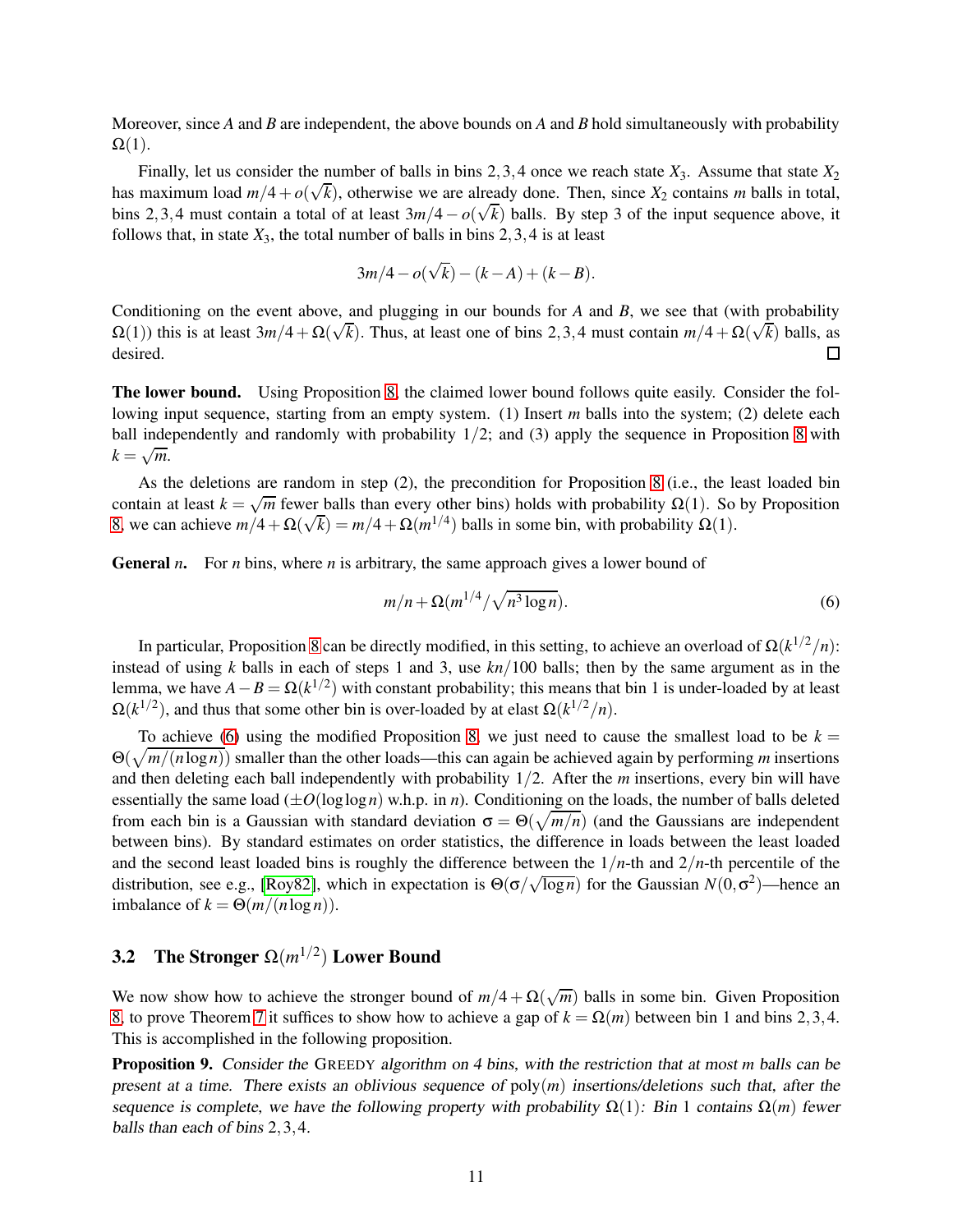The rest of the section is focused on the proof of Proposition [9.](#page-11-2)

Let  $0 < \varepsilon_1, \varepsilon_2, \varepsilon_3 < 1$  be constants, where  $\varepsilon_2$  is sufficiently small as a function of  $\varepsilon_1$ , and let  $\varepsilon_3$  is sufficiently small as a function of  $\varepsilon_2$ . Sometimes we will write  $\varepsilon_1, \varepsilon_2, \varepsilon_3$  inside the  $O(\cdot)$  notation, to make the dependence on them explicit, while hiding fixed constants that do not depend on  $\varepsilon_1, \varepsilon_2, \varepsilon_3$ .

#### 3.2.1 Some basic gadgets

We begin with a basic technical lemma establishing that GREEDY has a tendency of eliminating imbalances over time. For brevity (and since the proof follows from standard arguments), we defer the proof of Lemma [10](#page-12-0) to Appendix [A.](#page-25-0)

<span id="page-12-0"></span>Lemma 10. Consider the GREEDY algorithm on <sup>4</sup> bins, and fix an arbitrary initial state in which the bins have loads within  $\varepsilon_2 m$  of each other. If  $\varepsilon_1 m$  insertions are performed, then after the sequence is complete, all of the bins have loads within  $O(\log m)$  of each other with high probability in *m*. Furthermore, with high probability in *m*, there is <sup>a</sup> point in time prior to the final insertion at which all of the bins have equal loads.

Using Lemma [10,](#page-12-0) we now construct a simple strategy for forcing GREEDY to add a ball to a uniformly random bin.

<span id="page-12-1"></span>Lemma 11 (Uniform ball placement gadget). Consider the GREEDY algorithm on <sup>4</sup> bins, and fix an arbitrary initial state in which the bins have loads within  $\varepsilon_2 m$  of each other. Suppose we insert balls  $x_1, \ldots, x_{\varepsilon_1 m}$ , and then we delete balls  $x_1, \ldots, x_{\varepsilon_1 m-1}$  (all except the last insertion). With high probability in *m*, this is equivalent to placing the ball  $x_{\varepsilon_1 m}$  uniformly at random into one of the bins 1,2,3,4.

*Proof.* We have by Lemma [10](#page-12-0) that, with high probability in *m*, there is some insertion  $x_i$ ,  $i \in [\varepsilon_1 m - 1]$ , after which the bins have equal loads. It follows that, from the perspectives of insertions  $x_{i+1}, \ldots, x_{\epsilon_1 m}$ , the four bins are symmetric. Thus the last insertion  $x_{\epsilon_1 m}$  is equally likely to be placed into each of the bins, which establishes the lemma.  $\Box$ 

Lemma [11](#page-12-1) allows for us to place a ball into a random bin, but we can only do this  $O(m)$  times before there are too many balls  $(> m)$  in the system. But for the purposes of Proposition [9,](#page-11-2) we will need to do this  $\Omega(m^2)$  times. Our next lemma provides a mechanism for reducing the number of balls that are present while having only a small effect on the relative loads of the bins.

<span id="page-12-5"></span>Lemma 12 (Almost equal load reduction gadget). Consider the GREEDY algorithm on 4 bins, and fix an arbitrary initial state in which the bins 1,2,3,4 have loads  $\ell_1, \ell_2, \ell_3, \ell_4$  within  $\varepsilon_2 m$  of each other. We can construct an oblivous sequence of  $O(\epsilon_1 m)$  insertions/deletions such that, after this sequence, the total number of balls in the system is at most  $\varepsilon_1 m$ ; and such that, with high probability in *m*, the new bin loads  $\ell'_i$ for  $i \in [4]$  satisfy

<span id="page-12-3"></span>
$$
\ell_i' = \ell_i - r + Y^{(i)},\tag{7}
$$

where  $r \in \mathbb{N}$ ,  $|Y^{(i)}| \le O(\log m)$ , and  $\mathbb{E}[Y^{(i)}] = 0$ .

*Proof.* Let us begin by describing is a sequence of  $O(\varepsilon_1 m)$  insertions/deletions after which (1) the total number of balls in the system is at most  $\varepsilon_1 m$ ; and (2) the new loads  $\ell'_i$  of the bins satisfy (w.h.p. in *m*)

<span id="page-12-2"></span>
$$
\ell_i' = r - \ell_i + Y^{(i)},\tag{8}
$$

where  $r \in \mathbb{N}$ ,  $|Y^{(i)}| \le O(\log m)$ , and  $\mathbb{E}[Y^{(i)}] = 0$ . (Note that [\(8\)](#page-12-2) is the same as [\(7\)](#page-12-3) but with *r* and  $\ell_i$  flipped).

The lemma would then follow by applying the above construction twice. That is, first we obtain  $\ell'_1, \ell'_2, \ell'_3, \ell_4$  satisfying [\(8\)](#page-12-2), and then apply it again to obtain  $\ell''_1, \ell''_2, \ell''_3, \ell''_4$  satisfying

<span id="page-12-4"></span>
$$
\ell_i'' = r' - \ell_i' + Y'^{(i)},\tag{9}
$$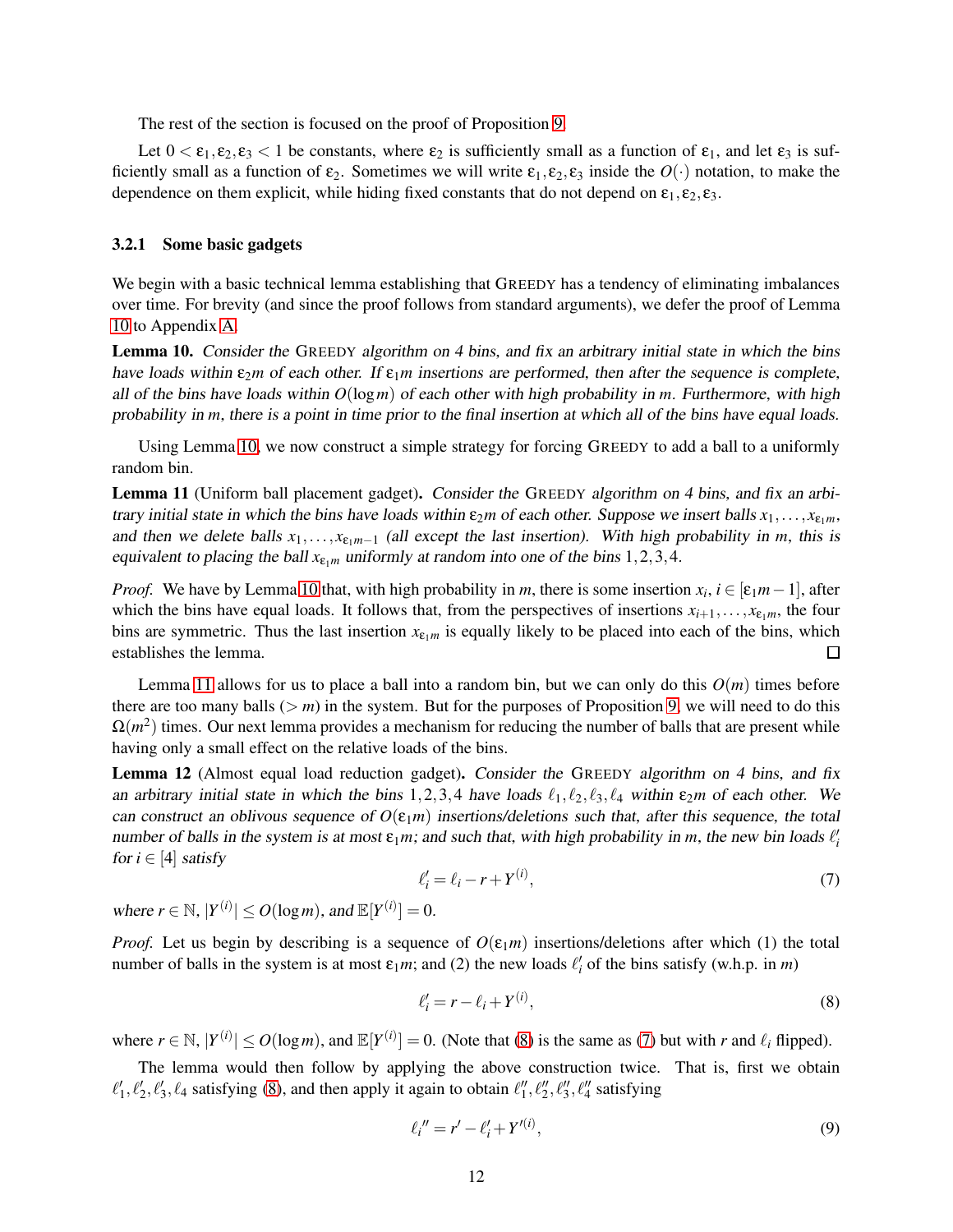where  $r' \in \mathbb{N}$ ,  $|Y^{(i)}| \le O(\log m)$ , and  $\mathbb{E}[Y^{(i)}] = 0$ . Chaining together [\(8\)](#page-12-2) and [\(9\)](#page-12-4), we get relationship between  $\ell_1, \ell_2, \ell_3, \ell_3$  and  $\ell_1'', \ell_2'', \ell_3'', \ell_4''$  as desired by [\(7\)](#page-12-3).

Our construction for achieving [\(8\)](#page-12-2) is very simple: we perform  $\varepsilon_1 m$  insertions  $x_1, x_2, \ldots, x_{\varepsilon_1 m}$ , and then we delete all of the *other elements* besides  $x_1, x_2, \ldots, x_{\varepsilon_1 m}$ . Let  $\ell_i$  be the load of bin *i* before these insertions/deletions, let  $q_i$  be the load of bin *i* after the insertions are completed (but the deletions have not yet begun), and let  $\ell_i'$  be the load of bin *i* after the deletions have completed.

By Lemma [12,](#page-12-5) the quantities  $q_1, q_2, q_3, q_4$  are within  $O(log m)$  of each other (w.h.p. in *m*). Moreover, w.h.p. in *m*, there is some point during the insertions at which all of the bins have equal loads—if we condition on this, then we have  $\mathbb{E}[q_1] = \mathbb{E}[q_2] = \mathbb{E}[q_3] = \mathbb{E}[q_4]$  by symmetry. Defining  $Y^{(i)} = q_i - \mathbb{E}[q_i]$ , we have  $|Y^{(i)}| \le O(\log m)$ , and  $\mathbb{E}[Y^{(i)}] = 0$ .

As  $\ell'_i = q_i - \ell_i$ , we have  $\ell'_i = \mathbb{E}[q_i] + Y^{(i)} - \ell_i$ . Setting  $r = \mathbb{E}[q_i]$ , it follows that [\(8\)](#page-12-2) holds w.h.p. in *m*.

#### 3.2.2 Applying the gadgets

We say that an application of Lemma [11](#page-12-1) or of Lemma [12](#page-12-5) *fails* if either: the precondition of  $\ell_1, \ell_2, \ell_2, \ell_4$ being within ε2*m* of each other fails (this is a *precondition failure)*; or the high-probability guarantee offered by the lemma fails (this is a *probabilistic failure*).

We now describe the sequence of insertions/deletions that we use to achieve Proposition [9.](#page-11-2) We perform  $\varepsilon_3 m$  phases, where phase  $a \in [\varepsilon_3 m]$  proceeds as follows:

- Apply Lemma [11](#page-12-1) *m* times, one after another. For  $b \in [m]$ , use  $Z_{m \cdot (a-1)+b}$  to denote the bin that the *b*-th application of the lemma adds a ball to. If the lemma fails, then for the sake of analysis, we redefine  $Z_{m \cdot (a-1)+b}$  to be uniformly random in [4]. This ensures that, regardless of whether the lemma fails, the  $Z_i$ 's are independently and uniformly random in [4].
- Apply Lemma [12](#page-12-5) once to reduce the loads almost equally. Let  $Y_a^{(1)}, Y_a^{(2)}, Y_a^{(3)}, Y_a^{(4)}$  denote the outcomes of  $Y^{(1)}, Y^{(2)}, Y^{(3)}, Y^{(4)}$  in that application of the lemma. If the lemma fails, then for the sake of analysis, we redefine  $Y_a^{(1)}, Y_a^{(2)}, Y_a^{(3)}, Y_a^{(4)}$  to be 0.

To analyze the sequence of insertions/deletions, we first argue that the  $Y_i^{(s)}$  $\mathbf{z}_i^{(s)}$ s have a negligible effect on the loads of the bins at any given moment.

<span id="page-13-0"></span>**Lemma 13.** Let  $s \in [4]$  and  $k \in [\varepsilon_3 m]$ . Then w.h.p. in *m*, it holds that for each  $k$ ,  $|\sum_{a=1}^k Y_a^{(s)}| \le \tilde{O}(\sqrt{m})$ , where  $\tilde{O}(\cdot)$  hides polylogarithmic factors in *m*.

*Proof.* The sequence of partial sums  $P_r = \sum_{a=1}^r Y_a^{(s)}$  for  $r = 0, \ldots, k$  forms a martingale satisfying  $|P_r - p|$  $P_{r-1}| = O(\log m)$  deterministically for each  $r \in [k]$ . The lemma follows from Azuma's inequality.

Next we consider the effect of the  $\varepsilon_3 m^2$  insertions  $Z_i$  over the  $\varepsilon_m$  phases, and show that with probability at least  $1 - \varepsilon_2$ , there is no point in time at which the  $Z_i$ 's cause an imbalance of more  $\varepsilon_2 m/2$ .

For  $k \in [\varepsilon_3 m^2]$  and  $s \in [4]$ , let

$$
S(k, s) = |\{i \in [k] \mid Z_i = s\}|
$$

denote the number insertions in bin *s* during the first *k* applications of Lemma [11.](#page-12-1)

<span id="page-13-1"></span>**Lemma 14.** Let  $s \in [4]$  and  $\varepsilon_2 = (2\varepsilon_3)^{1/3}$ . With probability at least  $1-\varepsilon_2$ , it holds (simultaneously) for all  $k \in [\epsilon_3 m^2]$  that

$$
|S(k,s)-k/4|\leq \varepsilon_2m/2.
$$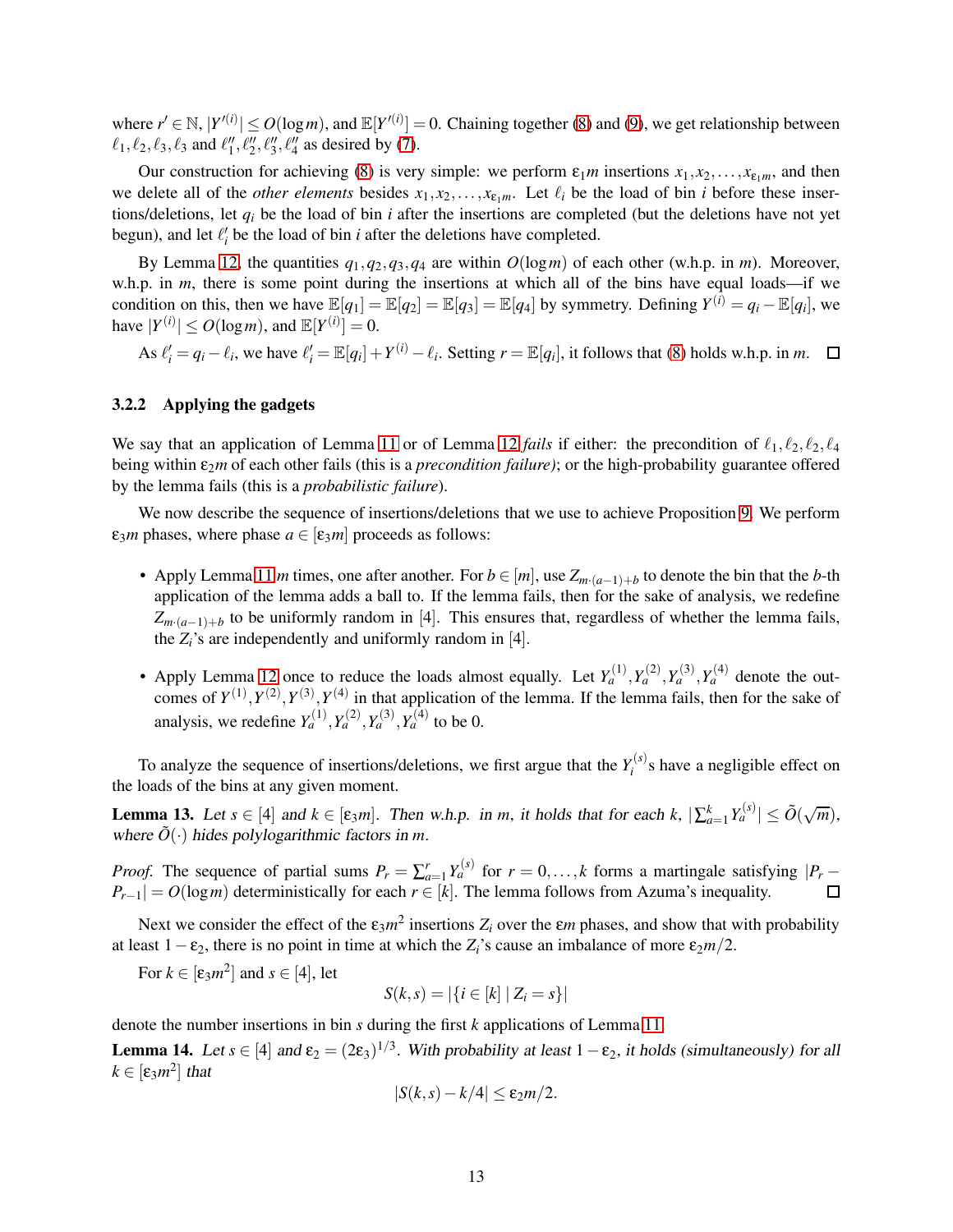*Proof.* As *Z<sub>i</sub>* is equal to *s* independently with probability 1/4, the sequence  $S(k, s) - k/4$  for  $k = 0, 1, ..., \varepsilon_3 m^2$ forms a martingale with increments  $\{-1/4,3/4\}$  (and hence variance at most 1). By the maximal inequality for martingales, for any  $\lambda > 0$ ,

$$
\Pr\Big[\max_{k\in[\epsilon_3m^2]}|S(k,s)|>\lambda\Big]\leq 2\frac{\text{Var}[S(\epsilon_3m^2,s)]}{\lambda^2}\leq 2\frac{\epsilon_3m^2}{\lambda^2}.
$$

Setting  $\lambda = m(2\varepsilon_3/\varepsilon_2)^{1/2}$  so that the right hand side above is  $\varepsilon_2$ , and choosing  $\varepsilon_2^3 \le 2\varepsilon_3$  so that  $\lambda \ge \varepsilon_2 m$ gives the claimed result.

Combining Lemmas [13](#page-13-0) and [14,](#page-13-1) we can bound the probability of any failures occurring during our construction.

<span id="page-14-0"></span>Lemma 15. With probability at least  $1 − ε<sub>2</sub> − 1/poly(m)$ , no failures (either precondition failures or probabilistic failures) occur during the construction.

*Proof.* Probabilistic failures occur with probability only  $1/poly(m)$  per application of Lemma [11](#page-12-1) or Lemma [12.](#page-12-5) Across the  $O(m^2)$  applications of the lemmas, the probability of a probabilistic failure ever occurring is at most  $1/poly(m)$ . For the rest of the proof, we condition on no probabilistic failures occurring.

We now bound the probability of any precondition failure. Before any particular application of Lemma [11](#page-12-1) or Lemma [12](#page-12-5) (during the input sequence of insertions/deletions), for bin  $s \in [4]$ , the amount by which its load differs from the mean can be expressed as

$$
\left| \sum_{i=1}^{k_1} Y_i^{(s)} + S(k_2, s) - k_2/4 \right|
$$

for some  $k_1$ ,  $k_2$ . By Lemmas [13](#page-13-0) and [14,](#page-13-1) the probability that this quantity ever exceeds  $\varepsilon_2m$  (and hence any precondition failure occurring) is at most  $\varepsilon_2 + 1/poly(m)$ , which completes the proof.  $\Box$ 

Finally, we argue that with probability at least  $\varepsilon_1$ , the  $Z_i$ 's *do cause* an imbalance of  $\Omega(m)$  at the end of the construction. In particular, bin 1 contains  $\Omega(m)$  fewer balls than bins 2, 3, 4.

<span id="page-14-1"></span>**Lemma 16.** With probability at least  $\varepsilon_1$ , we have that

$$
|S(\varepsilon_3 m^2, 1)\}| < \max_{s \in \{2,3,4\}} |S(\varepsilon_3 m^2, s)| - \Omega(\sqrt{\varepsilon_3} m).
$$

*Proof.* Let  $X_s$  denote the number of such balls inserted in bin *s*. Then  $X_1$  is a binomial random variable with mean  $\mu = \Theta(\varepsilon_3 m^2)$ . Thus, with probability at least  $2\varepsilon_1$ , we have that,  $X_1 \leq \mu - 10\sqrt{\mu}$ . On the other hand, if we condition on some value  $\leq \mu - 10\sqrt{\mu}$  for  $X_1$ , then the variables  $X_2, X_2, X_4$  become binomial random variables with means  $\mu' > \mu$ . Each  $X_i$  has probability at least 0.9 of satisfying  $X_i > \mu' - 5\sqrt{\mu'} \ge \mu - 5\sqrt{\mu}$ . Thus, if we condition on  $X_1 \leq \mu - 10\sqrt{\mu}$ , then the probability at least 0.7, we have  $X_2, X_3, X_4 > \mu - 5\sqrt{\mu}$ . Putting these together, the probability that max  $\{X_2, X_3, X_4\} - X_1 > 5\sqrt{\mu}$  is at least

$$
Pr[X_1 \leq \mu - 10\sqrt{\mu}] \cdot Pr[X_2, X_3, X_4 > \mu - 5\sqrt{\mu} | X_1 \leq \mu - 10\sqrt{\mu}] \geq 2\epsilon_1 \cdot 0.7 > \epsilon_1.
$$

We can now complete the proof of Proposition [9.](#page-11-2)

*Proof of Proposition [9.](#page-11-2)* We prove the proposition using the construction described in this section. Note that, by design, there are never more than *m* balls present at a time, as Lemma [12](#page-12-5) brings the number of balls back down to  $ε_1m$  every  $O(ε_1m)$  operations.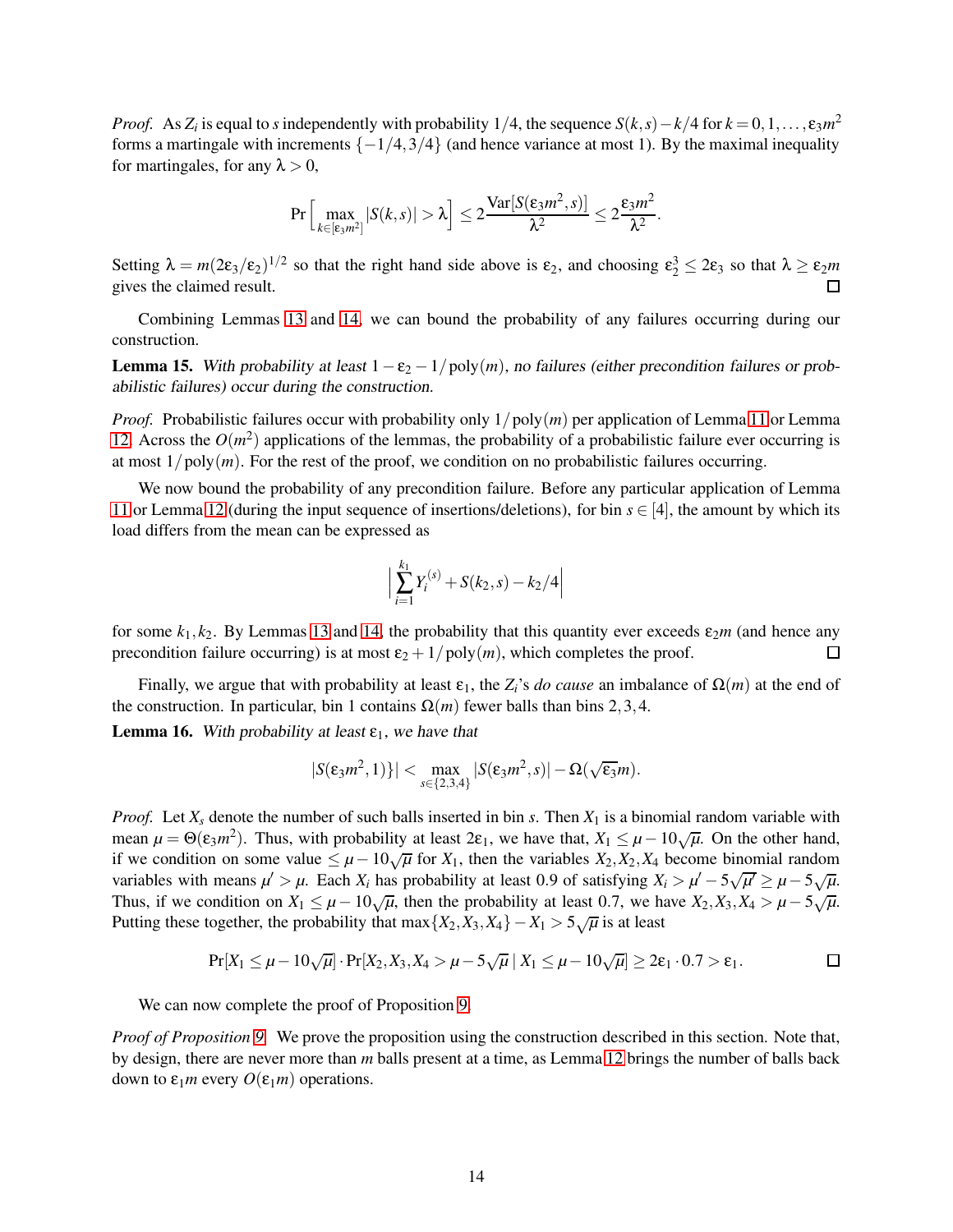By Lemma [15,](#page-14-0) with probability at least  $1 - \varepsilon_2 - 1/poly(n)$ , all of the applications of Lemma [11](#page-12-1) and Lemma [12](#page-12-5) succeed. Conditioned on this, at the end of the construction, the gap of each bin  $s \in [4]$  can be expressed as

$$
\sum_{i=1}^{\varepsilon_3 m} Y_i^{(s)} + S(\varepsilon_3 m^2, s) - \varepsilon_3 m^2/4.
$$

By Lemma [13,](#page-13-0) we have  $\left| \sum_{i=1}^{\epsilon_3 m} Y_i^{(s)} \right|$  $\left| \sum_{i=1}^{J(s)} \right| \le \tilde{O}(\sqrt{m})$  with high probability in *m*. On the other hand, by Lemma [16,](#page-14-1)

$$
|S(\epsilon_3 m^2,1)| < \max_{s \in \{2,3,4\}} |S(\epsilon_3 m^2,s)| - \Omega(\sqrt{\epsilon_3} m)
$$

with probability at least  $\varepsilon_1$ . It follows that, with probability at least  $\varepsilon_1 - \varepsilon_2 - 1/poly(n)$ , the load of bin 1 at the end of the construction is  $\Omega(\sqrt{\varepsilon_3}m)$  smaller than the loads of bins 2.3.4. the end of the construction is  $\Omega(\sqrt{\epsilon_3}m)$  smaller than the loads of bins 2,3,4.

### <span id="page-15-0"></span>4 An Impossibility Result For The Deletions with Reinsertions

In this section we prove an impossibility result for the reinsertion/deletion model, namely, that no IDoblivious insertion strategy can guarantee sub-polynomial overload.

<span id="page-15-1"></span>Theorem 17. Consider the reinsertion/deletion model with 4 bins, and with <sup>a</sup> limit of up to *m* balls present at <sup>a</sup> time. Against any ID-oblivious insertion strategy, it is possible for an oblivious adversary to force <sup>a</sup> maximum load of  $m/4 + m^{\Omega(1)}$  at some point in the first poly $(m)$  operations, with high probability in *m*.

The section splits the proof of Theorem [17](#page-15-1) into two parts. First, in Subsection [4.1,](#page-15-2) we introduce and analyze the so-called *marble-splitting game*; then, in Subsection [4.2](#page-17-0) we show how to perform a sequence of insertions/deletions that simulates an instance of the marble-splitting game and forces some bin to contain load  $m/4 + m^{\Omega(1)}$  with non-negligible probability.

### <span id="page-15-2"></span>4.1 The Marble-Splitting Game

In this section we present and analyze a simple game, which we call the *marble-splitting game*—the game plays an important role in our lower bound for balls-and-bins games with reinsertions.

In the marble-splitting game, there are two players Alice and Bob. The player Alice has two types of moves: she can perform an INSERT operation, which adds a new marble into the game, or she can perform a SPLIT(*x*,*y*) operation, which takes two marbles *x* and *y* and replaces them with new marbles  $x'$  and  $y'$ . Alice must decide her moves at the beginning of time (so she is an oblivious adversary).

The second player Bob gets to assign a *value*  $v_x$  to each marble *x*, according to the following rule: whenever Alice performs an INSERT, Bob can assign the new marble an arbitrary real-numbered value in the range  $[-1,1]$ ; and whenever Alice performs a SPLIT $(x, y)$  operation, Bob assigns  $x'$  and  $y'$  values  $v_{x'}$  and *vy* ′ satisfying

<span id="page-15-3"></span>
$$
v_{x'} + v_{y'} = v_x + v_y \pm o(R^{-2}),
$$
 and  $v_{x'} - v_{y'} \ge 2/R.$  (10)

Equivalently,  $v_{x'} = (v_x + v_y)/2 + \Delta \pm o(R^{-2})$  and  $v_{y'} = (v_x + v_y)/2 - \Delta \pm o(R^{-2})$  for some  $\Delta \ge 1/R$ .

Alice's goal is to force some marble (she need not know which one) to have a value greater than 1 at some point within the first  $O(R^3)$  steps of the game. Her disadvantage is that she does not know the precise values of marbles. Intuitively, she would like to perform split operations on marbles *x* and *y* that satisfy  $|v(x) - v(y)| = o(1/R)$ . But she might, for example, accidentally split two marbles *x* and *y* whose values differ considerably—this would result in  $x'$  and  $y'$  having values that are *closer together* than x and y had,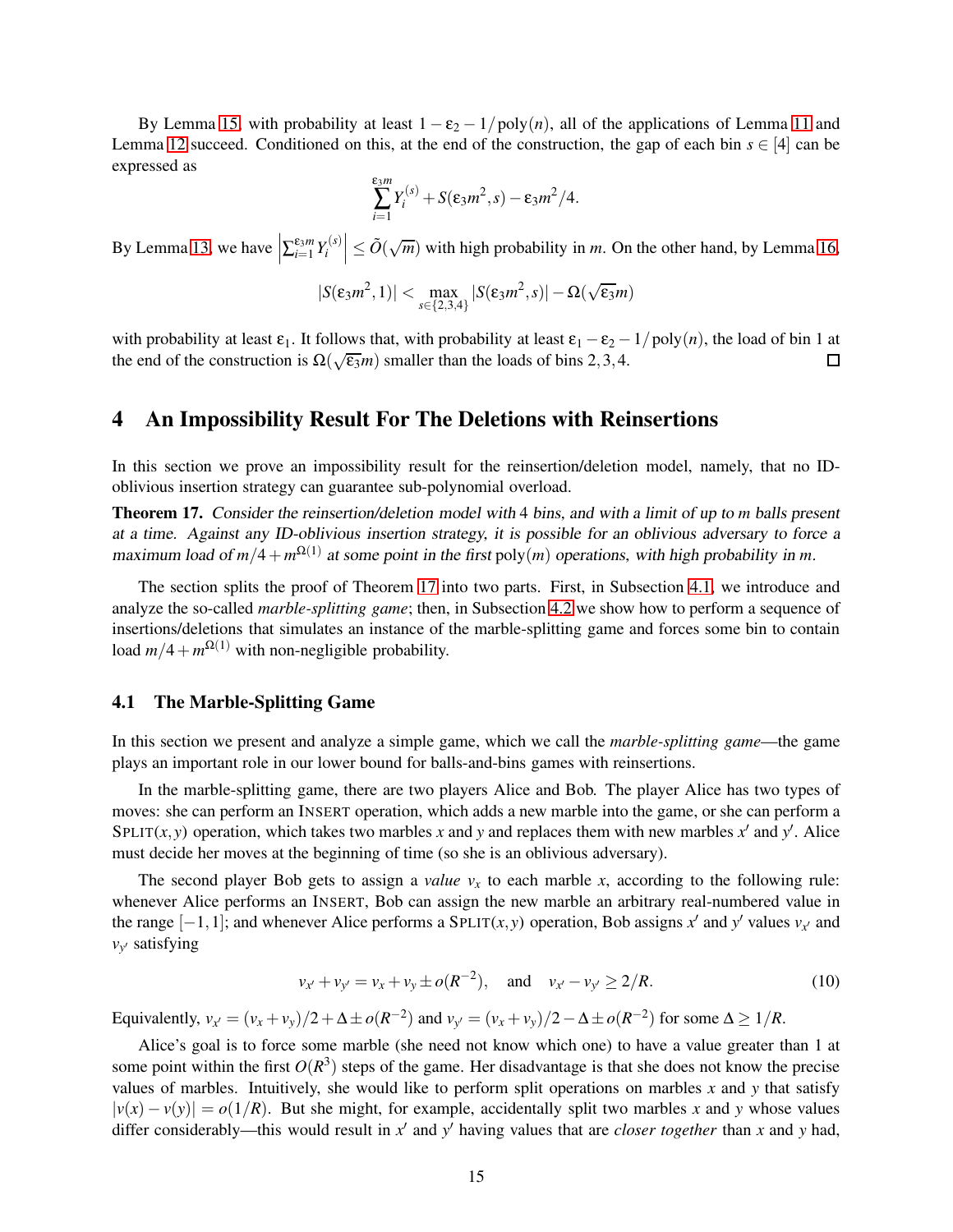which is intuitively counterproductive for Alice. We shall see that, nonetheless, Alice can deterministically force a win within  $O(R^3)$  steps.

In constructing Alice's strategy, we will find it helpful for accounting purposes to artificially place the following additional constraints on Alice. We think of there as being *bags* 0,1,2,..., each of which is capable of holding arbitrarily many marbles. Whenever a marble is inserted, we place it in bag 1. Whenever a split SPLIT(*x*, *y*) operation is performed, we require that the marbles *x* and *y* are currently in the *same* bag  $i \ge 1$ as each another, and after the split, we place the new marbles  $x'$  and  $y'$  into bags  $i+1$  and  $i-1$ , respectively. This restriction somewhat limits Alice's possible strategies, but, as we shall see, it also simplifies the task of analyzing Alice's "progress" over time.

The key result of this section is the following.

<span id="page-16-0"></span>Proposition 18. Alice can deterministically force some marble to have <sup>a</sup> value greater than 1 at some point within the first  $O(R^3)$  steps of the game. Moreover, the strategy performs only  $O(R^2)$  insertions.

*Proof.* We begin by describing Alice's strategy. Let *c* be a large positive constant. She initially performs one insertion into bag 1. She then proceeds in *cR* phases, where at the beginning of phase  $i \in \{1, 2, ..., cR\}$ , the state of the system is as follows: bag 0 contains some arbitrary number of marbles; bags 1,2,...,*i* each contain one marble; and bags  $i+1$ ,  $i+2$ ,... are empty.

The *i*-th phase consists of  $(i+1)$  sub-phases, where at the beginning of each subphase  $j \in \{1,2,\ldots,i+1\}$ 1}, the state of the system is as follows: bag 0 contains some arbitrary number of marbles; and, with the exception of bag  $i - j + 2$ , which is empty, all of bags 2,3,4,..., $i + 1$  contain one marble (so bags 1,2,3,4,..., $i - j + 1$  each contain one marble; bag  $i - j + 2$  is empty; and bags  $i - j + 3, \ldots, i + 1$  each contain one marble).

The  $(i+1)$ -th subphase is special in that, all Alice does is perform one more insertion in order to reach the starting state for phase  $i+1$  (i.e., all of bags  $1,2,\ldots,i+1$  contain 1 marble).

For  $j < i+1$ , the *j*-th subphase of phase *i* is implemented as follows. Alice inserts one marble into bag 1. She then performs splits, one after another, on bags  $1, 2, 3, \ldots, i - j + 1$ . For each  $t \in \{1, 2, \ldots, i - j\}$  (i.e., for every split but the final split), after she performs a split on bag *t*, the state of the system is that: bags 1,2,...,*t* −1 contain one marble each; bag *t* is empty; bag *t* +1 contains 2 marbles; and bags *t* +2,*t* +3,... are as they were at the beginning of the subphase. The final split that Alice performs (i.e., the split in  $i - j + 1$ ) has the effect of placing a marble into the previously empty bags  $i - j$  and  $i - j + 2$ , and leaving bag *i*− *j* +1 as the solitary empty bag out of bags 0,1,2,... ,*i*+1. Thus we reach the starting state for the  $(j+1)$ -th subphase.

Analysis of the strategy. The analysis will need only the following basic facts about Alice's strategy: (1) it performs a total of  $O(c^2R^2)$  INSERT operations and  $\Omega(c^3R^3)$  SPLIT operations; (2) it only places marbles in bags  $i \leq cR + 1$ ; and (3) at the end of the game, there is at most 1 marble in each bag *i* for  $i > 0$ .

Let  $B_i$  denote the marbles in bag *i* at any given moment, and define the potential function

$$
\phi = \sum_{i=0}^{\infty} i \cdot \sum_{x \in B_i} v_x.
$$

We will prove the proposition by analyzing how  $\phi$  evolves over time.

Each time that an INSERT is performed,  $\phi$  may decrease by up to 1, as  $v_x \in [-1,1]$  and the marble is inserted in bag 1. During the entire game, this leads to a decrease of at most  $O(c^2R^2)$ .

Each time that a SPLIT is performed, two marbles  $x$  and  $y$  in some bag  $i$  are replaced by  $x'$  and  $y'$  with values given by [\(10\)](#page-15-3). Removing *x* and *y* decreases  $\phi$  by  $i \cdot (v_x + v_y)$  and inserting *x'* and *y'* increases  $\phi$  by

$$
(i+1)v_{x'} + (i-1)v_{y'} = i \cdot (v_x + v_y) + (v_{x'} - v_{y'}) \pm o(iR^{-2}) \geq i \cdot (v_x + v_y) + 1/R.
$$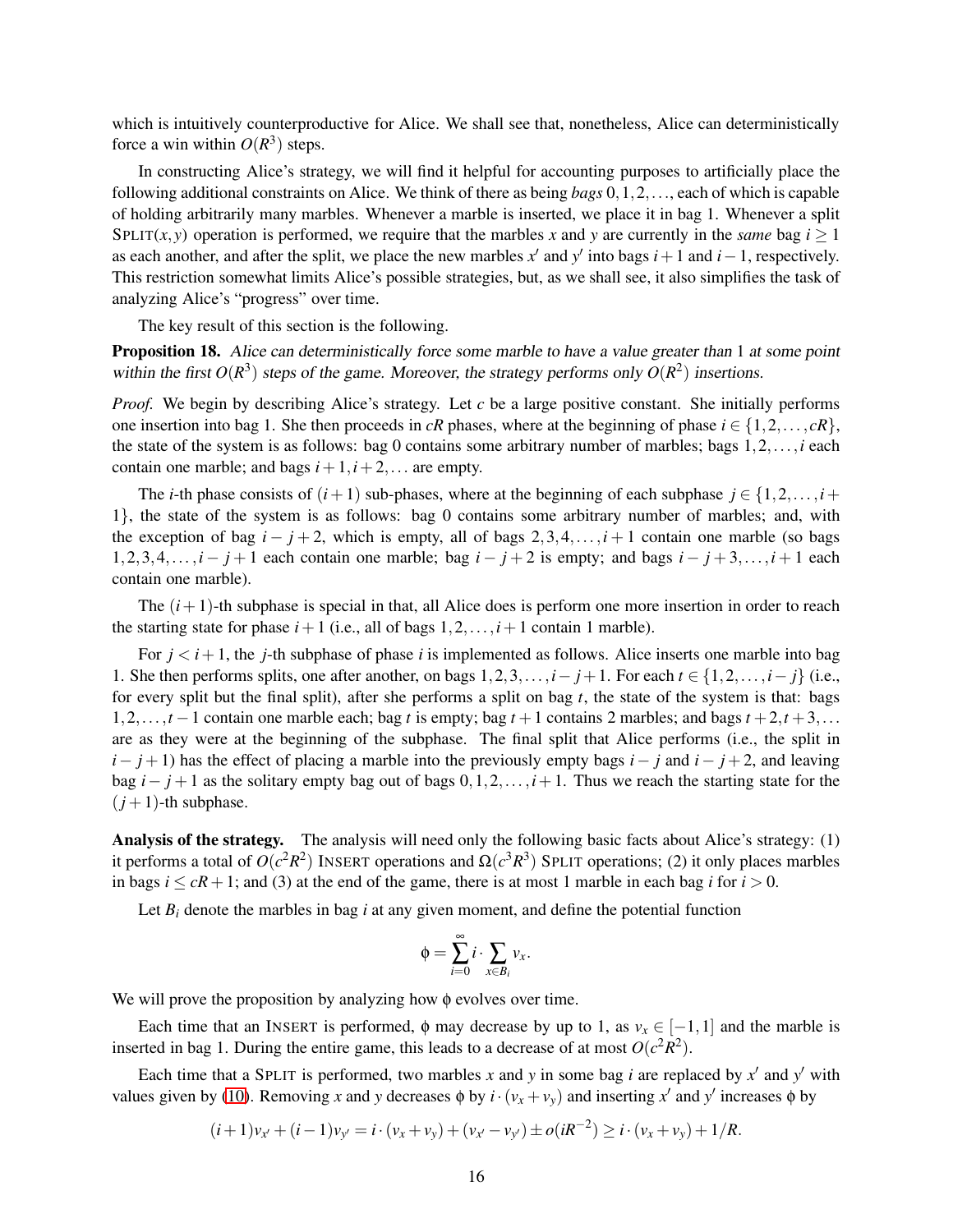The net effect of a split is therefore to increase  $\phi$  by at least  $1/R$ . As there are  $\Omega(c^3 R^3)$  split operations across the entire game, this increases  $\phi$  by  $\Omega(c^3 R^2)$ .

Combining the bounds for INSERT and SPLIT operations, we have that, at the end of the game,

$$
\phi \geq \Omega(c^3 R^2) - O(c^2 R^2) = \Omega(c^3 R^2).
$$

But this means that some bin  $i \leq cR + 1$  must satisfy  $i \cdot \sum_{x \in B_i} v_x > \Omega(c^2 R)$ , and thus that  $\sum_{x \in B_i} v_x > \Omega(c)$ . As  $\Box$  $|B_i| \leq 1$ , this implies that there is a ball *x* with  $v_x > 1$ .

Remark. It is worth noting that, in the strategy in Proposition [18,](#page-16-0) we could have alternatively performed all of the insertions into bag 1 up front (i.e., at the beginning of the game), and then applied the appropriate SPLIT operations without performing any further insertions—each marble would simply remain in bag 1 until it was used for the SPLIT operations involving it. This perspective will be convenient in our application of marble splitting.

### <span id="page-17-0"></span>4.2 Proof of Theorem [17](#page-15-1)

We will now derive a sequence of insertions/deletions that can be used to establish Theorem [17.](#page-15-1)

As notation, let  $Q = \{(i, j) | i, j \in [4], i \neq j\}$ , and let *h* be a fully independent hash function mapping each ball *x* to a uniformly random pair  $h(x) = (h_1(x), h_2(x)) \in Q$ . Notice that  $|Q| = 12$ .

insertion

<span id="page-17-3"></span><span id="page-17-2"></span>
$$
|\{x \in A \mid h(x) = (1,2)\}| = k/12 + t \pm O(\sqrt{k})\tag{11}
$$

and 
$$
|\{x \in A \mid h(x) = (3, 4)\}| = k/12 - t \pm O(\sqrt{k}).
$$
 (12)

Note that *E* only depends on the hash values for balls in *A*.

We will show that, if we condition on *E* occurring, and if *t* is moderately large (i.e.,  $c\sqrt{k}$  for some sufficiently large positive constant *c*), then we can perform a sequence of insertions/deletions that make use of the sets *A* and *B* in order to defeat any ID-oblivious insertion strategy. While *E* only has a small constant probability of occurring, this can be amplified by repeating the strategy multiple times.

As a final but crucial piece of notation, for any set *S* of balls present in the system, define the *value*  $v(S)$ to be the number of balls  $x \in S$  that reside in bins 1,2. The ultimate structure of our analysis will be to show that, if an ID-oblivious algorithm guarantees a maximum load of  $m/4 + m^{o(1)}$  (with high probability), then we can construct a set *S* for which we can derive the clearly false assertion that  $\mathbb{E}[v(S)] > |S|$ .

### 4.2.1 Some basic gadgets

We will now prove a series of lemmas showing how to construct a malicious sequence of insertions/deletions using the sets *A* and *B* (and conditioned on *E*). We begin by observing what happens if we simply insert the elements  $A \cup B$  in a random order.

<span id="page-17-1"></span>Lemma 19. Consider <sup>a</sup> balls-and-bins game with 4 bins, starting from an arbitrary state. Suppose balls are allocated to bins using an arbitrary ID-oblivious insertion strategy that has already been shown the sets *A*,*B* (i.e., the algorithm can depend on the multisets  $\{h(x) | x \in A\}$  and  $\{h(x) | x \in B\}$ ). Condition on event *E*, and suppose that we insert the balls  $A \cup B$  in a random order. Then, after the insertions are completed, we have

$$
\mathbb{E}[v(A) - v(B)] \geq t - O(\sqrt{k}).
$$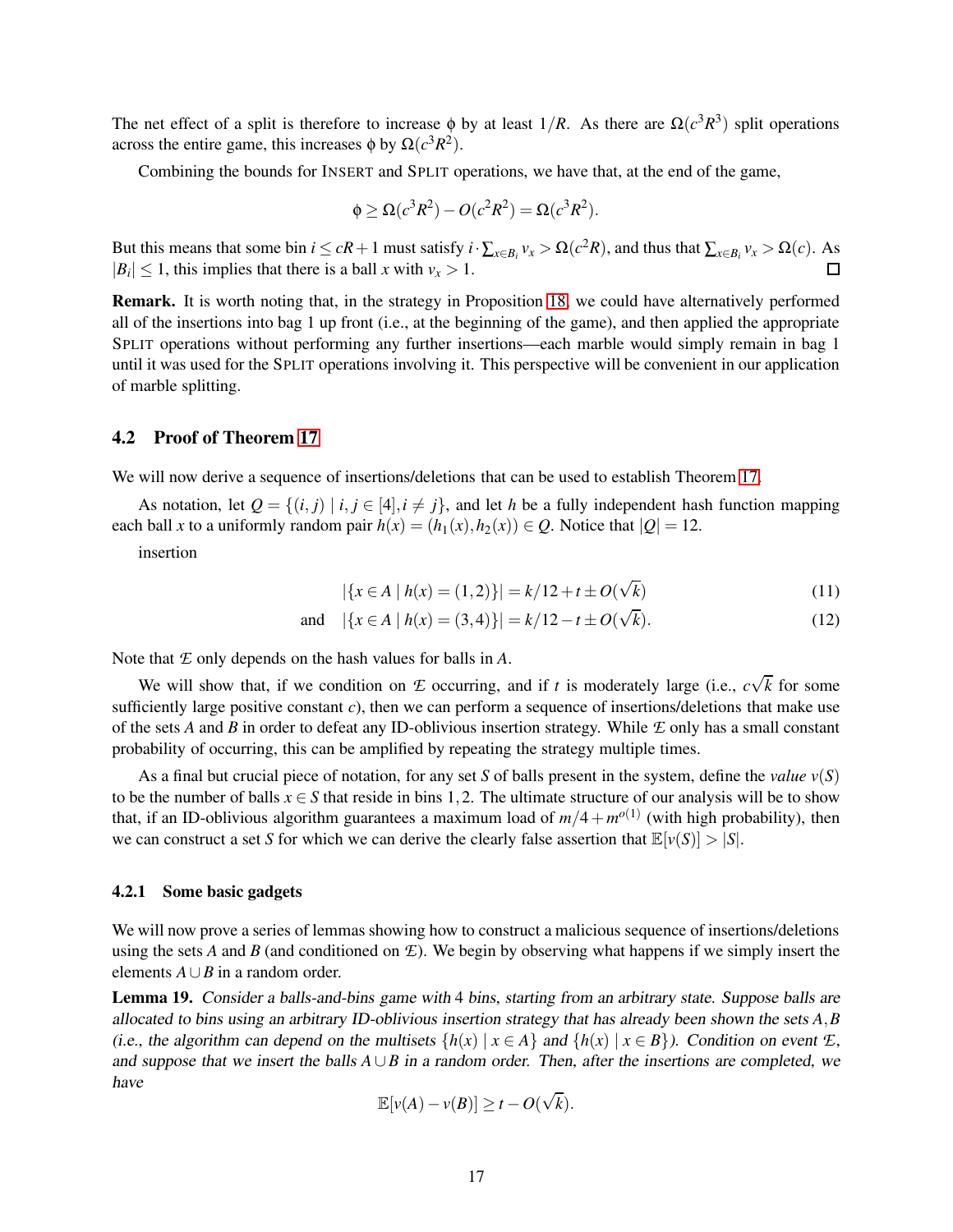The intuition behind Lemma [19](#page-17-1) is quite simple. For  $(i, j) \in Q$ , define  $A_{i,j}$  (resp.  $B_{i,j}$ ) to be the set of balls in *A* (resp. *B*) that hash to the bin pair  $(i, j)$ . Due to event *E*, we have that  $\mathbb{E}[|A_{1,2}| - |B_{1,2}|] \ge t - O(\sqrt{k})$ , so this immediately gives *A* an extra  $t - O(\sqrt{k})$  balls (in expectation) in bins 1,2 that *B* doesn't get. On the other hand, for each  $(i, j) \in Q \setminus \{(1, 2), (3, 4)\}\)$ , we expect the number of balls from  $A_{i,j}$  that are in bins 1,2 to be roughly the same as the number of balls from  $B_{i,j}$  that are in bins 1,2, hence the conclusion of the lemma. Formalizing this argument requires some care as the algorithm can try to distinguish the balls in *A* from those in *B* based on the differences between  $|A_{i,j}|$  and  $|B_{i,j}|$ , for  $(i, j) \in Q$ . Thus we defer the full proof of the lemma to Appendix [B.](#page-26-0)

Our next lemma makes a simple observation about what happens when we remove a set *X* of balls and replace it with a set *X* ′ of balls, in a balls-and-bins game that is at capacity (i.e., contains *m* balls).

<span id="page-18-2"></span>Lemma 20. Consider <sup>a</sup> balls-and-bins game with <sup>4</sup> bins, starting with *m* balls in the system. Let *X* be <sup>a</sup> set of *r* balls that are present. Suppose that we delete the balls *X*, and then insert new balls *X'*, where  $|X'| = r$ . Then one of the following events must occur:

• there is some point in time at which some bin contains  $m/4 + \omega(\sqrt{k})$  balls;

• or, 
$$
|v(X) - v(X')| = O(\sqrt{k}).
$$

*Proof.* Suppose that they are never more than  $m/4 + \Omega(\sqrt{k})$  balls in any given bin. This means that, whenever there are *m* balls in the system, the number of balls in bins 1,2 must be within  $O(\sqrt{k})$  of  $m/2$ .

When we remove balls *X*, we decrease the number of balls in bins 1,2 by  $v(X)$ . When we insert balls  $X'$ , we increase the number of balls and bins 1,2 by  $v(X')$ . In total, we must change the load of bins 1,2 by  $O(\sqrt{k})$ , meaning that  $|v(X) - v(X')| = O(\sqrt{k})$ .  $\Box$ 

Gadget for splitting. By combining the previous two lemmas in the right way, we can construct a sequence for *splitting* a set *X* of size poly(*k*) into two sets *Y* and *Z* such that  $v(Y) + v(Z) = (1 \pm o(k^{-1}))v(X)$  and  $\mathbb{E}[v(Y) - v(Z)] \ge \Omega(|X|/\sqrt{k}).$ 

<span id="page-18-1"></span>Lemma 21 (Splitting gadget). Consider a balls-and-bins game with 4 bins, starting from an arbitrary state with *m* balls, and where balls are allocated to bins using an ID-oblivious insertion strategy that, as in Lemma [19,](#page-17-1) has already been shown the sets *A*,*B*, and that keeps the load of each bin below  $m/4 + O(\sqrt{k})$  w.h.p. in *m*. Finally, condition on event *E* with  $t = c\sqrt{k}$  for some sufficiently large constant  $c > 0$ .

Let *X* be a set of  $q = k^{1.5} \log k$  balls that are currently present in the system. There exists a sequence of poly(*k*) insertions/deletions that (without ever placing more than *m* balls in the system at <sup>a</sup> time) replaces *X* with *q*/2-element sets *Y*,*Z* satisfying

<span id="page-18-3"></span>
$$
\mathbb{E}[v(Y) - v(Z)] \ge k \log k,\tag{13}
$$

and satisfying

<span id="page-18-4"></span>
$$
\mathbb{E}[v(Y) + v(Z)] = v(X) \pm O(\sqrt{k}).
$$
\n(14)

*Proof.* Roughly speaking, the goal is to transfer the *imbalance* between the sets *A* and *B* (in how they allocate balls to bins 1,2 vs. 3,4) to the set *X*, so that the resulting sets *Y* and *Z* have similar *relative* imbalance to what *A* and *B* have. Of course, *A* and *B* have size *k* each, while *X* has size  $q = k^{1.5} \log k$ , so the imbalance between *A* and *B* needs to be amplified in order to get the same relative imbalance between *Y* and *Z*. As we shall see, this is where we crucially make use of the ability to delete and *reinsert*  $A \cup B$  multiple times.<sup>[2](#page-18-0)</sup>

Let us partition *X* into sets  $X_1, X_2, \ldots, X_{q/k}$  of size *k* each. For each  $i \in [q/2k]$ , we will replace  $X_{2i-1}$  by a new set  $Y_i$  and  $X_{2i}$  by a new set  $Z_i$ , in such a way that the relative imbalance between  $Y_i$  and  $Z_i$  is similar

<span id="page-18-0"></span> $2$ The other place where we make use of reinsertions is that, ultimately, we will apply Lemma [21](#page-18-1) multiple times, and we will continue to reuse *A* and *B* across those multiple applications.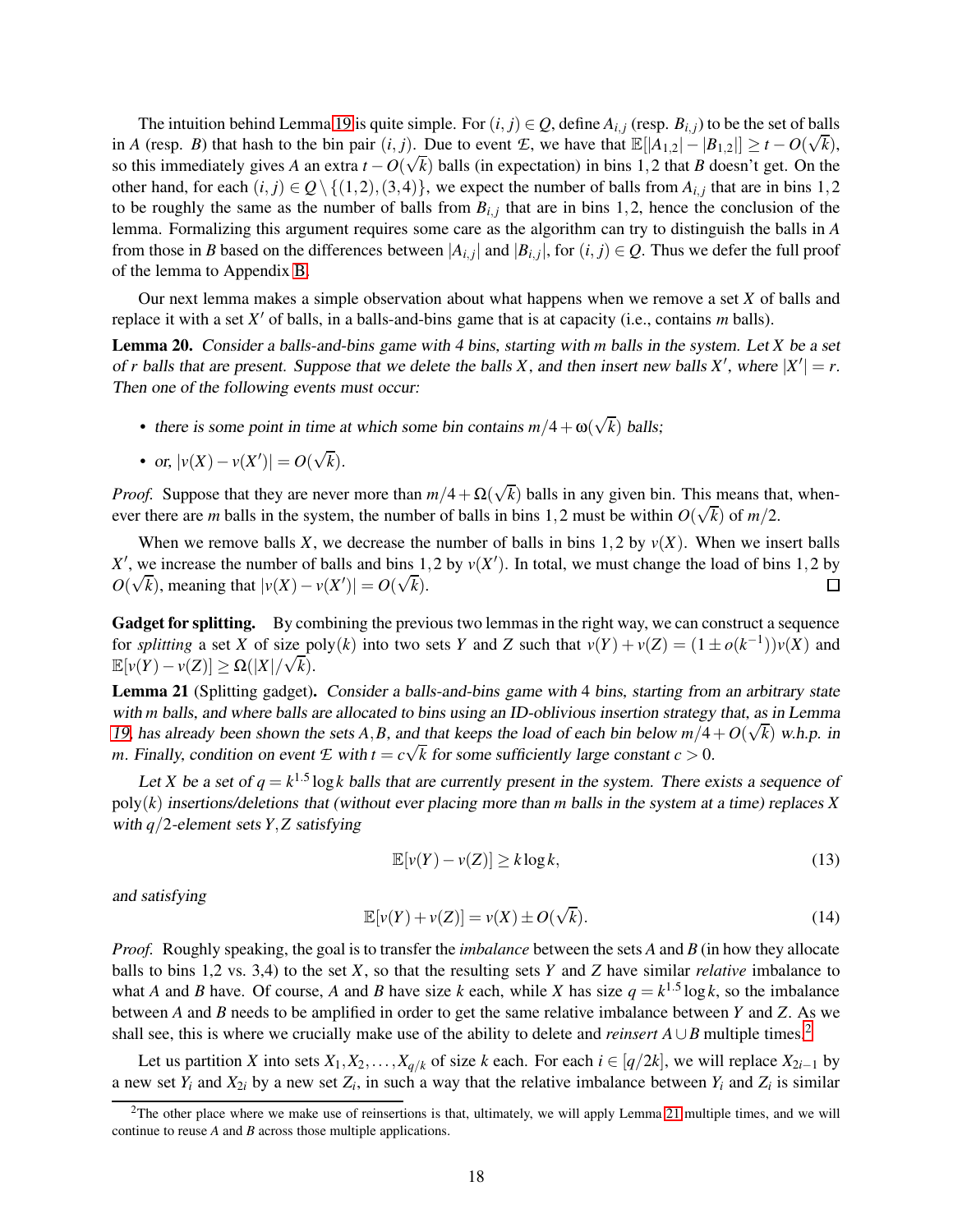to that between *A* and *B*. This is accomplished by performing the following sequence of insertions and deletions:

- 1. Delete the balls  $X_{2i-1} \cup X_{2i}$ .
- 2. Insert the balls  $A \cup B$  in a random order.
- 3. Delete the balls of *A*, and replace them with a set  $Y_i$  of *k* elements.
- 4. Delete the balls of *B*, and replace them with a set  $Z_i$  of *k* elements.

By Lemma [19,](#page-17-1) we have after Step (2) that

$$
\mathbb{E}[v(A) - v(B)] \geq t - O(\sqrt{k}).
$$

By Lemma [20](#page-18-2) (and since the insertion strategy keeps bin loads of  $m/4 + O(\sqrt{k})$  with high probability in *m*), we then have that  $\mathbb{E}[v(Y_i)]$  and  $\mathbb{E}[v(Z_i)]$  are within  $O(\sqrt{k})$  of  $\mathbb{E}[v(A)]$  and  $\mathbb{E}[v(B)]$ , respectively. Thus

$$
\mathbb{E}[v(Y_i)-v(Z_i)] \geq t - O(\sqrt{k}) \geq 2\sqrt{k},
$$

where the final inequality uses the fact that  $t = c\sqrt{k}$  for a sufficiently large positive constant *c*.

Summing over  $i \in \{1, 2, ..., q/(2k)\}$ , and denoting  $Y = \bigcup_i Y_i$  and  $Z = \bigcup_i Z_i$ , we get the claimed bound

$$
\mathbb{E}[v(Y) - v(Z)] = \sum_{i} \mathbb{E}[v(Y_i) - v(Z_i)] \ge k \log k.
$$

Next, applying Lemma [20](#page-18-2) with  $X' = Y \cup Z$ , we have that either

$$
v(Y) + v(Z) = v(X) \pm O(\sqrt{k}),
$$

or that there is some point in time at which a bin has load  $m/4 + \omega(\sqrt{k})$ . Since the latter event is assumed to occur with probability at most  $1/poly(m)$ , this completes the proof of the lemma.  $\Box$ 

### 4.2.2 Connection to marble-splitting

We are now ready to prove Theorem [17.](#page-15-1) We begin by proving a slightly weaker version of the theorem, namely that no ID-oblivious insertion strategy can offer a high-probability guarantee of achieving overload  $m^{o(1)}$ .

<span id="page-19-0"></span>Proposition 22. Consider the reinsertion/deletion model with 4 bins, and with <sup>a</sup> limit of up to *m* balls present at <sup>a</sup> time. Suppose there is an ID-oblivious bin-allocation algorithm that, for the first poly(*m*) steps, bounds the load of each bin by  $m/4 + f(m)$  with high probability in *m*. Then  $f(m) = m^{\Omega(1)}$ .

*Proof.* Set  $k = m^{\varepsilon}$  for a positive constant  $\varepsilon$  to be selected later in the proof, and suppose for contradiction that  $f(m) = O(\sqrt{k}).$ 

Let *A* and *B* be disjoint sets of *k* balls each. Let *c* be a sufficiently large positive constant, and set  $t = c\sqrt{k}$ . Finally, let *E* be the event that [\(11\)](#page-17-2) and [\(12\)](#page-17-3) hold. Note that *E* occurs with probability  $\Omega(1)$ ; for the rest of the proof, condition on *E*.

Let  $X_1, X_2, \ldots, X_{ck}$  be disjoint sets of  $(k^{1.5} \log k)/2$  balls each. To begin, insert *m* balls into the system, where those balls include  $X_1, X_2, \ldots, X_{ck}$ . The sets  $X_1, X_2, \ldots, X_{ck}$  will act as *marbles* in a marble-splitting game. There are two types of operations that we will perform in this game: an INSERT operation, which adds one of the sets  $X_1, X_2, \ldots, X_{ck}$  as a new marble in the game; and a SPLIT $(X, Y)$  operation, which takes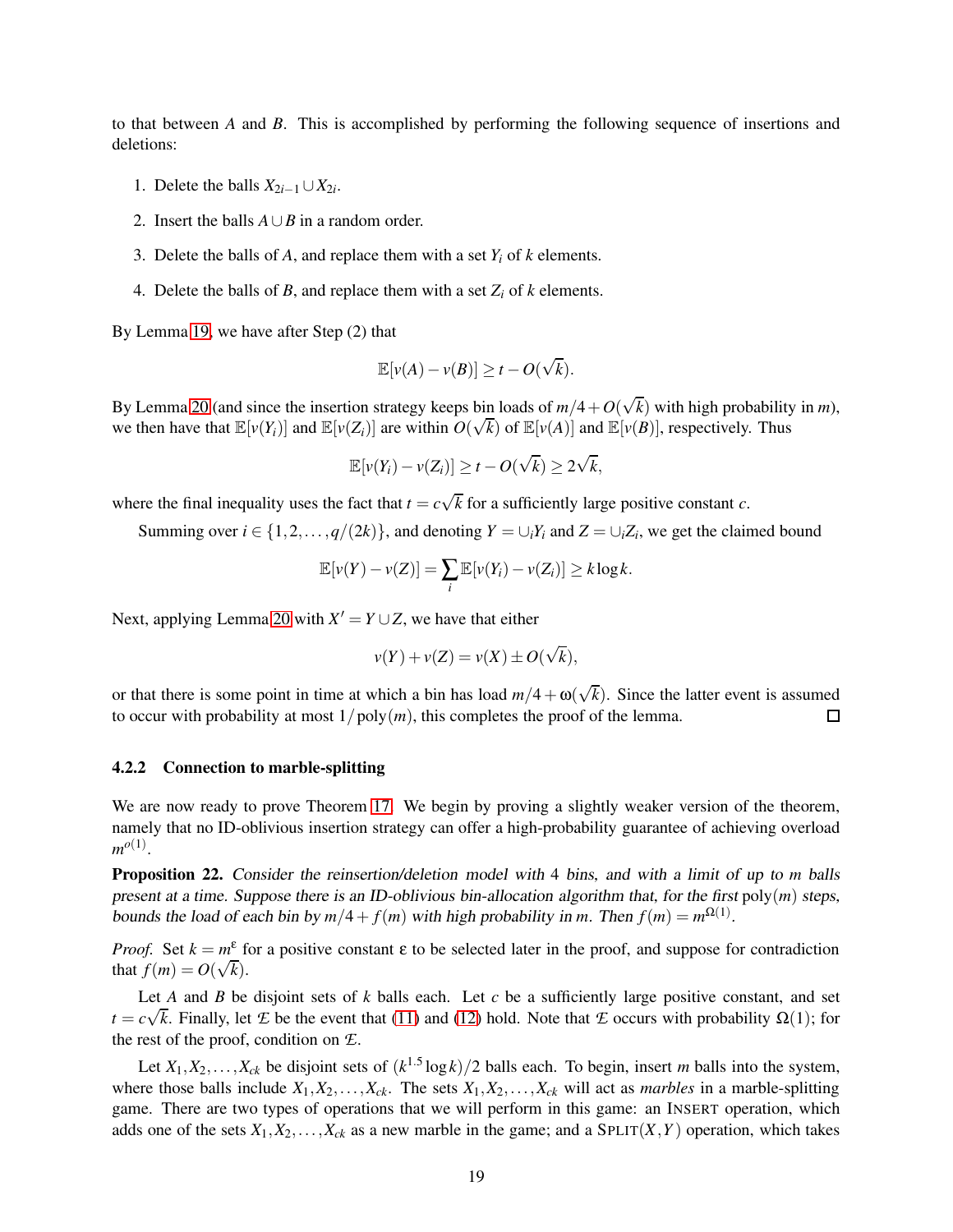two sets *X* and *Y* of size  $(k^{1.5} \log k)/2$  balls each, and applies Lemma [21](#page-18-1) to replace them with sets  $X', Y'$ (also of  $(k^{1.5} \log k)/2$  balls each) satisfying

$$
\frac{\mathbb{E}[v(X')] }{|X'|} - \frac{\mathbb{E}[v(Y')] }{|Y'|} \ge 2/\sqrt{k},
$$
\n(by (13))  
\n
$$
\frac{\mathbb{E}[v(X)] }{|X|} + \frac{\mathbb{E}[v(Y)] }{|Y|} = \frac{\mathbb{E}[v(X')] }{|X'|} + \frac{\mathbb{E}[v(Y')] }{|Y'|} \pm o(1/k).
$$
\n(by (14))

If we define  $v_X := \frac{\mathbb{E}[v(X)]}{|X|}$  $\frac{f(X)}{|X|}$  for each set *X* of  $k^{1.5}/2$  balls, it follows that we are playing a marble-splitting game with  $R = \sqrt{k}$ , and where marbles correspond to sets of  $(k^{1.5} \log k)/2$  balls. By Proposition [18,](#page-16-0) there is an  $O(R^3) = O(k^{1.5})$ -step strategy that results in some marble *X* satisfying  $v_X > 1$ . This is a contradiction, since  $v_X$  must deterministically be in the range [0, 1].

Note that the marble-splitting game requires  $O(R^2) = O(k)$  marbles at a time, each of which consists of  $O(k^{1.5} \log k)$  balls. Thus, the entire game uses  $O(k^{2.5} \log k)$  balls, meaning that we can set  $k = m^{1/2.5 - o(1)}$ . We can therefore conclude that  $f(m)$  must be at least  $m^{1/5-o(1)}$ . 口

Finally, we prove Theorem [17](#page-15-1) by applying a basic amplification argument to Proposition [22.](#page-19-0)

*Proof of Theorem [17.](#page-15-1)* By Proposition [22,](#page-19-0) there exists a parameter  $s \in \text{poly}(m)$  such that, within  $\text{poly}(m)$ operations, an oblivious adversary can achieve maximum load  $m/4 + m^{\Omega(1)}$  with probability 1/*s*. By independently repeating this construction  $\Theta(s \log n) = \text{poly}(m)$  times, the probability of achieving a load of  $m/4 + m^{\Omega(1)}$  at some point during the sequence becomes

$$
1 - (1 - 1/s)^{\Theta(s \log n)} = 1 - 1/\text{poly}(n),
$$

<span id="page-20-0"></span>as desired.

## 5 Generalizations of MODULATEDGREEDY

We now generalize the MODULATEDGREEDY algorithm from Section [2](#page-5-0) in several interesting ways:

- 1. We give guarantees over an infinite time horizon, instead of poly(*m*) steps.
- 2. We allow *m* (the maximum number of balls present in the system) to increase with time, and only require an a-priori bound *M* on *m*.
- 3. We consider the more general  $(1+\beta)$ -choice and the graphical 2-choice settings (defined in Section [5.3\)](#page-24-0) and extend the previous results for these settings (which were insertion-only) to also handle deletions.

These generalizations require extending both the algorithm and the analysis techniques. We begin in Subsection [5.1](#page-20-1) by describing the algorithm and giving an overview of the key ideas; we then present the analysis and applications in Subsections [5.2](#page-22-0) and [5.3.](#page-24-0)

### <span id="page-20-1"></span>5.1 The Algorithm and Overview

The algorithm, which we call GENERALIZEDMODULATEDGREEDY, is described as Algorithm [2](#page-21-0) below. Its key properties are summarized in the following theorem.

<span id="page-20-2"></span>Theorem 23. Consider the insertion/deletion model with *n* bins, and an arbitrarily long sequence of insertions/deletions, with no more than *M* balls present at <sup>a</sup> time. Suppose the parameters *n*,*M*,ε are known to the algorithm. Then the GENERALIZEDMODULATEDGREEDY algorithm satisfies the following guarantees:

 $\Box$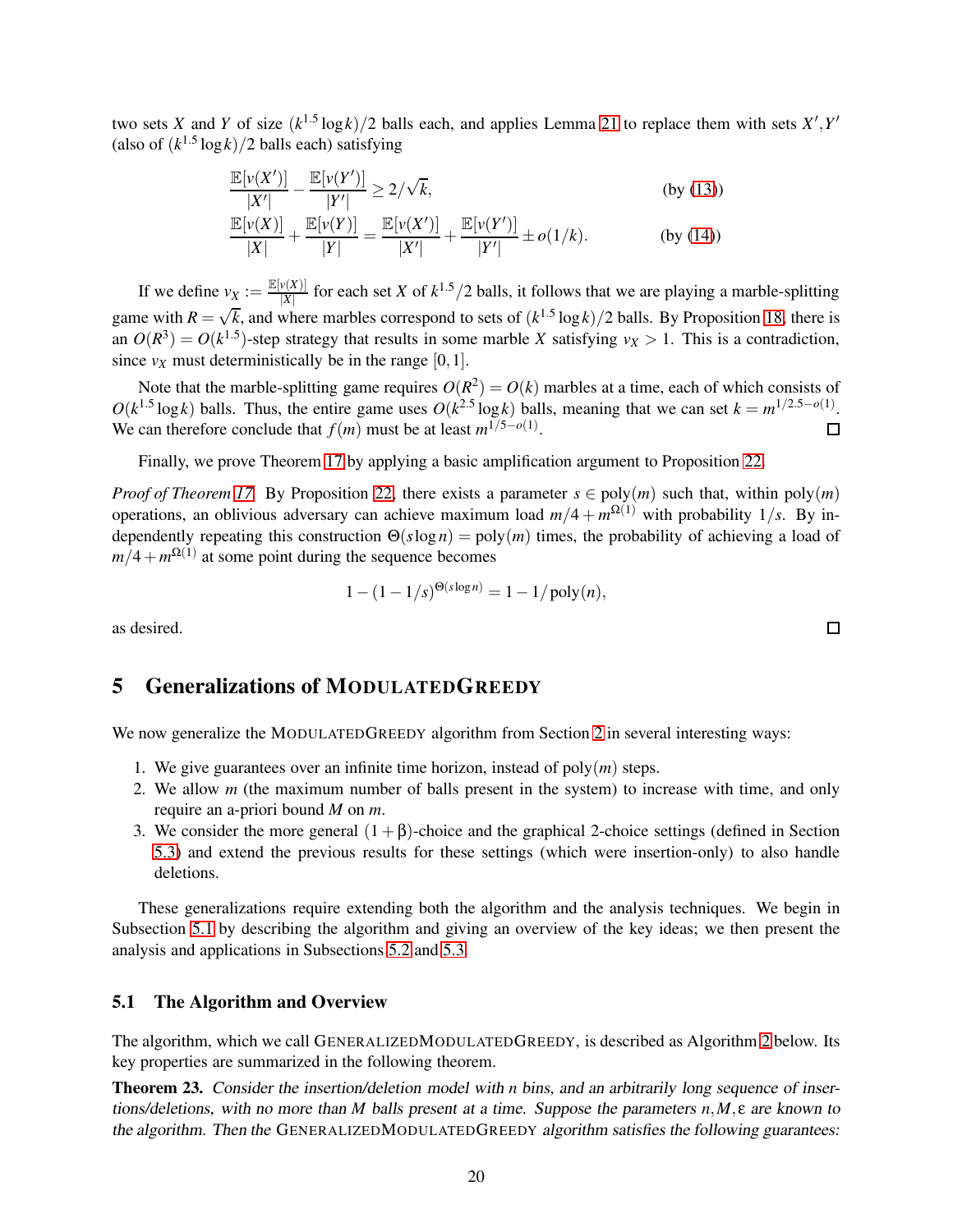- Bounded Load: At any given moment, every bin has load at most  $m/n + O(\varepsilon^{-1} \log M)$  with high probability in *M*, where *m* is the largest number of balls that were ever present so far.
- Bounded Bias: For any given insertion, if *i* and *j* are the two bins being chosen between, then each bin is selected with a probability in the range  $[1/2-\epsilon,1/2+\epsilon]$ .

<span id="page-21-0"></span>Algorithm 2 The GENERALIZEDMODULATEDGREEDY algorithm. The algorithm has parameters *M* (an upperbound on the number of balls that will ever be present) and  $\varepsilon$ , and makes use of a sufficiently large constant  $c > 0$ . The algorithm outputs a bin and a color for the ball being inserted.

procedure GENERALIZEDMODULATEDGREEDY For  $k \in [n]$ , let  $\ell_k$  denote # balls with color  $k$ . Let  $\overline{\ell} = \frac{1}{n} \sum_k \ell_k$ . Let *m* be the largest number of balls that have been present in the system at once thus far. Let  $\Delta = c \varepsilon^{-2} \log M$ . Set  $T = \lceil m/n \rceil + \Delta - \overline{\ell}$ . Select two bins  $i, j \in [n]$  independently and uniformly at random. if  $(max_k \ell_k) − (min_k \ell_k) ≤ εT$  then With probability  $1/2 + \frac{\ell_j - \ell_i}{2T}$ , assign the ball to bin *i* and assign it color *i*. Otherwise, assign the ball to bin *j* and assign it color *j*. else Declare the ball to be *corrupted*. Select  $\rho \in [n]$  such that, for each  $k \in [n]$ ,  $\Pr[\rho = k] = \frac{\lceil m/n \rceil + \Delta - \ell_k}{T}$  $\frac{1}{n \cdot T}$ .

Assign the ball uniformly at random in  $\{i, j\}$  and assign it color  $\rho$ .

Notice that the algorithm assigns a ball both a bin and a color. Typically, the color is the same as the bin to which the ball is assigned, but occasionally a ball will get *corrupted*, in which case the bin and color may differ.Moreover, at any time, the maximum load is bounded with respect to *m*/*n* (instead of *M*/*n*).

Before giving the detailed analysis, we briefly describe the new ideas we need over those in Section [2.](#page-5-0)

Infinite time horizon. A key feature of the algorithm is that it offers guarantees on an infinite time horizon. To achieve this we explicitly incorporate the coupling with the stone game into the design of the algorithm. In particular, whenever there is an insertion that MODULATEDGREEDY would have been at risk of halting on, GENERALIZEDMODULATEDGREEDY instead declares that ball to be *corrupted*. The algorithm then "fudges" its bookkeeping: it treats the corrupted ball as being placed into whichever bin is necessary to maintain the coupling with the stone game.

More concretely, we assign each ball both to a bin (where it truly resides) and to a color (which, if the ball is corrupted, may differ from the ball's bin). The algorithm makes all of its decisions based on ball colors (and ignores the actual bins that balls reside in). This allows for the algorithm to maintain a coupling forever between the colors of its balls and the colors of the balls in the stone game.

Increasing *m*. Another interesting feature is that the algorithm allows for *m* to grow over time, subject only to the constraint *m* ≤ *M*. To handle this, GENERALIZEDMODULATEDGREEDY bases its allocation decisions on the largest value of *m* that it has witnessed so far. At first glance, this seems to significantly break the relationship between the balls-and-bins game and the stone game, and indeed Lemma [3](#page-7-0) no longer holds however, as we shall see, the stone game and its analysis can be modified to also handle the incremental growth in *m* over time.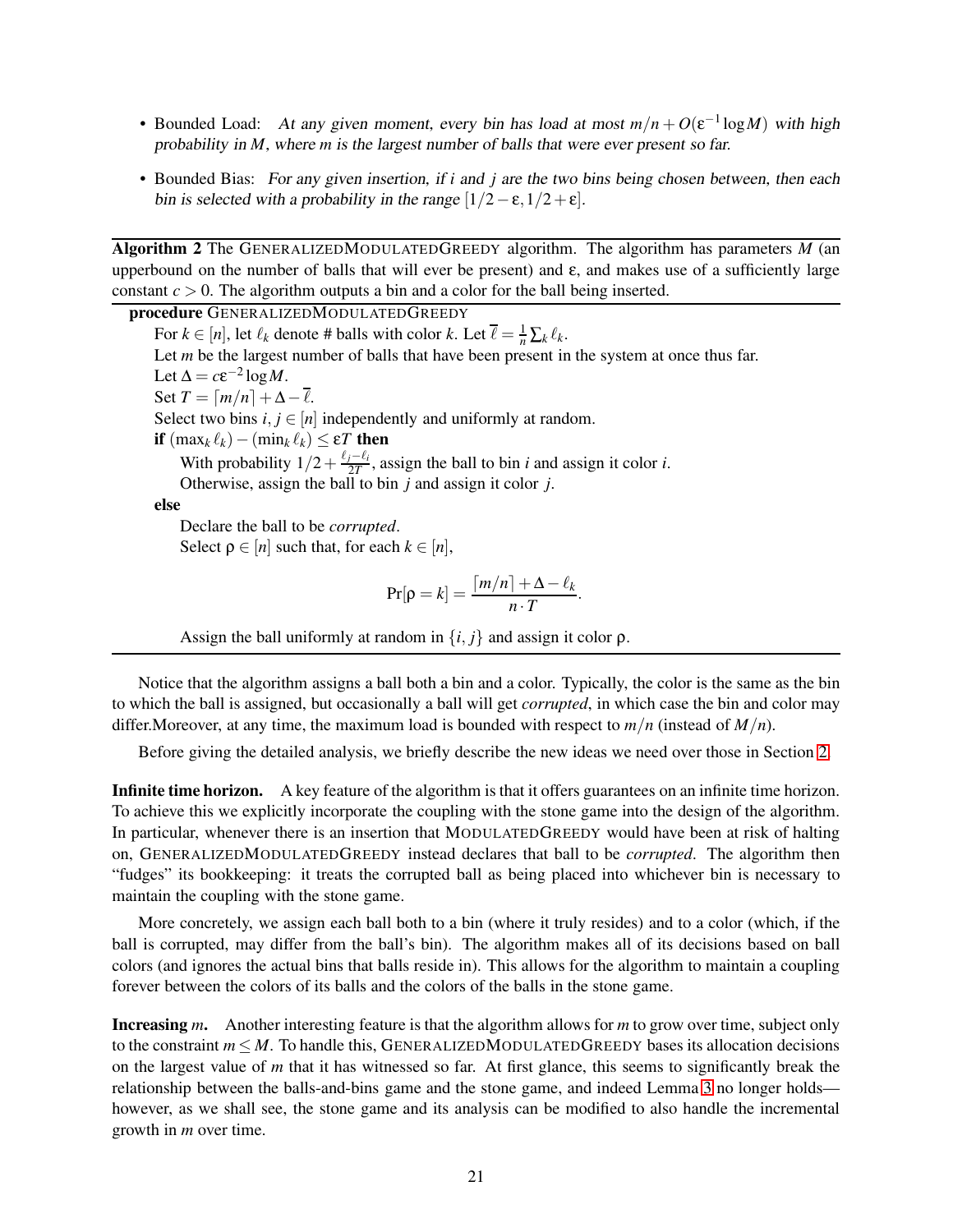Bias,  $(1+\beta)$ -choice and graphical process. Finally, a third feature of the algorithm is that it introduces a new variable  $\varepsilon$  that constrains the amount of bias that the algorithm is permitted to exhibit. We will see at the end of the section that this seemingly minor modification allows us to extend the algorithm to the  $(1 + \beta)$ -choice and the graphical 2-choice process, both of which are generalizations of the classical 2-choice process. Moreover, the guarantees of the resulting algorithms matches the previous known results for the insertion-only case for these settings.

### <span id="page-22-0"></span>5.2 Algorithm Analysis

We now turn to proving Theorem [23.](#page-20-2) We begin by defining the generalized stone game, which extends the stone game in Section [2.](#page-5-0) Then we show how this game is closely related to the balls and bins game and use this relationship to analyze GENERALIZEDMODULATEDGREEDY.

### 5.2.1 The generalized stone game

The ∆-GENERALIZED STONE GAME has an inactive bag and an active bag. The inactive bag is initialized to contain  $\Delta \cdot n$  stones  $x_{k,i}$  for  $k \in [n]$  and  $q \in [\Delta]$ , and the active bag is initialized to be empty. We say that the ball  $x_{k,q}$  has *color*  $k \in [n]$ . The game supports two operations that are performed by an oblivious adversary: ACTIVATE() and DEACTIVATE(*r*).

The ACTIVATE() operation (described formally in Algorithm [3\)](#page-22-1) takes two steps: First, the operation moves a random stone from the inactive bag to the active bag. Second, if there are fewer than ∆ · *n* stones in the inactive bag, then it computes the number  $Q \cdot n$  of stones currently in the system (active and inactive bags), and it adds *n* new stones  $\{x_{k,Q+1}\}_{k\in[n]}$ , one of each color, to the inactive bag. This second step is different from the standard stone game in Section [2,](#page-5-0) and in particular, the total number of stones now can increase over time (in increments of *n*).

The DEACTIVATE(*r*) operation works exactly as before—it takes whichever stone was added to the active bag *r*-th most recently, and moves that stone back to the inactive bag.

<span id="page-22-1"></span>Algorithm 3 The ACTIVATE method for the generalized stone game. The algorithm has parameter  $\Delta$ . The moves a random stone from the inactive bag to the active bag, and then (possibly) adds additional stones to the inactive bag.

| procedure ACTIVATE                                                                                  |
|-----------------------------------------------------------------------------------------------------|
| Move a random stone from the inactive bag to the active bag.                                        |
| <b>if</b> Inactive bag contains fewer than $\Delta \cdot n$ balls <b>then</b>                       |
| Let $Q \cdot n$ be # stones currently in the system                                                 |
| Add a <i>batch</i> $B_{Q+1} = \{x_{k,Q+1}\}_{k \in [n]}$ of <i>n</i> new balls to the inactive bag. |
|                                                                                                     |

We begin by proving a basic fact about the generalized stone game.

**Lemma 24.** Let  $c > 0$  be a sufficiently large constant, and let  $\varepsilon$ , M be parameters. Fix any time in the  $(c\epsilon^{-2} \log M)$ -generalized stone game, and for  $k \in [n]$ , let  $s_k$  denote the number of stones with color *k* in the inactive bag. With probability  $M^{-\Omega(c)}$ , for each  $k \in [n]$ , we have that

$$
(1-\varepsilon/2)\mathbb{E}[s_k] \leq s_k \leq (1+\varepsilon/2)\mathbb{E}[s_k].
$$

*Proof.* Let  $Q \cdot n$  be the number of stones currently in the system. For each  $q \in \{1, 2, ..., Q\}$ , define  $B_q =$  ${x_{k,q}}_{k\in[n]}$ . The *n* stones in  $B_q$  are all inserted into the system in the same instant and are indistinguishable from one another in terms of how they interact with the sequence of operations being performed. If there are  $a_k$  balls from  $B_k$  in the inactive set, then the probability that any of them have color *i* is simply  $a_k/n$ .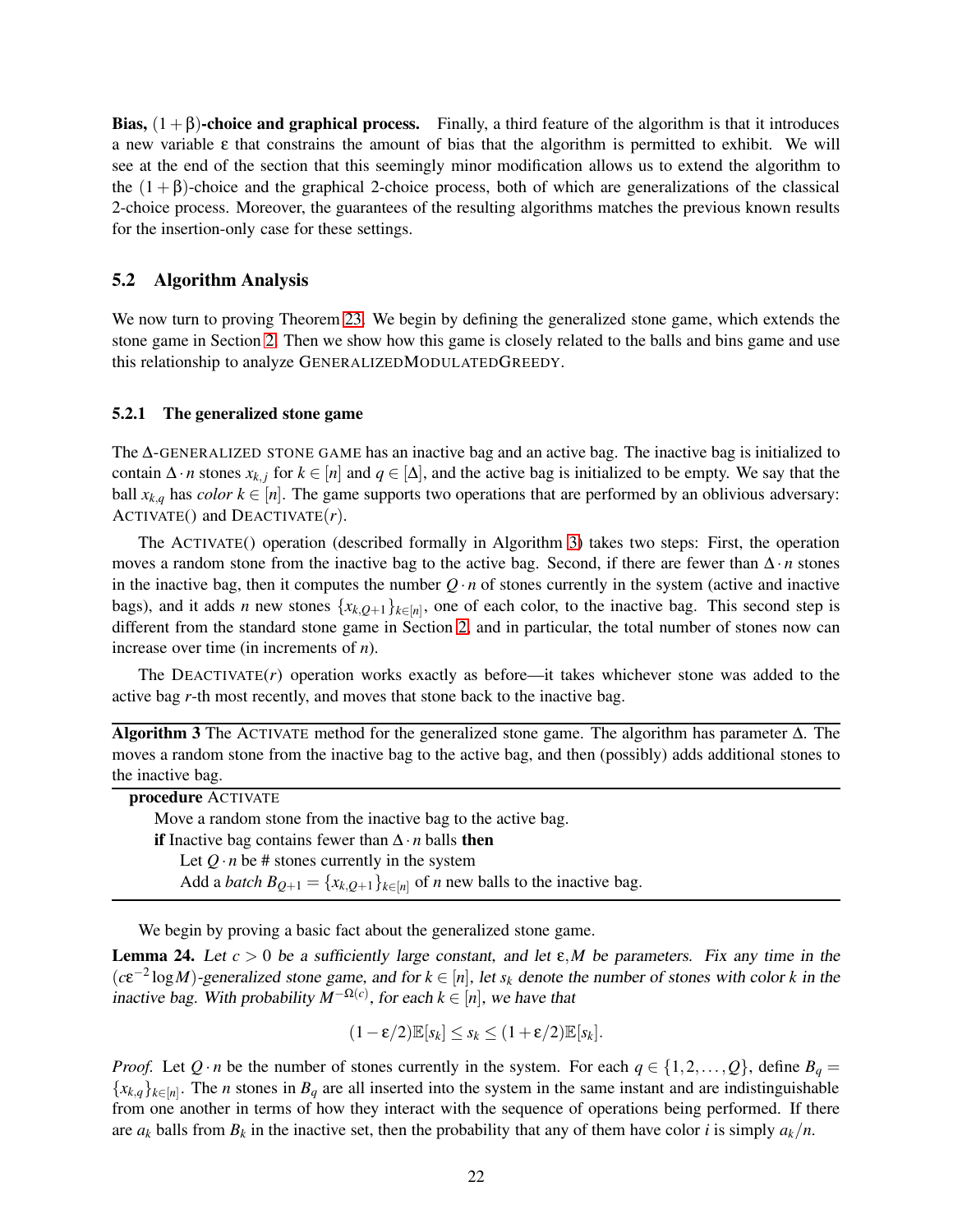Thus, if we fix some outcome for the values of the  $a_k$ 's, then we can write  $s_k = \sum_{q=1}^{Q} A_k$ , where  $A_k$  are independent indicator random variables with  $Pr[A_q = 1] = a_q/n$ . Using *I* to denote the set of balls in the inactive set, the expected value of  $s_k$  evaluates to

$$
\mathbb{E}[s_k] = \sum_{q=1}^Q a_q/n = |I|/n.
$$

By design, however, the inactive set always at least  $|I| \geq \Delta \cdot n = c \varepsilon^{-2} n \log M$  balls, so that  $\mathbb{E}[s_k] \geq$  $\Omega(c\epsilon^{-2} \log M)$ . Applying a Chernoff bound (and as *c* is a large constant), for each  $k \in [n]$ ,  $s_k$  lies between  $(1-\varepsilon/2)\mathbb{E}[s_k]$  and  $(1+\varepsilon/2)\mathbb{E}[s_k]$  with probability  $M^{-\Omega(c)}$ .

### 5.2.2 Coupling with GENERALIZEDMODULATEDGREEDY

Next we establish the connection between the generalized stone game and the GENERALIZEDMODULAT-EDGREEDY algorithm.

First, as in Section [2,](#page-5-0) the oblivious sequences of insertion/deletions for the balls-and-bins game maps to an input sequence of the ∆-generalized stone game as follows: each insertion in the balls-and-bins game causes an activation in the stone game, and each deletion  $DELETE(x)$  in the balls-and-bins game causes a deactivation DEACTIVATE(*r*), where  $r - 1$  is the number of balls present in the balls-and-bins game that were inserted after *x*.

The following key lemma shows that the random choices in the two games can be coupled.

<span id="page-23-2"></span>Lemma 25 (Coupling). Consider <sup>a</sup> sequence *S* of insertions/deletions in <sup>a</sup> balls-and-bins game on *n* bins, with no more than *M* balls present at a time. Let  $G_1$  be a balls-and-bins game with operation-sequence *S*, let  $\Delta = c \varepsilon^{-2} \log M$ , and let  $G_2$  be  $\Delta$ -generalized stone game with operation sequence  $\phi(S)$ .

If *G*<sup>1</sup> is implemented using the GENERALIZEDMODULATEDGREEDY algorithm with parameters *M*,*c* and ε, then there exists <sup>a</sup> coupling between *G*<sup>1</sup> and *G*<sup>2</sup> such that: (1) the number of balls with <sup>a</sup> given color  $k \in [n]$  in  $G_1$  always equals the number of active-bag stones with color *k* in  $G_2$ ; and (2) the total number *n* · *Q* of stones in  $G_2$  always satisfies  $Q = \lfloor m/n \rfloor + \Delta$ , where *m* is the largest number of balls ever present at once so far in the balls-and-bins game.

*Proof.* Let  $\ell_k$  denote the number of balls with color *k* at any given moment and let  $\ell = \sum_k \ell_k/n$ . By Lemma [2](#page-6-0) (modified so that  $T = \lceil m/n \rceil + \Delta - \overline{\ell}$  and  $T_k = \lceil \frac{m}{n} \rceil$  $\left\lfloor \frac{m}{n} \right\rfloor + \Delta - \ell_k$ , we know that, on any given insertion in which GENERALIZEDMODULATEDGREEDY does not create a corrupted ball, each color *k* is selected with probability

<span id="page-23-0"></span>
$$
\frac{T_k}{n \cdot T} = \frac{\lceil \frac{m}{n} \rceil + \Delta - \ell_k}{n \cdot T}.
$$
\n(15)

On the other hand, on insertions that do create corrupted balls, we have by design that [\(15\)](#page-23-0) is still the probability of color *k* being selected. Thus, [\(15\)](#page-23-0) is always the probability of any given color *k* being selected on any given insertion.

Next we turn our attention to the generalized stone game. By design, the number  $n \cdot Q$  of stones in the generalized stone game at any given moment satisfies  $Q = \lceil m/n \rceil + \Delta$ , where *m* is the largest number of balls that have ever been present at once in the balls-and-bins game. Suppose that, for each color *k* there are  $\ell_k$  stones with color  $k$  in the active set of the stone game. Then on any given activation, the probability of a ball with color *k* being moved into the active set is

<span id="page-23-1"></span>
$$
\frac{Q - \ell_k}{n \cdot Q - \sum_i \ell_i} = \frac{\lceil \frac{m}{n} \rceil + \Delta - \ell_k}{n \cdot (\lceil \frac{m}{n} \rceil + \Delta - \overline{\ell})} = \frac{\lceil \frac{m}{n} \rceil + \Delta - \ell_k}{n \cdot T}.
$$
\n(16)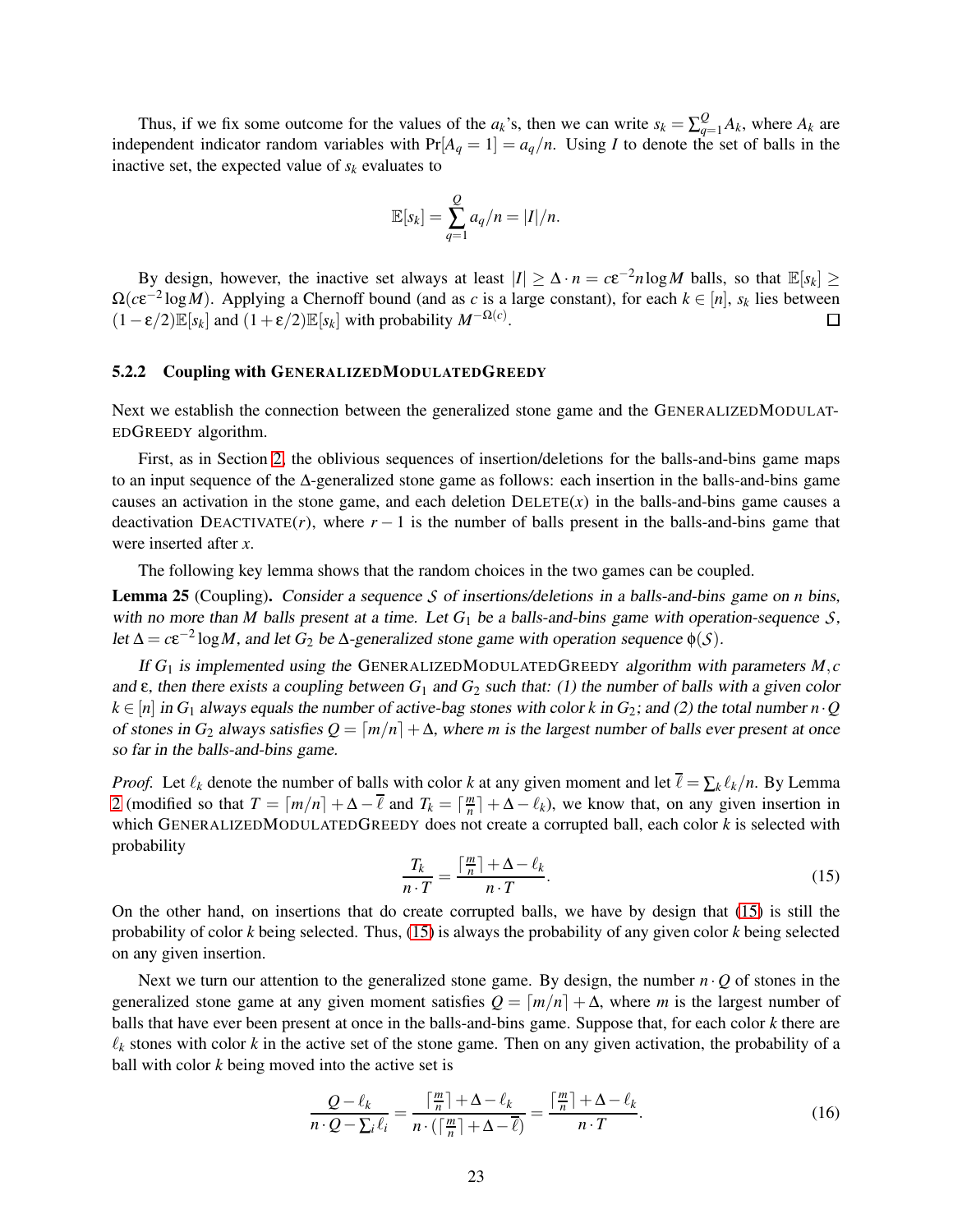The two probabilities [\(15\)](#page-23-0) and [\(16\)](#page-23-1) are precisely equal. Thus, we can couple the games so that the color selected by the insertion in the balls-and-bins game is the same as the stone color selected by the activation in the stone game.

If we implement the insertions/activations in this way, then the deletions/deactivations also become coupled: whenever a ball is deleted with a color  $k$ , a stone with color  $k$  is removed from the active bag (in particular, the ball and stone were assigned to have the same color when they were inserted/activated previously). Thus the proof of the lemma is complete.  $\Box$ 

Combining Lemmas [25](#page-23-2) and [29,](#page-25-1) we can bound the probability that a given ball is corrupted.

<span id="page-24-2"></span>Lemma 26 (Corruption probability). Consider <sup>a</sup> sequence of insertions/deletions in <sup>a</sup> balls-and-bins game on *n* bins with no more than *M* balls ever present at <sup>a</sup> time, and suppose that insertions are implemented using the GENERALIZEDMODULATEDGREEDY algorithm with parameters *M* and ε. For any given insertion, the probability that the ball being inserted is corrupted is at most  $1/poly(M)$ .

*Proof.* For  $k \in [n]$ , let  $\ell_k$  denote the number of balls with color  $k$ . Let  $\overline{\ell} = \sum_k \ell_k/n$  and let  $\Delta = c \varepsilon^{-2} \log M$ , where  $c$  is the constant used by GENERALIZEDMODULATEDGREEDY. In order for the inserted ball to be corrupted, we would need

<span id="page-24-1"></span>
$$
\left(\max_{k} \ell_{k}\right) - \left(\min_{k} \ell_{k}\right) > \varepsilon T = \varepsilon \left(\left\lceil m/n \right\rceil + \Delta - \overline{\ell}\right). \tag{17}
$$

If we couple the process to a  $\Delta$ -generalized stone game as in Lemma [25,](#page-23-2) then we have (1) that the number of balls with each color  $k$  in the active bag of the generalized stone game is  $\ell_k$ ; and (2) that the total number of stones in the generalized stone game is  $n(\lceil m/n \rceil + \Delta)$ . It follows by Lemma [29](#page-25-1) that, w.h.p. in *M*,

$$
(1-\varepsilon/2)\mathbb{E}[s_k] \leq s_k \leq (1+\varepsilon/2)\mathbb{E}[s_k],
$$

where  $s_k = \lceil m/n \rceil + \Delta - \ell_k$  and  $\mathbb{E}[s_k] = \lceil m/n \rceil + \Delta - \overline{\ell}$ . That is, each  $s_k$  deviates by at most  $\frac{1}{2} \varepsilon(\lceil m/n \rceil + \Delta - \overline{\ell})$ from its mean. The same holds for each  $\ell_k$  (as  $\ell_k + s_k$  is fixed), which implies that [\(17\)](#page-24-1) does not occur.

Finally, we can prove Theorem [23.](#page-20-2)

*Proof of Theorem* [23.](#page-20-2) It suffices to prove the Bounded Load guarantee, since the Bounded Bias guarantee is hardcoded into the GENERALIZEDMODULATEDGREEDY algorithm by design. In particular, given the bin choices *i*, *j*, if the ball is not corrupted then  $|\ell_i - \ell_j| \le \varepsilon T$  and it is assigned to bin *i* with probability  $1/2 + (\ell_i - \ell_i)/2T \leq 1/2 + \varepsilon/2$ . On the other hand if it is corrupted, then it is assigned uniformly.

Let  $\Delta = c \varepsilon^{-2} \log M$ . Couple the balls-and-bins game to the  $\Delta$ -generalized stone game as in Lemma [25,](#page-23-2) and consider the state of both systems at some fixed point in time.

By Lemma [26,](#page-24-2) we have with high probability in *M* that there are no corrupted balls in the balls-and-bins game. Thus the number of balls in any given bin *k* (in the balls-and-bins game) is equal to the number of active-bag stones with color *k* (in the generalized stone game). Moreover, if *m* is the most balls that were ever present in the balls-and-bins game, the number of stones in the generalized stone game is  $\lceil m/n \rceil + \Delta$ .

Using  $\ell_k$  to be the number of active-bag stones with color  $k$ , and  $s_k$  to be the number of inactive-bag stones with color *k*, by Lemma [29](#page-25-1) we have that  $s_k > (1 - \varepsilon) \mathbb{E}[s_k] \ge (1 - \varepsilon) \Delta$ , which gives the desired bound

$$
\ell_k = \lceil m/n \rceil + \Delta - s_k \leq \lceil m/n \rceil + \varepsilon \Delta = m/n + O(\varepsilon^{-1} \log M).
$$

### <span id="page-24-0"></span>5.3 Extensions

We conclude the section with applications of GENERALIZEDMODULATEDGREEDY to several more general settings.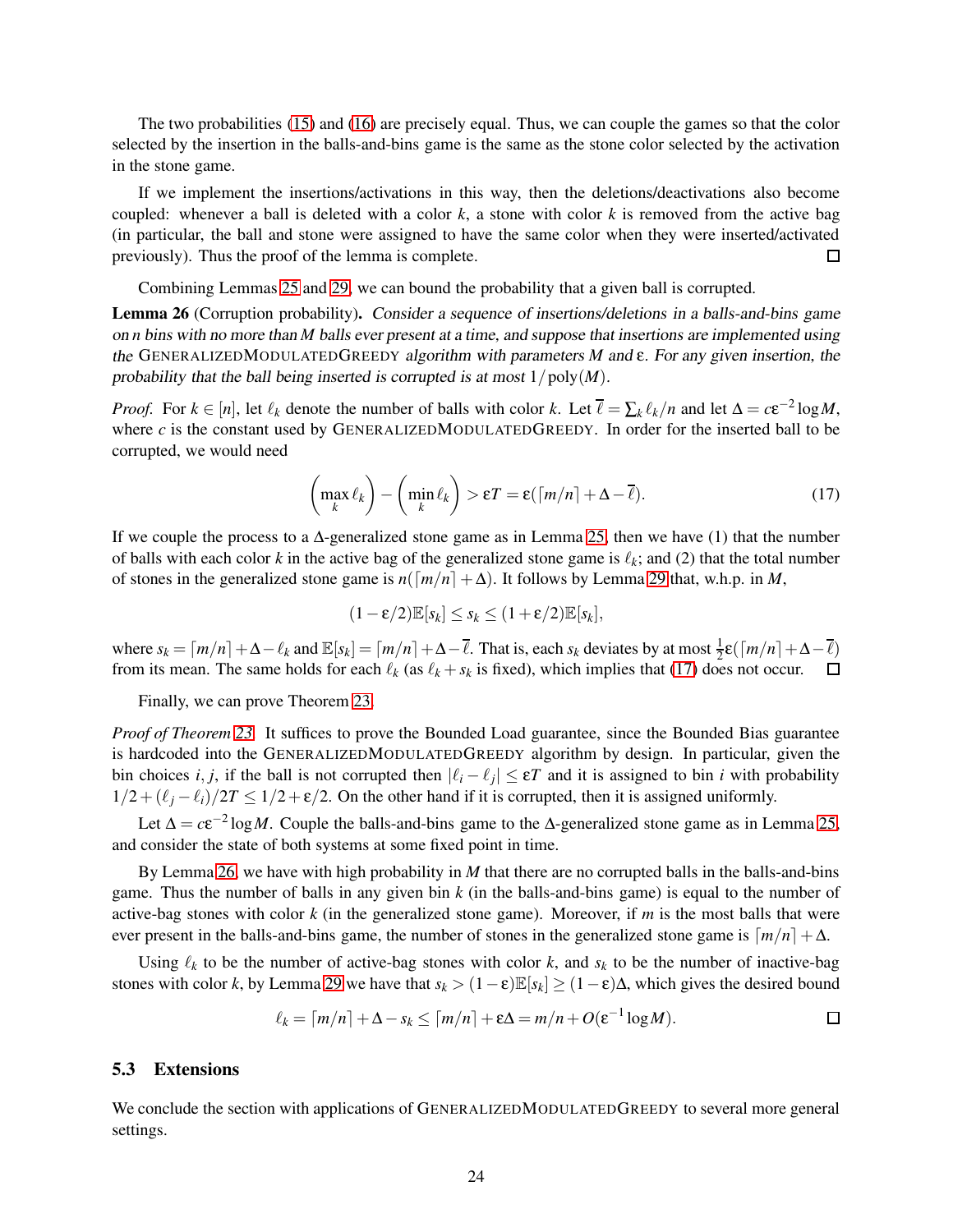$(1+\beta)$ -choice process. The  $(1+\beta)$ -choice setting was proposed by Peres, Talwar, and Wieder [\[PTW10b\]](#page-29-11) as a useful generalization of the 2-choice process, where each insertion selects a random bin with probability (1−β), and gets to choose between two random bins *i*, *j* with probability β. For any fixed β < 1, they showed that in the insertion-only case, the GREEDY algorithm achieves maximum load  $m/n + \Theta(\beta^{-1} \log n)$  with high probability in *n*; this load becomes  $m/n + \Theta(\beta^{-1} \log m)$  if one wishes for a high-probability guarantee in *m*. They further proved that these bounds are optimal for any  $(1+\beta)$ -choice insertion strategy.

We can directly use GENERALIZEDMODULATEDGREEDY to construct an optimal  $(1+\beta)$ -choice insertion strategy for the insertion/deletion model.

<span id="page-25-2"></span>Theorem 27. Consider <sup>a</sup> balls-and-bins game with *n* bins and with no more than *m* balls present at <sup>a</sup> time. In the insertion/deletion model, there exists a  $(1 + \beta)$ -choice algorithm that at any given moment, with probability in *m*, has maximum load

$$
m/n + O(\beta^{-1}\log m).
$$

*Proof.* If we set  $\varepsilon = \frac{\beta}{2}$ , then GENERALIZEDMODULATEDGREEDY selects between bins *i*, *j* with a probabilities in the range  $1/2 \pm \varepsilon$ ; this is equivalent to selecting a random bin (i.e., a random one of *i*, *j*) with probability  $1-2\varepsilon = 1-\beta$ , and then selecting between bins *i*, *j* with a probabilities in the range [0,1].

Graphical-Allocation. Graphical allocation is another generalization of the 2-choice model, introduced by Kenthapadi and Panigrahy [\[KP06\]](#page-29-12). Here we are given an arbitrary fixed *d*-regular graph *G* on *n* vertices (i.e., bins). To assign a ball to a bin, we select a uniformly random edge  $e = (v_1, v_2)$  choose one of bins  $v_1$ ,  $v_2$ . The classic 2-choice process corresponds to the complete graph  $G = K_n$ .

Bansal and Feldheim [\[BF22\]](#page-28-7) showed that, in the insertion-only case, it is possible to guarantee a maximum load of  $m/n + O((d/k) \log^4 n \log \log n)$  w.h.p. in *n*, where *k* is the edge-connectivity of *G*. The linear dependence on  $(d/k)$  is necessary and the bound becomes  $m/nO((d/k)\log m \log^3 n \log \log n)$  if one requires the bound to be w.h.p. in *m*.

Their algorithm reduces the problem, in a black-box manner, to that of constructing a  $(1 + \beta)$ -choice strategy on two bins (in particular, where the two "bins" represent sibling sets in a binary hierarchical decomposition of the vertices of *G*, and the different sibling pairs use different choices for β, see [\[BF22\]](#page-28-7)). In the insertion-only case [\[BF22\]](#page-28-7), they use the GREEDY  $(1 + \beta)$ -choice strategy—to extend this to handle deletions, we can simply use GENERALIZEDMODULATEDGREEDY instead (as in Theorem [27\)](#page-25-2). Together with the framework developed in [\[BF22\]](#page-28-7), this gives the following result.

Theorem 28. Consider <sup>a</sup> graphical process where, given <sup>a</sup> *k*-edge-connected *d*-regular graph *G* on *n* vertices (i.e., bins), the two bin choices for each ball ball are given by the endpoints of <sup>a</sup> uniformly random edge  $e = (v_1, v_2)$  of *G*. Consider any sequence of insertions/deletions where the number of balls in the system never exceeds *m*. Then it is possible to guarantee a maximum load of  $m/n + O((d/k) \log m \log^3 n \log \log n)$ w.h.p. in *m*, at any given moment.

## <span id="page-25-0"></span>A Proof of Lemma [10](#page-12-0)

We prove Lemma [10,](#page-12-0) reformulated here to use a constant *c* in place of constants  $\varepsilon_1$ ,  $\varepsilon_2$ , and to use a variable  $k$  in place of  $\varepsilon_2 m$ :

<span id="page-25-1"></span>**Lemma 29** (Lemma [10](#page-12-0) reformulated). Let  $c > 0$  be a sufficiently large constant. Consider the GREEDY algorithm on <sup>4</sup> bins, and fix an arbitrary initial state in which the bins have loads within *k* of each other. If *ck* insertions are performed, then after the sequence is complete, all of the bins have loads within  $O(\log k)$ 

 $\Box$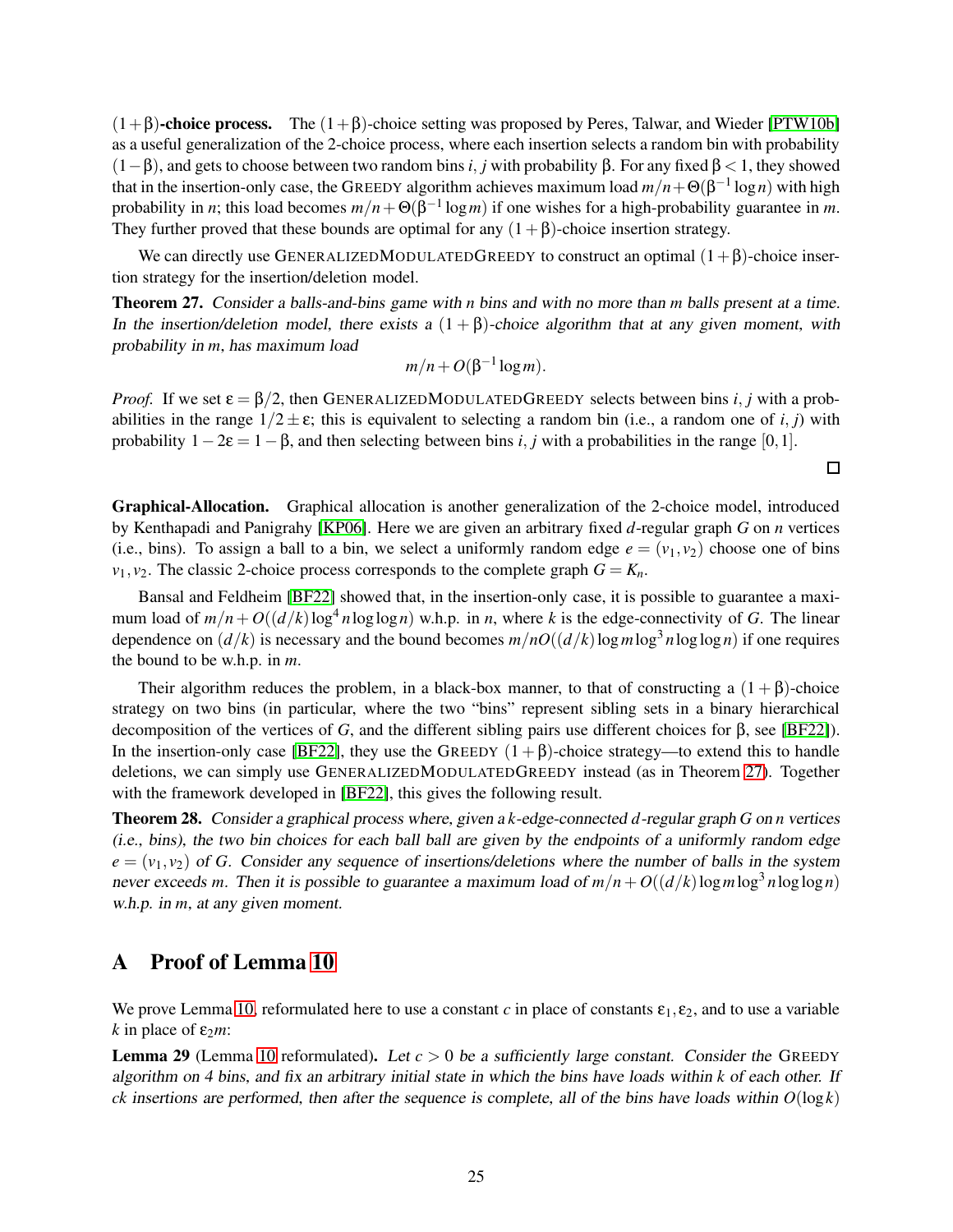of each other with high probability in *k*. Furthermore, with high probability in *k*, there is some intermediate point in time during which all of the bins have equal loads.

We break the proof of this lemma into a few simple claims.

<span id="page-26-1"></span>**Claim 30.** Given an arbitrary initial state with bin loads within *k* of each other, if  $j \geq ck$  insertions are performed, then at end of the sequence, the bin loads will be within *O*(log*k*) of each other, w.h.p. in *k*.

*Proof.* Let  $D_{i,j}$  be the difference between the loads of the *i*-th and *j*-th bins (where  $i \neq j$ ). It suffices to show that, after the insertions are complete,  $D_{i,j} \leq O(\log k)$  with high probability in *k*.

Notice that whenever  $D_{i,j} \neq 0$  and we insert a ball,  $D_{i,j}$  has a random increment with  $\Omega(1)$  bias towards 0 (it surely decreases by 1 when *i*, *j* are the two choices, which has  $\Omega(1)$  probability as  $n = 4$ , and has zero bias otherwise). So starting at  $|D_{i,j}| \leq k$ , w.h.p. in *k* that the random walk thus reaches 0 within  $O(k) \leq ck$ steps. Moreover, each time that the random walk hits 0, w.h.p. in *k* it will hit 0 again within  $O(\log k)$  steps. Thus, after the *ck* insertions are performed, we have  $|D_{i,j}| = O(\log k)$  w.h.p. in *k*. □

Next we show that, during the insertions, the loads become equal at some point with probability  $\Omega(1)$ .

<span id="page-26-2"></span>Claim 31. Given any arbitrary initial state the bin loads within *k* of each other, if 2*ck* insertions are performed, then with probability at least  $\Omega(1)$  there is some time at which all the 4 bins have equal loads.

*Proof.* This follows by iterated applications of Claim [30.](#page-26-1) After *ck* insertions, all the 4 the bins have loads within  $T_1 = O(\log k)$  of each other, w.h.p. in *k*. After  $cT_1$  further insertions, the bins have loads within  $T_2 =$  $O(\log T_1)$  of each other, w.h.p. in  $T_1$ . After  $cT_2$  further insertions, the bins have loads within  $T_3 = O(\log T_2)$ of each other, w.h.p. in  $T_2$ . Continuing like this, after  $c(k+T_1+T_2+\cdots+T_{O(\log^* n)})=(c+o(1))k$  insertions, we reach a state where all bin loads are within  $O(1)$  of each other with probability  $\Omega(1)$ . Once this occurs, we have with probability  $\Omega(1)$  that during the next  $O(1)$  insertions after that, there is a point at which the 4 bins have equal loads.  $\Box$ 

Finally, we amplify Claim [31](#page-26-2) in order to achieve a high-probability bound.

<span id="page-26-3"></span>Claim 32. Given an arbitrary initial state with bin loads within *k* of each other, if *ck* insertions are performed, then w.hp. in *k* there is some time when all the bins have equal loads.

*Proof.* By Claim [30,](#page-26-1) w.h.p. in *k*) the loads are within  $T = O(\log k)$  of each other during each of the final  $ck/2$  insertions. Break these insertions into  $\Omega(k/\log k)$  chunks of size  $2cT$ . Within each chunk, we have by Claim [31](#page-26-2) that the loads equalize (at some point) with probability at least  $\Omega(1)$ . Thus, the probability that the loads stay unequal during all  $\Omega(k/\log k)$  chunks is  $\exp(-\Omega(k/\log k))$ .  $\Box$ 

Combined, Claims [30](#page-26-1) and [32](#page-26-3) imply Lemma [29.](#page-25-1)

## <span id="page-26-0"></span>B Proof of Lemma [19](#page-17-1)

For  $(i, j) \in Q$ , define  $A_{i,j}$  (resp.  $B_{i,j}$ ) to be the set of balls in *A* (resp. *B*) that hash to the bin pair  $(i, j)$ . Let  $a_{i,j} = |A_{i,j}|$  and  $b_{i,j} = |B_{i,j}|$ . Let

$$
p_{i,j} = \frac{v(A_{i,j} \cup B_{i,j})}{|A_{i,j} \cup B_{i,j}|}
$$

denote the (random) fraction of balls in  $A_{i,j} \cup B_{i,j}$  that are placed into bins 1,2.

We remark that there are two sources of randomness in this lemma: the first, which we denote by  $\mathcal{R}_1$ , is the outcome of the hashes of the balls in *A* and *B* (i.e., the random bits that determine  $\{a_{i,j}\}$  and  $\{b_{i,j}\}$ ); the second, which we denote by  $\mathcal{R}_2$ , is the random order in which the balls  $A \cup B$  are inserted into the system.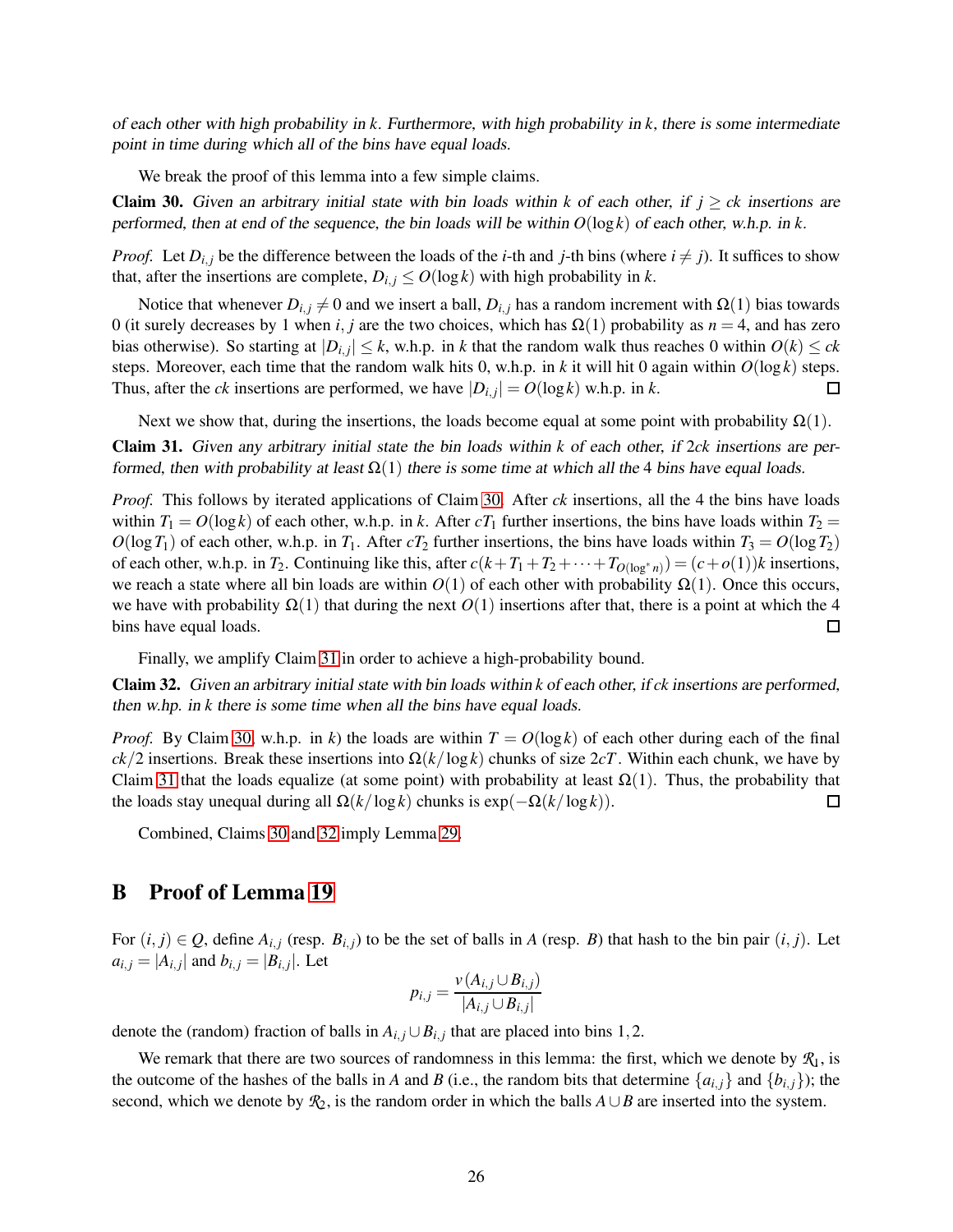Note that, from the perspective of the ID-oblivious insertion strategy, the balls  $A_{i,j}$  are indistinguishable from the balls  $B_{i,j}$  (this is due to the randomness from  $\mathcal{R}_2$ ). Thus we have that, for any fixed outcome of  $\mathcal{R}_1$ ,

$$
\mathbb{E}\left[\nu(A_{i,j})-\nu(B_{i,j})\mid \mathcal{R}_1\right]=\mathbb{E}\left[p_{i,j}(a_{i,j}-b_{i,j})\mid \mathcal{R}_1\right].
$$

Summing over  $(i, j) \in Q$ , we have that (again for any fixed outcome of  $\mathcal{R}_1$ )

$$
\mathbb{E}[v(A)-v(B)\mid \mathcal{R}_1]=\sum_{(i,j)\in Q}\mathbb{E}[v(A_{i,j})-v(B_{i,j})\mid \mathcal{R}_1]=\sum_{(i,j)\in Q}\mathbb{E}[p_{i,j}(a_{i,j}-b_{i,j})\mid \mathcal{R}_1].
$$

Considering all outcomes for  $\mathcal{R}_1$  that satisfy  $\mathcal{E}$ , it follows that

$$
\mathbb{E}[v(A) - v(B) | \mathcal{E}] = \sum_{(i,j) \in Q} \mathbb{E}[p_{i,j}(a_{i,j} - b_{i,j}) | \mathcal{E}].
$$

Thus, to prove the lemma, it suffices to show that

$$
\mathbb{E}\left[\sum_{(i,j)\in Q}p_{i,j}(a_{i,j}-b_{i,j})\mid \mathcal{I}\right]\geq t-O(\sqrt{k}).
$$

Note that  $p_{(1,2)} = 1$  and  $p_{(3,4)} = 0$  deterministically. Moreover,

$$
\mathbb{E}[a_{1,2}-b_{1,2} | \mathcal{L}] \geq \mathbb{E}[k/12+t - O(\sqrt{k}) - b_{1,2}] = t - O(\sqrt{k}) - \mathbb{E}[b_{1,2}-k/12] = t - O(\sqrt{k}).
$$

Thus

$$
\mathbb{E}\left[\sum_{(i,j)\in Q}p_{i,j}(a_{i,j}-b_{i,j})\mid \mathcal{I}\right] = \mathbb{E}[a_{1,2}-b_{1,2}\mid \mathcal{I}]+\mathbb{E}\left[\sum_{(i,j)\in Q\setminus\{(1,2),(3,4)\}}p_{i,j}(a_{i,j}-b_{i,j})\mid \mathcal{I}\right]
$$
  
=  $t - O(\sqrt{k}) + \mathbb{E}\left[\sum_{(i,j)\in Q\setminus\{(1,2),(3,4)\}}p_{i,j}(a_{i,j}-b_{i,j})\mid \mathcal{I}\right]$   

$$
\geq t - O(\sqrt{k}) - \sum_{(i,j)\in Q\setminus\{(1,2),(3,4)\}}\mathbb{E}[|a_{i,j}-b_{i,j}|\mid \mathcal{I}].
$$

To complete the proof, it suffices to show that for each  $(i, j) \in Q \setminus \{(1, 2), (3, 4)\}\)$ , we have

$$
\mathbb{E}[|a_{i,j}-b_{i,j}| \mid \mathcal{I}] \leq O(\sqrt{k}).
$$

Let  $\alpha_{i,j} = \mathbb{E}[a_{i,j} | \mathcal{I}]$  and  $\beta_{i,j} = \mathbb{E}[b_{i,j} | \mathcal{I}]$ . By Chernoff bounds, we know that  $\mathbb{E}[|a_{i,j} - \alpha_{i,j}| | \mathcal{I}] \le O(\sqrt{k})$ and  $\mathbb{E}[|b_{i,j} - \beta_{i,j}| \mid \mathcal{E}] \leq O(\sqrt{k})$ . Thus, it suffices to show that

$$
|\alpha_{i,j}-\beta_{i,j}|=O(\sqrt{k}).
$$

For each ball  $x \in A$  with  $h(x) \notin \{(1,2), (3,4)\}\)$ , we have that  $h(x)$  is random among the  $|Q| - 2 = 10$  pairs in  $Q \setminus \{(1,2),(3,4)\}$ ; and for each ball  $x \in B$ , we have that  $h(x)$  is random among the  $|Q| = 12$  pairs in  $Q$ . Thus  $\alpha_{i,j} = \mathbb{E}[\frac{1}{10}(k-a_{1,2}-a_{3,4}) | E]$  and  $\beta_{i,j} = k/12$ . Finally, as  $a_{1,2} + a_{3,4} = k/6 \pm O(\sqrt{k})$  (conditioned on event *E* occurring), we get

$$
\alpha_{i,j} - \beta_{i,j} = \mathbb{E}\left[\frac{1}{10}(k - a_{1,2} - a_{3,4}) \mid \mathcal{E}\right] - k/12 = \frac{1}{10}(k - k/6) - k/12 \pm O(\sqrt{k}) = \pm O(\sqrt{k}),
$$

which completes the proof.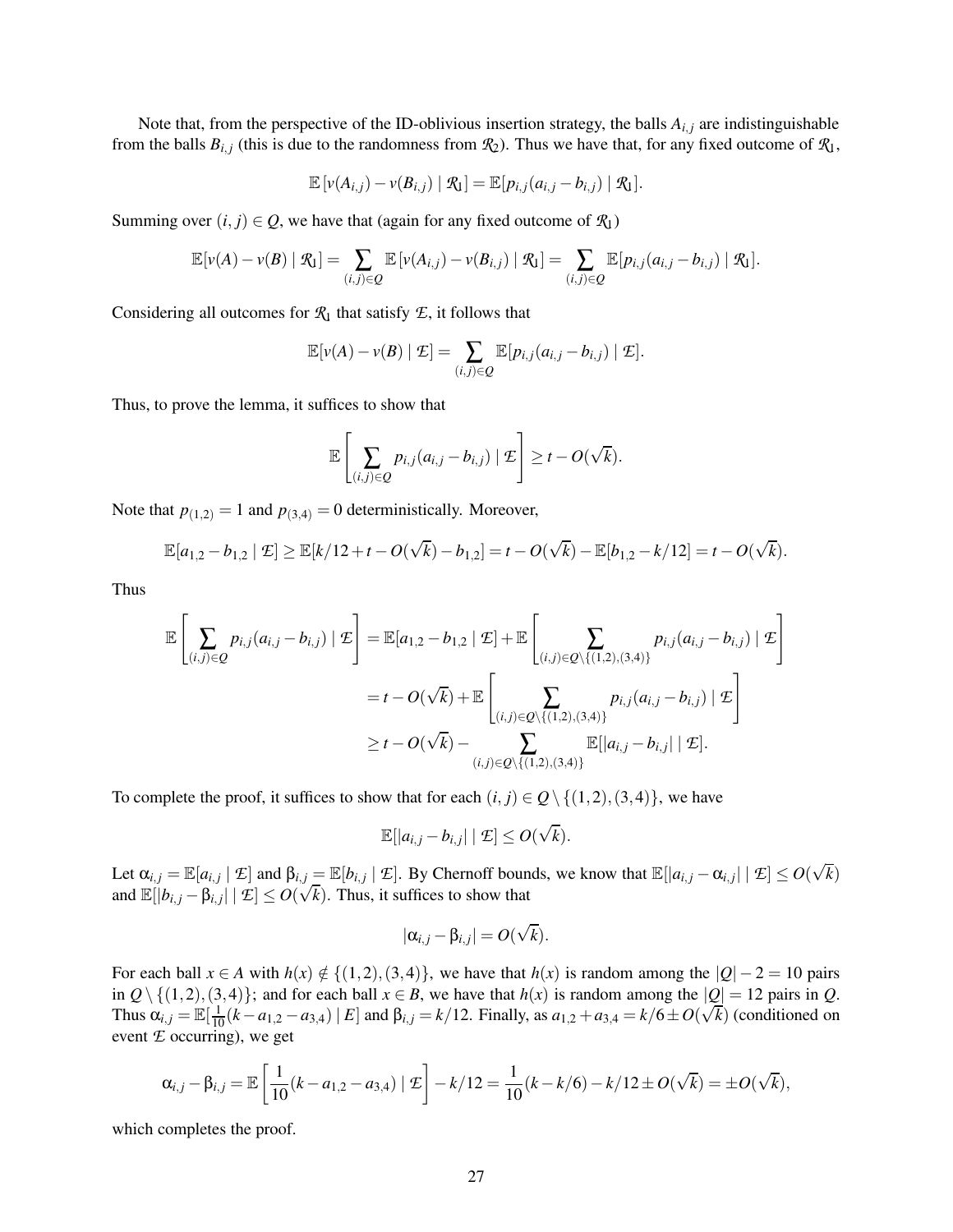## References

- <span id="page-28-0"></span>[ABKU94] Yossi Azar, Andrei Z. Broder, Anna R. Karlin, and Eli Upfal. Balanced allocations. In *Symposium on theory of computing (STOC)*, pages 593–602, 1994.
- <span id="page-28-12"></span>[AKT21] Anders Aamand, Jakob Bæk Tejs Knudsen, and Mikkel Thorup. Load balancing with dynamic set of balls and bins. In *Symposium on Theory of Computing (STOC)*, pages 1262–1275, 2021.
- <span id="page-28-9"></span>[BCE+12] Petra Berenbrink, Artur Czumaj, Matthias Englert, Tom Friedetzky, and Lars Nagel. Multiple-choice balanced allocation in (almost) parallel. In *Approximation, Randomization, and Combinatorial Optimization. Algorithms and Techniques*, pages 411–422. Springer, 2012.
- <span id="page-28-18"></span>[BCFC<sup>+</sup>21a] Michael A Bender, Alex Conway, Martín Farach-Colton, William Kuszmaul, and Guido Tagliavini. All-purpose hashing. *arXiv preprint arXiv:2109.04548*, 2021.
- <span id="page-28-17"></span>[BCFC+21b] Michael A Bender, Alex Conway, Martín Farach-Colton, William Kuszmaul, and Guido Tagliavini. Tiny pointers. *arXiv preprint arXiv:2111.12800*, 2021.
- <span id="page-28-5"></span>[BCSV00] Petra Berenbrink, Artur Czumaj, Angelika Steger, and Berthold Vöcking. Balanced allocations: the heavily loaded case. In *Symposium on Theory of Computing (STOC)*, pages 745–754, 2000.
- <span id="page-28-7"></span>[BF22] Nikhil Bansal and Ohad Feldheim. Well-balanced allocation on general graphs. In *Symposium on Theory of Computing (STOC) (to appear)*, 2022.
- <span id="page-28-13"></span>[BFCKK22] Michael A Bender, Martín Farach-Colton, John Kuszmaul, and William Kuszmaul. On the optimal time/space tradeoff for hash tables. In *Symposium on Theory of Computing (STOC) (to appear)*, 2022.
- <span id="page-28-8"></span>[BFHM08] Petra Berenbrink, Tom Friedetzky, Zengjian Hu, and Russell Martin. On weighted balls-into-bins games. *Theoretical Computer Science*, 409(3):511–520, 2008.
- <span id="page-28-10"></span>[BFK+16] Petra Berenbrink, Tom Friedetzky, Peter Kling, Frederik Mallmann-Trenn, Lars Nagel, and Christopher Wastell. Self-stabilizing balls & bins in batches: The power of leaky bins. In *Symposium on Principles of Distributed Computing (PODC)*, pages 83–92, 2016.
- <span id="page-28-11"></span>[BFK+18] Petra Berenbrink, Tom Friedetzky, Peter Kling, Frederik Mallmann-Trenn, Lars Nagel, and Chris Wastell. Self-stabilizing balls and bins in batches. *Algorithmica*, 80(12):3673–3703, 2018.
- <span id="page-28-15"></span>[BL12] Graham Brightwell and Malwina Luczak. The supermarket model with arrival rate tending to one. *arXiv preprint arXiv:1201.5523*, 2012.
- <span id="page-28-14"></span>[BLP10] Maury Bramson, Yi Lu, and Balaji Prabhakar. Randomized load balancing with general service time distributions. *ACM SIGMETRICS performance evaluation review*, 38(1):275–286, 2010.
- <span id="page-28-3"></span>[BM01] Andrei Broder and Michael Mitzenmacher. Using multiple hash functions to improve ip lookups. In *Conference on Computer Communications (INFOCOM)*, volume 3, pages 1454–1463. IEEE, 2001.
- <span id="page-28-1"></span>[BMP+06] Flavio Bonomi, Michael Mitzenmacher, Rina Panigrahy, Sushil Singh, and George Varghese. An improved construction for counting bloom filters. In *European Symposium on Algorithms (ESA)*, pages 684–695. Springer, 2006.
- <span id="page-28-4"></span>[CFM<sup>+98]</sup> Richard Cole, Alan Frieze, Bruce M. Maggs, Michael Mitzenmacher, Andréa W Richa, Ramesh Sitaraman, and Eli Upfal. On balls and bins with deletions. In *International Workshop on Randomization and Approximation Techniques in Computer Science*, pages 145–158. Springer, 1998.
- <span id="page-28-6"></span>[CMadH<sup>+98]</sup> Richard Cole, Bruce M. Maggs, Friedhelm Meyer auf der Heide, Michael Mitzenmacher, Andréa W. Richa, Klaus Schröder, Ramesh K. Sitaraman, and Berthold Vöcking. Randomized protocols for low congestion circuit routing in multistage interconnection networks. In *Symposium on Theory of Computing (STOC)*, pages 378–388. ACM, 1998.
- <span id="page-28-2"></span>[DB13] Jeffrey Dean and Luiz André Barroso. The tail at scale. *Communications of the ACM*, 56(2):74–80, 2013.
- <span id="page-28-16"></span>[EG16] Patrick Eschenfeldt and David Gamarnik. Supermarket queueing system in the heavy traffic regime. short queue dynamics. *arXiv preprint arXiv:1610.03522*, 2016.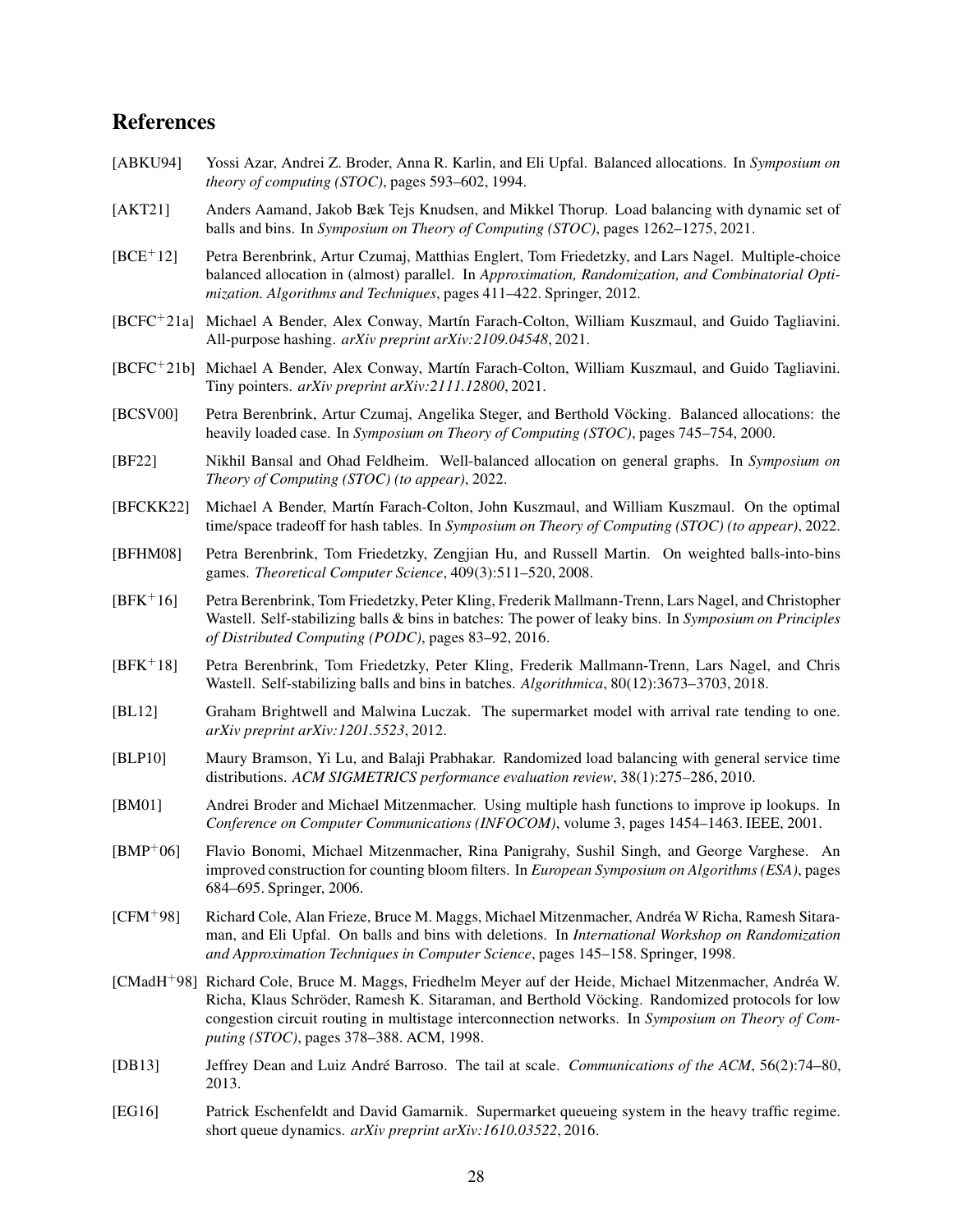- <span id="page-29-14"></span>[FGG21] Ohad N Feldheim and Ori Gurel-Gurevich. The power of thinning in balanced allocation. *Electronic Communications in Probability*, 26:1–8, 2021.
- <span id="page-29-20"></span>[FK15] Alan Frieze and Michal Karonski. *Introduction to Random Graphs*. Cambridge University Press, 2015.
- <span id="page-29-3"></span>[FMMM09] Jon Feldman, Aranyak Mehta, Vahab Mirrokni, and Shan Muthukrishnan. Online stochastic matching: Beating 1-1/e. In *Symposium on Foundations of Computer Science (FOCS)*, pages 117–126. IEEE, 2009.
- <span id="page-29-2"></span>[FNP04] Michael J Freedman, Kobbi Nissim, and Benny Pinkas. Efficient private matching and set intersection. In *International Conference on the Theory and Applications of Cryptographic Techniques*, pages 1–19. Springer, 2004.
- <span id="page-29-4"></span>[HMZ11] Bernhard Haeupler, Vahab S Mirrokni, and Morteza Zadimoghaddam. Online stochastic weighted matching: Improved approximation algorithms. In *International Workshop on Internet and Network Economics*, pages 170–181. Springer, 2011.
- <span id="page-29-12"></span>[KP06] Krishnaram Kenthapadi and Rina Panigrahy. Balanced allocation on graphs. In *Symposium on Discrete Algorithms (SODA)*, volume 6, pages 434–443, 2006.
- <span id="page-29-18"></span>[LM06] Malwina J Luczak and Colin McDiarmid. On the maximum queue length in the supermarket model. *The Annals of Probability*, 34(2):493–527, 2006.
- <span id="page-29-19"></span>[LN05] Malwina J Luczak and James Norris. Strong approximation for the supermarket model. *The Annals of Applied Probability*, 15(3):2038–2061, 2005.
- <span id="page-29-16"></span>[LPY19] Christoph Lenzen, Merav Parter, and Eylon Yogev. Parallel balanced allocations: The heavily loaded case. In *Symposium on Parallelism in Algorithms and Architectures (SPAA)*, pages 313–322, 2019.
- <span id="page-29-15"></span>[LS22] Dimitrios Los and Thomas Sauerwald. Balanced allocations with incomplete information: The power of two queries. In *Innovations in Theoretical Computer Science Conference (ITCS)*. Schloss Dagstuhl-Leibniz-Zentrum für Informatik, 2022.
- <span id="page-29-10"></span>[LSS22] Dimitrios Los, Thomas Sauerwald, and John Sylvester. Balanced allocations: Caching and packing, twinning and thinning. In *Symposium on Discrete Algorithms (SODA)*, pages 1847–1874. SIAM, 2022.
- <span id="page-29-17"></span>[MBVLW18] Debankur Mukherjee, Sem C Borst, Johan SH Van Leeuwaarden, and Philip A Whiting. Universality of power-of-d load balancing in many-server systems. *Stochastic Systems*, 8(4):265–292, 2018.
- <span id="page-29-8"></span>[Mit99] Michael Mitzenmacher. Studying balanced allocations with differential equations. *Combinatorics, Probability and Computing*, 8(5):473–482, 1999.
- <span id="page-29-7"></span>[Mit01] Michael Mitzenmacher. The power of two choices in randomized load balancing. *IEEE Transactions on Parallel and Distributed Systems*, 12(10):1094–1104, 2001.
- <span id="page-29-0"></span>[MRS01] Michael Mitzenmacher, Andrea W. Richa, and Ramesh Sitaraman. The power of two random choices: A survey of techniques and results. *Combinatorial Optimization*, 9:255–304, 2001.
- <span id="page-29-6"></span>[ORS+11] Diego Ongaro, Stephen M Rumble, Ryan Stutsman, John Ousterhout, and Mendel Rosenblum. Fast crash recovery in ramcloud. In *Symposium on Operating Systems Principles (SOSP)*, pages 29–41, 2011.
- <span id="page-29-5"></span>[OWZS13] Kay Ousterhout, Patrick Wendell, Matei Zaharia, and Ion Stoica. Sparrow: distributed, low latency scheduling. In *Symposium on Operating Systems Principles (SOSP)*, pages 69–84, 2013.
- <span id="page-29-1"></span>[PR04] Rasmus Pagh and Flemming Friche Rodler. Cuckoo hashing. *Journal of Algorithms*, 51(2):122–144, 2004.
- <span id="page-29-9"></span>[PTW10a] Yuval Peres, Kunal Talwar, and Udi Wieder. The (1+ β)-choice process and weighted balls-into-bins. In *Symposium on Discrete Algorithms (SODA)*, pages 1613–1619. SIAM, 2010.
- <span id="page-29-11"></span>[PTW10b] Yuval Peres, Kunal Talwar, and Udi Wieder. The (1+ β)-choice process and weighted balls-into-bins. In *Symposium on Discrete Algorithms (SODA)*, pages 1613–1619. SIAM, 2010.
- <span id="page-29-13"></span>[PTW10c] Yuval Peres, Kunal Talwar, and Udi Wieder. The (1+ β)-choice process and weighted balls-into-bins. In *Symposium on Discrete Algorithms (SODA)*, pages 1613–1619. SIAM, 2010.